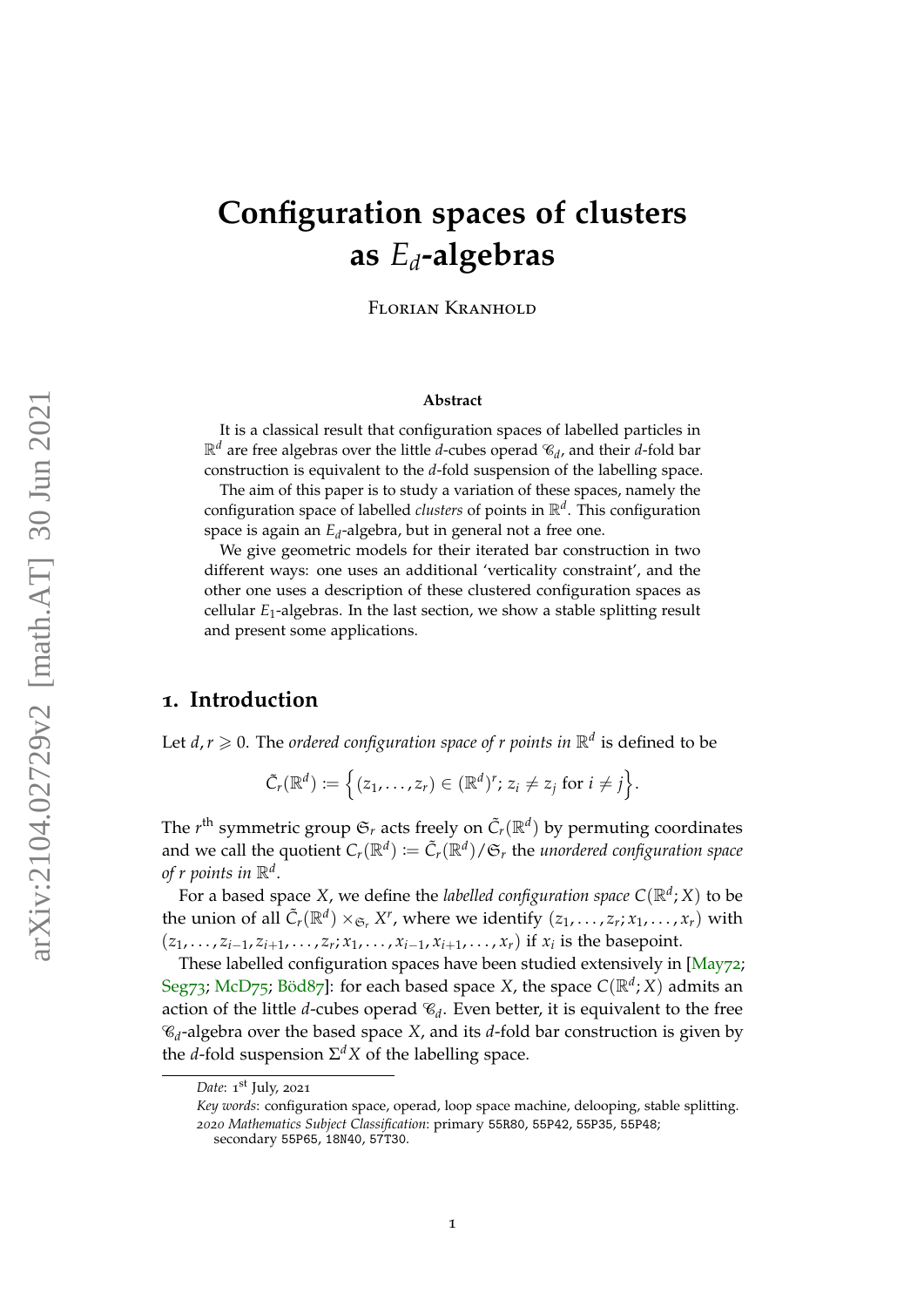<span id="page-1-0"></span>On the other hand, there are also many interesting non-free  $\mathscr{C}_d$ -algebras, for example classifying spaces of diffeomorphism groups of manifolds with a boundary sphere, or labelled configuration spaces  $C(\mathbb{R}^{d'};X)$  for  $d' > d$ . In recent years, these spaces have been studied *as* C*<sup>d</sup> -algebras*: in particular, models for their iterated bar constructions and cellular decompositions into 'free' components have been constructed [\[Til](#page-28-0)oo; [MW](#page-27-3)07; [GKR](#page-27-5)18; GKR19; [KKM](#page-27-6)21].

This article aims to tell a similar story for a family of configuration spaces which are still very close to the free  $\mathscr{C}_d$ -algebras:

**Definition 1.1.** For  $k \geq 1$ , a *cluster* is an element in  $\tilde{C}_k(\mathbb{R}^d)$ , and for a tuple  $K = (k_1, \ldots, k_r)$  of integers  $k_i \geq 1$ , we consider the ordered configuration space

$$
\tilde{C}_K(\mathbb{R}^d) \coloneqq \big\{ (z_1, \ldots, z_r) \in \prod_i \tilde{C}_{k_i}(\mathbb{R}^d); z_{i'}^{j'} \neq z_i^j \text{ for } (i', j') \neq (i, j) \big\}.
$$

of pairwise disjoint clusters. Note that if we put  $|K| := \sum_i k_i$ , then  $\tilde{C}_K(\mathbb{R}^d)$  is, via reindexing, homeomorphic to  $\tilde{C}_{|K|}(\mathbb{R}^d)$ .

There is an unordered counterpart: if we denote by  $r(k) \geq 0$  the number of occurrences of *k* in the sequence *K*, then the group  $\mathfrak{S}_K = \prod_{k \geq 1} \mathfrak{S}_k \wr \mathfrak{S}_{r(k)}$ acts on  $\tilde{C}_K(\mathbb{R}^d)$  by permuting clusters of the same size and by permuting the internal ordering of each cluster. We call the quotient  $C_K(\mathbb{R}^d) := \tilde{C}_K(\mathbb{R}^d)/\mathfrak{S}_K$ the *configuration space of clusters in* R*<sup>d</sup>* .

Intuitively, the space  $\mathcal{C}_K(\mathbb{R}^d)$  parametrises unordered collections of pairwise disjoint subsets of  $\mathbb{R}^d$  which have cardinalities  $k_1, \ldots, k_r$ . These spaces have been studied from the perspective of homological stability [\[TP](#page-28-1)14; [Pal](#page-27-7)18] and for  $d = 2$  in relation to Hurwitz spaces [\[Tie](#page-28-2)16].

For a symmetric sequence  $\boldsymbol{X} = (X_k)_{k \geqslant 1}$ , there is a labelled version  $C(\mathbb{R}^d; \boldsymbol{X})$ , where clusters of size  $k$  carry an (equivariant) label inside  $X_k$  and which we will introduce formally in DEFINITION [2](#page-5-0).6. As one can easily see (and as we will spell out explicitly in Construction 2.[11](#page-6-0)), the configuration space  $C(\mathbb{R}^d; X)$ again admits the structure of an  $\mathcal{C}_d$ -algebra which we aim to understand.

Before we state our main results, let us introduce a filtration of the spaces  $\tilde{C}_K(\mathbb{R}^d)$ ,  $C_K(\mathbb{R}^d)$ , and  $C(\mathbb{R}^d; X)$  which will turn out to be useful for the first delooping steps and and to which most of our arguments equally well apply:

**Definition 1.2.** Fix a decomposition  $d = p + q$  and consider the projection  $\mathrm{pr}\colon\mathbb{R}^d\to\mathbb{R}^p$  to the first  $p$  coordinates. A cluster  $z=(z^1,\ldots,z^k)\in\tilde{\mathcal{C}}_k(\mathbb{R}^d)$  is called *p*-vertical if  $pr(z^j) = pr(z^{j'})$  holds for all  $1 \le j, j' \le k$ .

Likewise we let  $\tilde{V}_K(\R^{p,q})\subseteq \tilde{C}_K(\R^d)$  and  $V_K(\R^{p,q})\subseteq C_K(\R^d)$  be the subspaces of configurations of *p*-vertical clusters, called *vertical configuration spaces*.

In the case  $(p, q) = (1, 1)$ , we are requiring that all points of a cluster lie on the same vertical line of  $\mathbb{R}^2$ , see Figure [1](#page-2-0), whence the terminology. These spaces clearly give rise to filtrations of the form

$$
\tilde{V}_K(\mathbb{R}^{d,0}) \subseteq \tilde{V}_K(\mathbb{R}^{d-1,1}) \subseteq \cdots \subseteq \tilde{V}_K(\mathbb{R}^{1,d-1}) \subseteq \tilde{V}_K(\mathbb{R}^{0,d}) = \tilde{C}_K(\mathbb{R}^d)
$$
  

$$
V_K(\mathbb{R}^{d,0}) \subseteq V_K(\mathbb{R}^{d-1,1}) \subseteq \cdots \subseteq V_K(\mathbb{R}^{1,d-1}) \subseteq V_K(\mathbb{R}^{0,d}) = C_K(\mathbb{R}^d)
$$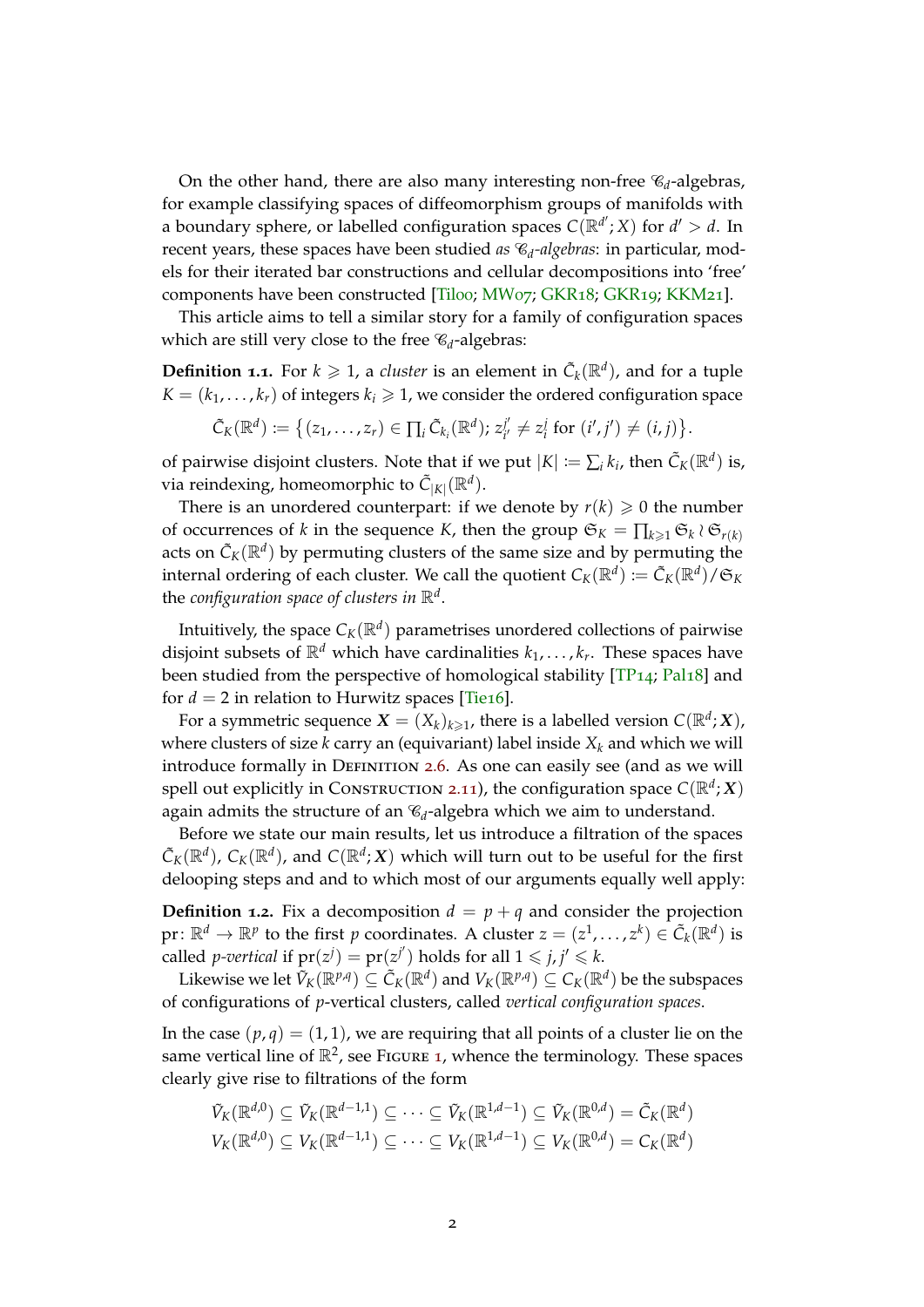<span id="page-2-1"></span><span id="page-2-0"></span>

**Figure 1.** A configuration in the ordered configuration space  $\tilde{V}_{3,4,2,2}(\mathbb{R}^{1,1})$  and its image under the projection to  $V_{3,4,2,2}(\mathbb{R}^{1,1})$ .

Note that if  $k_i \geqslant 2$  for at least one *i*, then  $\tilde{V}_K(\mathbb{R}^{d,0})=V_K(\mathbb{R}^{d,0})=\varnothing.$  There are also labelled versions  $V(\mathbb{R}^{p,q}; X)$  which we will introduce in DEFINITION [2](#page-5-0).6, and which assemble into a filtration of  $C(\mathbb{R}^d;X)$  by  $\mathscr{C}_d$ -subalgebras. As vertical configuration spaces generalise clustered configuration spaces, we will formulate most of our considerations for the vertical ones.

Apart from the fact that these subalgebras gradually reduce the 'complexity' of clustered configuration spaces, vertical configuration spaces have been studied in their own sake in [\[Her](#page-27-8)14; [Rös](#page-27-9)14; [Lat](#page-27-10)17; [BK](#page-26-1)21]. Moreover, there is a coloured operad  $\mathcal{V}_{p,q}$  which generalises the extended Swiss cheese operad from [\[Wil](#page-28-3)17] and which acts on moduli spaces of *d*-dimensional manifolds with *p*-dimensional foliations; first steps into this direction can be found in [\[Böd](#page-26-2)90]. Each  $\mathcal{V}_{p,q}$ -algebra has an underlying based symmetric sequence, and the space  $V(\mathbb{R}^{p,q}; X)$  is equivalent to the first component of the free  $\mathcal{V}_{p,q}$ -algebra over *X*.

**Results** We show two different delooping results for clustered and vertical configuration spaces: first of all, it turns out that the restriction of the  $\mathcal{C}_d$ -action on  $V(\mathbb{R}^{p,q}; X)$  to the  $\mathscr{C}_p$ -action on the first  $p$  coordinates allows us to give a geometric model for the *p*-fold bar construction,

$$
B^p V(\mathbb{R}^{p,q}; X) \simeq C(\mathbb{R}^q; \Sigma^p X), \tag{A}
$$

where  $(\Sigma^p X)_k = \Sigma^p X_k$  is levelwise the *p*-fold reduced suspension, together with the induced symmetric action, and the method of proof is similar to the one in [\[Seg](#page-27-1)73]. This shows that the bar construction resolves the verticality constraint and it remains to understand  $C(\mathbb{R}^d; X)$  as a  $\mathscr{C}_d$ -algebra. While this seems quite hard in general, the case  $d = 1$  is doable and subject of our second result: we construct a  $\mathcal{C}_1$ -cellular decomposition of  $C(\mathbb{R}; X)$  which then enables us to show that there is a weak homotopy equivalence

$$
BC(\mathbb{R}; X) \simeq_{\text{weak}} \Sigma \bigvee_e X^{\wedge K(e)}, \tag{B}
$$

where *e* ranges over a countable set and determines a tuple  $K(e) = (k_1, \ldots, k_r)$ , which in turn gives a smash product  $\boldsymbol{X}^{\wedge K(e)}:=X_{k_1}\wedge\dots\wedge X_{k_r}.$  This result is surprising for two reasons: firstly, the attaching maps for vanishing clusters simplify drastically when passing to the bar construction, and secondly, if *X* is levelwise connected, we see that  $C(\mathbb{R}; X)$  is equivalent to a free  $\mathcal{C}_1$ -algebra.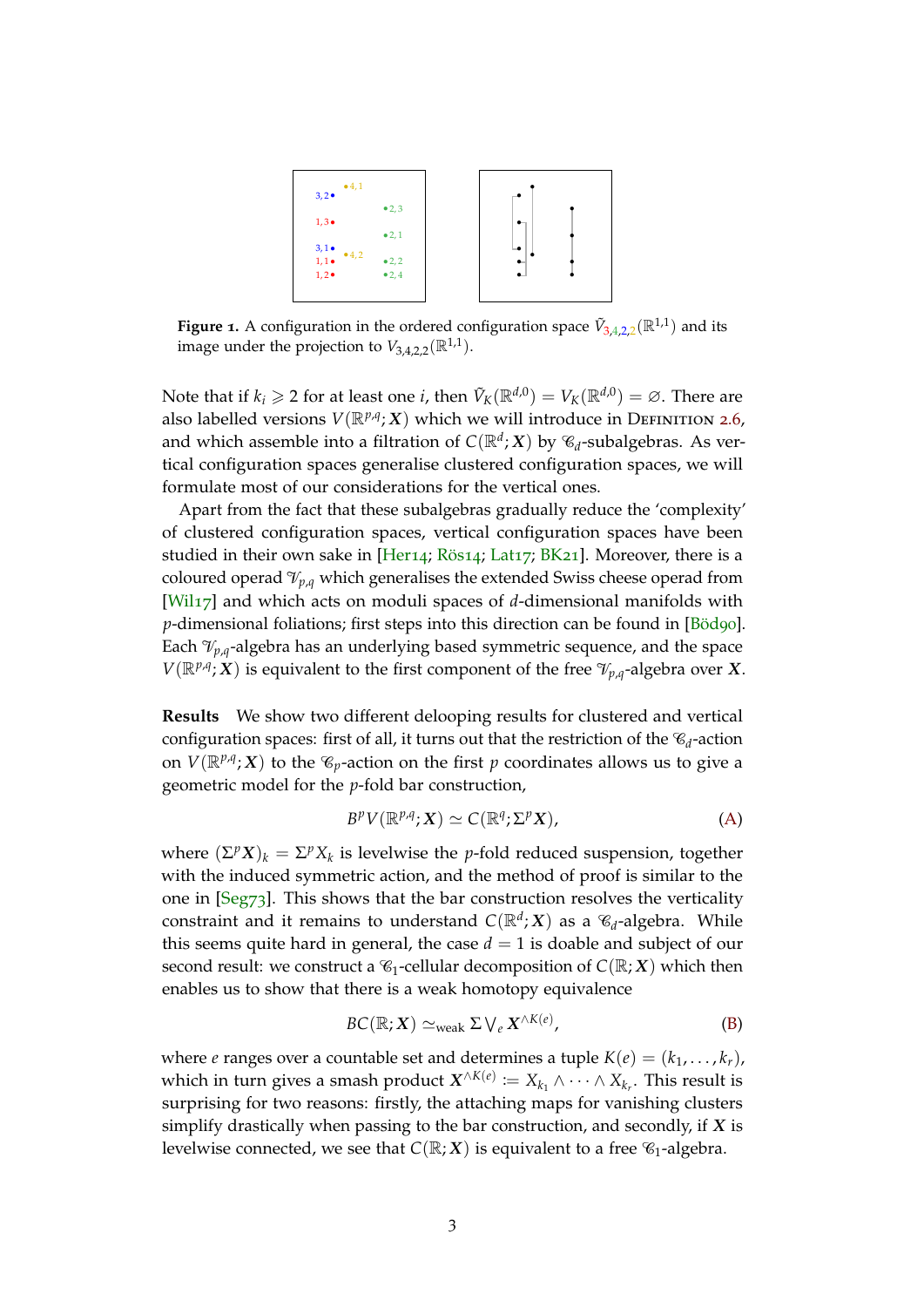**Outline** In Section [2](#page-3-0) we establish the setting we want to work in: we give a concise definition of  $V(\mathbb{R}^{p,q}; X)$  and make the  $\mathcal{C}_d$ -action on it precise.

The two delooping results will constitute SECTION [3](#page-6-1) and SECTION [4](#page-12-0), and we finally discuss some applications in SECTION  $5$  which rely on a stable splitting result. In APPENDIX [A,](#page-22-0) we show a tool which is needed in SECTION [4](#page-12-0): we give an easy description for the bar construction of a topological monoid with an additional 'attached cell'.

**Acknowledgements** This article is part of the author's PhD project and he would like to thank his supervisor, Carl-Friedrich Bödigheimer, for his valuable advice, for suggesting the study of vertical configuration spaces and for numerous enlightening conversations on the subject.

This article also benefited a lot from discussions with Andrea Bianchi about various delooping methods and about configuration spaces in general, from discussions with Bastiaan Cnossen about several indexing categories, and from many useful comments both made on a first draft.

Moreover, the author is indebted to Tobias Lenz for his help with various model-categorical subtleties in the Appendix.

**Funding** The author was supported by the *Max Planck Institute for Mathematics* in Bonn, by the *Deutsche Forschungsgemeinschaft* (DFG, German Research Foundation) under Germany's Excellence Strategy (EXC-2047/1, 390685813) and by the *Promotionsförderung* of the *Studienstiftung des Deutschen Volkes*.

# <span id="page-3-0"></span>**2. Preliminaries**

By 'space', we mean a topological space which is compactly generated and has the weak Hausdorff property. Let **Top** be the category of them. Moreover, we let **Top**∗ be the category of (possibly degenerately) pointed spaces as objects and pointed maps as morphisms.

**Notation 2.1.** Let **Inj** be the small category whose objects are all non-negative integers  $r \in \{0, 1, 2, \dots\}$  and whose morphisms  $r \to r'$  are all injective maps of the form  $\{1, ..., r\} \to \{1, ..., r'\}.$ 

This category is spanned by two sorts of maps: on the one hand, permuta- $\tau \in \mathfrak{S}_r$ , and on the other hand, *cofaces*  $d^i$ :  $r - 1 \to r$  for  $1 \leqslant i \leqslant r$ , where  $d^i$  is the unique strictly monotone map which omits the  $i^{\text{th}}$  element from *r*. Whenever we apply a contravariant functor to it, we write  $d_i := (d^i)^*$ .

Note that for simplicial objects the convention is slightly different, and we write faces and degeneracies of simplicial objects in bold letters in order to avoid ambiguity: thus, a *simplicial object* is a sequence  $(A_n)_{n\geq 0}$  together with  $f$  *de a*  $d_{\ell}$  :  $A_n \to A_{n-1}$  for  $0 \leqslant \ell \leqslant n$  and *degeneracy maps*  $s_{\ell}$  :  $A_{n-1} \to A_n$ for  $0 \le \ell \le n - 1$  such that the simplicial identities hold.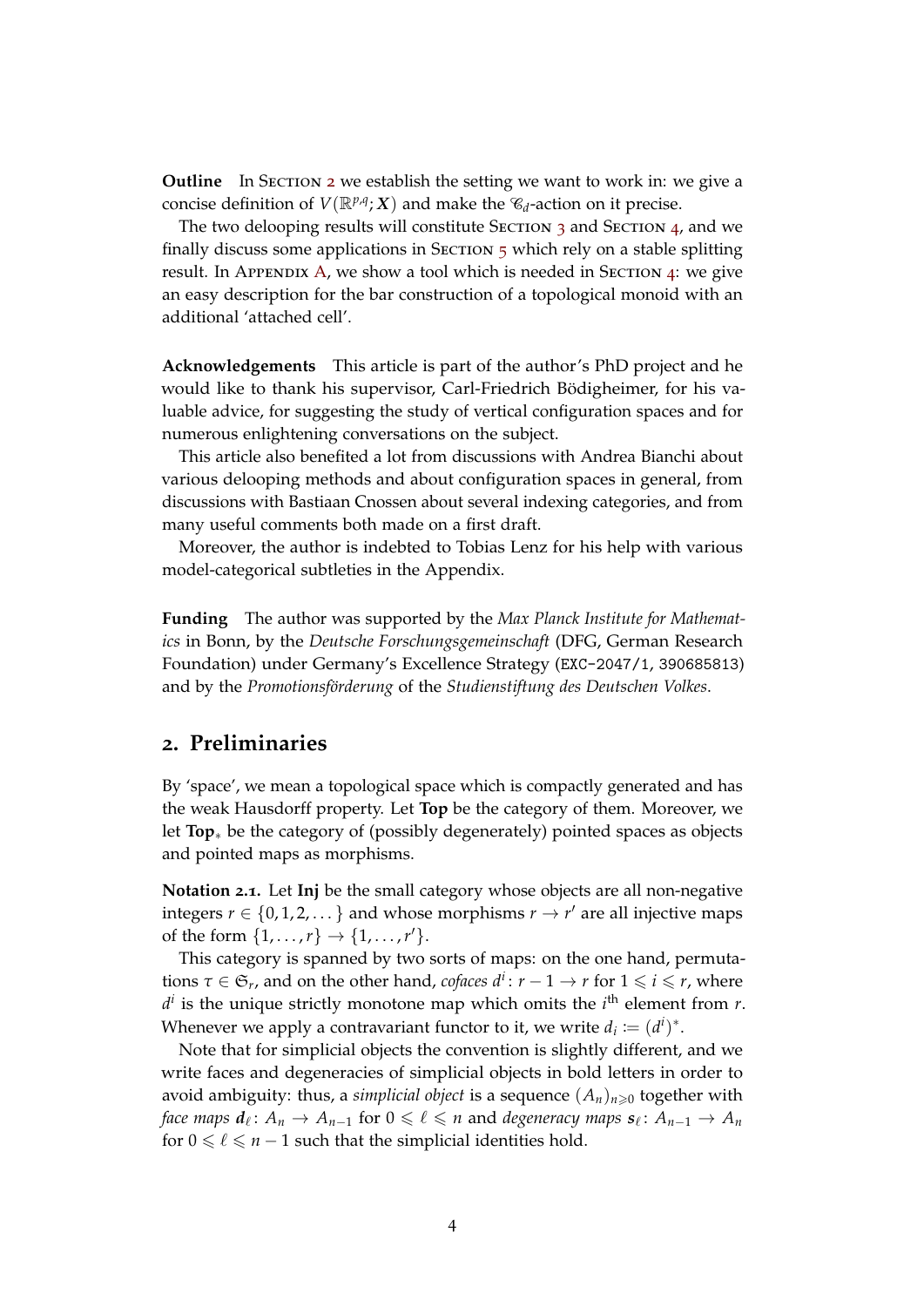<span id="page-4-1"></span><span id="page-4-0"></span>**Notation 2.2.** Let *N* be a set,  $r \ge 0$ , and  $K = (k_1, \ldots, k_r)$  be a tuple in *N*:

- we write  $#K := r$  for its *length*;
- if  $u: s \hookrightarrow r$  is a map in **Inj**, we write  $u^*K := (k_{u(1)}, \ldots, k_{u(s)})$ ;
- for  $T \subseteq \{1, \ldots, r\}$ , we write  $K|_T := u^*K$ , where  $u: #T \hookrightarrow r$  is the unique monotone map with  $\text{im}(u) = T$ ;
- if  $X := (X_k)_{k \in \mathbb{N}}$  is a family of objects in some category with finite products, we write  $\mathbf{X}(K) := X_{k_1} \times \cdots \times X_{k_r}$ ;
- for each *k*  $\in$  *N*, we write, as before, *r*(*k*) := *r*<sub>*K*</sub>(*k*)  $\ge$  0 for the number of occurrences of *k* inside the sequence *K*.

**Definition 2.3** (Wreath products of group families)**.** Let *N* be an index set and  $G := (G_k)_{k \in \mathbb{N}}$  be a family of discrete groups.

We define the *wreath product*  $G \setminus \text{Inj}$  to be the following category: objects are tuples  $K = (k_1, \ldots, k_r)$  with  $r \ge 0$  and  $k_i \in N$ ; for  $K' = (k'_1, \ldots, k'_{r'})$ , maps *K* → *K'* are pairs  $(u, g)$  consisting of an injective map  $u: r \hookrightarrow r'$  with  $K = u^*K'$ and  $g \in G(K)$ ; composition is given by  $(v, h) \circ (u, g) = (v \circ u, u^*h \cdot g)$ .

If  $(G_k)_{k \in N}$  is the trivial sequence  $G_k = 1$  of groups, then we write *N* ≀ Inj.

 $\text{For } K \in N^r$ , note that  $\text{Aut}_{\bm{G} \setminus \text{Inj}}(K) = \prod_{k \geqslant 1} G_k \wr \mathfrak{S}_{r(k)} = \prod_{k \geqslant 1} (G_k)^{r(k)} \rtimes \mathfrak{S}_{r(k)}$ is the group which already appeared in the introduction.

**Construction 2.4.** Let  $X := (X_k)_{k \in \mathbb{N}}$  be a family of based spaces, together with based left actions of *G<sup>k</sup>* on *X<sup>k</sup>* . Then we obtain a functor

$$
X\colon G\wr\mathbf{Inj}\to\mathbf{Top},\quad K\mapsto X(K)=X_{k_1}\times\cdots\times X_{k_r}
$$

as follows: using that for  $u: r \hookrightarrow r'$  injective, each fibre has at most one element, we have a functor  $N \wr \textbf{Inj} \to \textbf{Top}$  by  $u_*(x_1, \ldots, x_r) := (x_{u^{-1}(1)}, \ldots, x_{u^{-1}(r')})$ , where we define  $x_{\emptyset}$  to be the basepoint. Moreover,  $G(K)$  acts on  $X(K)$  factorwise, so for a morphism  $(u, g)$  in  $G \setminus Inj$ , we can define  $(u, g)_*(x) := u_*(g \cdot x)$ .

We call such a family  $X = (X_k)_{k \in N}$  *equivariantly well-based* if the basepoint inclusion  $* \hookrightarrow X_k$  is a *G*<sub>*k*</sub>-cofibration for each  $k \geq 1$  in the sense of [\[Die](#page-27-11)79, § 8]. In the case  $\boldsymbol{G} = (\mathfrak{S}_k)_{k \geqslant 1}$ , we call a family  $\boldsymbol{X}$  as above a *based symmetric sequence*.

**Reminder 2.5** (Coends). Let **C** be a small category and let  $H: \mathbb{C}^{op} \times \mathbb{C} \to \mathbb{T}$ op be a functor. Then we define the *coend* to be the coequaliser

$$
\int^{c \in \mathbf{C}} H(c,c) := \mathrm{coeq}\bigg(\coprod_{c,c'} \mathbf{C}(c,c') \times H(c',c) \xrightarrow[(f,x) \mapsto H(\mathrm{fid}_c)(x) \to \atop (f,x) \mapsto H(\mathrm{id}_{c'},f)(x)} \coprod_c H(c,c)\bigg).
$$

Now we have everything together to define the aforementioned spaces  $V(\mathbb{R}^{p,q}; X)$ , and, thereby, also the spaces  $C(\mathbb{R}^{d}; X)$ .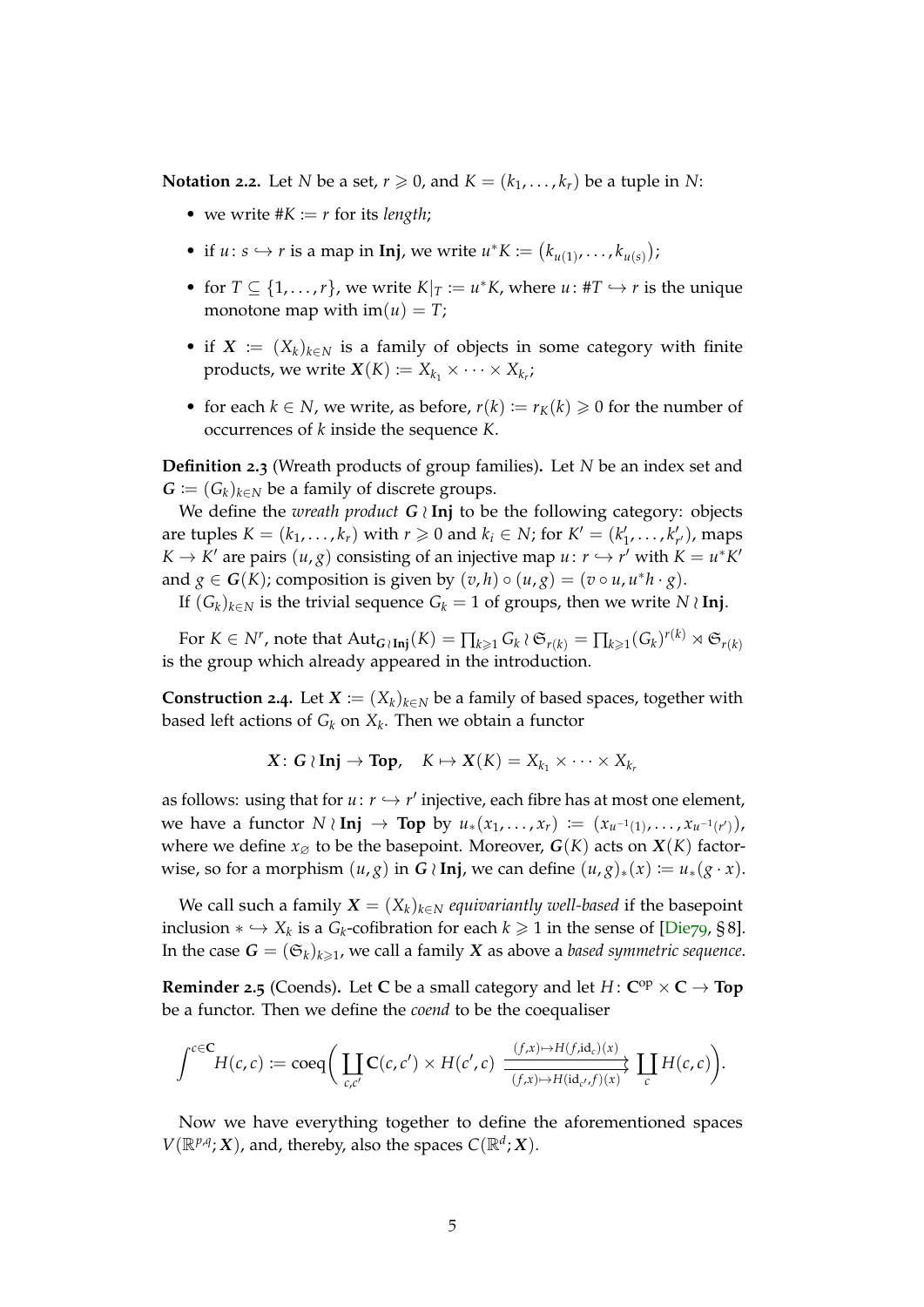<span id="page-5-0"></span>**Definition 2.6.** We have a sequence of groups  $\mathfrak{S} := (\mathfrak{S}_k)_{k \geq 1}$  and can extend the family of spaces  $(\tilde{V}_K(\mathbb{R}^{p,q}))_K$  to a functor  $(\mathfrak{S} \wr Inj)^{\mathrm{op}} \to \textbf{Top}$  by declaring that the face maps  $d_i \colon \tilde{V}_K(\mathbb{R}^{p,q}) \to \tilde{V}_{d_iK}(\mathbb{R}^{p,q})$  just forget the *i*<sup>th</sup> cluster. If we are additionally given a based symmetric sequence  $\boldsymbol{X} = (X_k)_{k \geqslant 1}$ , we define

$$
V(\mathbb{R}^{p,q};\mathbf{X})\coloneqq \int^{K\in\mathfrak{S}\wr\mathbf{Inj}}\tilde{V}_K(\mathbb{R}^{p,q})\times\mathbf{X}(K).
$$

**Notation 2.7.** We denote elements in vertical configuration spaces as follows:

- An element in  $\tilde{V}_K(\mathbb{R}^{p,q})$  is an ordered collection  $Z := (z_1, \ldots, z_r)$  of (vertical) clusters  $z_i := (z_i^1, \ldots, z_i^k)$  $i^{(k_i)}$ . We will also often write  $Z = (z_1^1, \ldots, z_r^{k_r})$ .
- A generic element in  $V_K(\mathbb{R}^{p,q})$  is an (unordered) sum  $[Z] := \sum_{i=1}^r [z_i]$  of unordered (vertical) clusters  $[z_i] := [z_i^1, \ldots, z_i^k]$  $\binom{k_i}{i}$ .
- We write points in  $\tilde{V}_K(\mathbb{R}^{p,q}) \times X(K)$  as tuples  $\Theta = (z_1, \ldots, z_r, x_1, \ldots, x_r)$ and use the sum notation to denote  $[\Theta] = \sum_i z_i \otimes x_i \in V(\mathbb{R}^{p,q}; X)$ , where  $(\sigma^* z_i) \otimes x_i = z_i \otimes (\sigma \cdot x_i)$  for  $\sigma \in \mathfrak{S}_{k_i}$ .

**Definition 2.8.** For an index set *N* and  $r \ge 0$ , we have a right action of the symmetric group  $\mathfrak{S}_r$  on  $N^r$  by coordinate permutation as in Notation [2](#page-4-0).2. We denote the orbit of a tuple  $K \in N^r$  by [K]. Note that, given an orbit [K], the numbers  $r(k) \geq 0$  of occurrences of *k* inside [*K*] are still well-defined, and the family  $(r(k))_{k \in N}$  describes the orbit [*K*] uniquely.

For a tuple *K* and a permutation  $\tau \in \mathfrak{S}_r$ , we have a canonical isomorphism  $V_K(\mathbb{R}^{p,q}) \cong V_{\tau^*K}(\mathbb{R}^{p,q})$ , so  $V_K(\mathbb{R}^{p,q})$  depends only on [*K*].

<span id="page-5-1"></span>**Example 2.9.** It is maybe surprising how much of the behaviour can be controlled solely by the equivariant labelling space:

**1.** If all  $X_k$  have a trivial  $\mathfrak{S}_k$ -action, then  $V(\mathbb{R}^{p,q}; X)$  contains unordered collections of labelled and internally unordered clusters. In the special case  $X = S^0$ , i.e.  $X_k = S^0$  with trivial action for each  $k \geqslant 1$ , then we have

$$
V(\mathbb{R}^{p,q};S^0)\cong \coprod_{[K]}V_K(\mathbb{R}^{p,q}).
$$

**2.** For a sequence *X* of based spaces, we consider  $(\mathfrak{S} \wedge X)_k := (\mathfrak{S}_k)_+ \wedge X_k$ , together with the free action  $\sigma' \cdot (\sigma \wedge x) := \sigma' \sigma \wedge x$ . For  $X = S^0$  we get

$$
V(\mathbb{R}^{p,q};\mathfrak{S}\wedge S^0)\cong \coprod_{[K]}\widetilde{V}_K(\mathbb{R}^{p,q})\Big/\prod_k\mathfrak{S}_{r_K(k)},
$$

i.e.  $V(\mathbb{R}^{p,q}; \mathfrak{S} \wedge S^0)$  contains unordered collections of unlabelled, but internally *ordered* vertical clusters.

**3**. For a family  $X = (X_k)_{k \geq 1}$  of based spaces, we let  $(X^\wedge)_k = X_k^{\wedge k}$ , with  $\mathfrak{S}_k$ acting by coordinate permutation. Then  $V(\mathbb{R}^{p,q}; X^\wedge)$  contains configurations of clusters where *each* point inside a *k*-cluster carries a label in *X<sup>k</sup>* ; and if one of these labels reaches the basepoint, the cluster vanishes.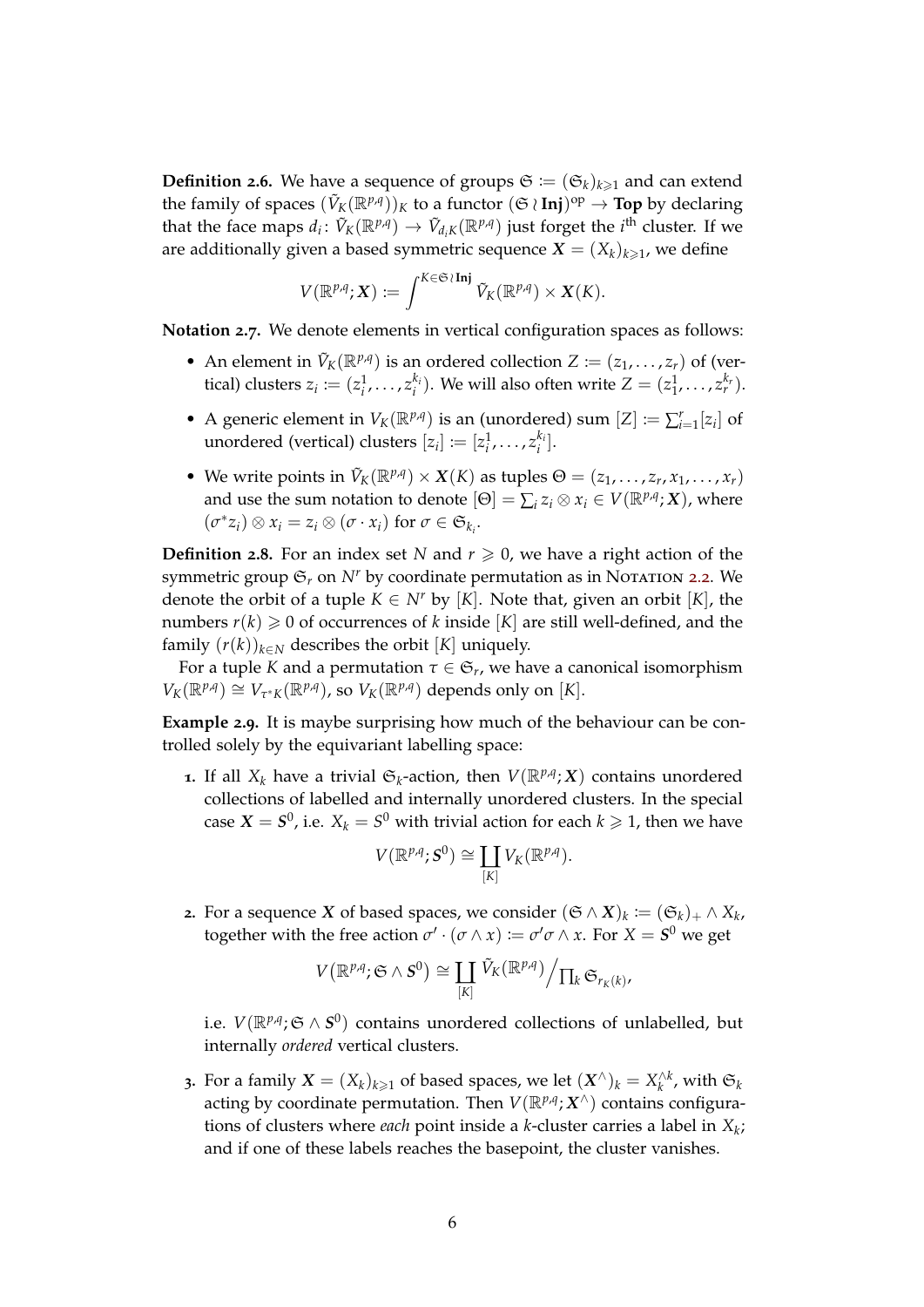<span id="page-6-2"></span>**4** For  $k \ge 1$  and a based space *X* with based  $\mathfrak{S}_k$ -action let  $X[k] = (X_{k'})_{k' \ge 1}$ be the sequence with  $X_k = X$  and  $X_{k'} = *$  for  $k' \neq k$ . Then the space  $V(\mathbb{R}^{p,q}; X[k])$  contains only configurations where all clusters have size *k*. In particular, if we abbreviate  $V_r^k = V_{(k,\ldots,k)}$ , then

$$
V(\mathbb{R}^{p,q};S^0[k]) \cong \coprod_{r \geq 0} V_r^k(\mathbb{R}^{p,q}).
$$

Let us close this foundational section by making the action of the little *d*-cubes operad  $\mathscr{C}_d$  on  $V(\mathbb{R}^{p,q}; X)$  precise.

**Notation 2.10.** In order to avoid both ambiguity and typographical 'sins', we will denote open intervals  $\{t \in \mathbb{R}; a < t < b\}$  by the symbol ' $(a, b)$ ', using a semicolon instead of a comma. For the sake of consistency, we will do the same for closed intervals and write '[*a*; *b*]'.

<span id="page-6-0"></span>**Construction 2.11.** If  $X = (X_k)_{k \geq 1}$  is a sequence as before, then  $V(\mathbb{R}^{p,q}; X)$ admits the structure of a  $\mathcal{C}_d$ -algebra: recall that elements in  $\mathcal{C}_d(s)$  are tuples  $(c_1, \ldots, c_s)$  of rectilinear embeddings  $c_\ell \colon [0; 1]^d \hookrightarrow [0; 1]^d$  with pairwise disjoint image. If we additionally identify  $\mathbb{R} \cong (0,1)$  and hence  $\mathbb{R}^d \cong (0,1)^d$ , then we  $\mathrm{get\,\,our\,\, structure\,\,maps\,\,}\lambda_{s}\colon \mathscr{C}_{d}(s)\times V(\mathbb{R}^{p,q};X)^{s}\to V(\mathbb{R}^{p,q};X)$  by

$$
\lambda_s\bigg((c_1,\ldots,c_s),\bigg(\sum_{i=1}^{r_\ell}z_{\ell,i}\otimes x_{\ell,i}\bigg)_{1\leqslant \ell\leqslant s}\bigg):=\sum_{\ell=1}^s\sum_{i=1}^{r_\ell}c_\ell(z_{\ell,i})\otimes x_{\ell,i}.
$$

Here we see that  $pr(c(z^{j})) = pr(c(z^{j'}))$  since *c* is rectilinear and the identification  $\mathbb{R}^d$  ≅  $(0,1)^d$  is done coordinate-wise.



**Figure 2.** An instance of  $\lambda_3$ :  $\mathcal{C}_2(3) \times V(\mathbb{R}^{1,1}; S^0)^3 \to V(\mathbb{R}^{1,1}; S^0)$ .

# <span id="page-6-1"></span>**3.** The p-fold delooping of  $V(\mathbb{R}^{p,q}; X)$

In this section, we give a geometric model for the *p*-fold bar construction of  $V(\mathbb{R}^{p,q}; X)$  in the spirit of [\[Seg](#page-27-1)73].

**Definition 3.1.** For a based symmetric sequence  $X = (X_k)_{k \geq 1}$ , we let  $\Sigma X$  be the sequence with  $(\Sigma X)_k = \Sigma X_k$ , together with the induced  $\mathfrak{S}_k$ -actions.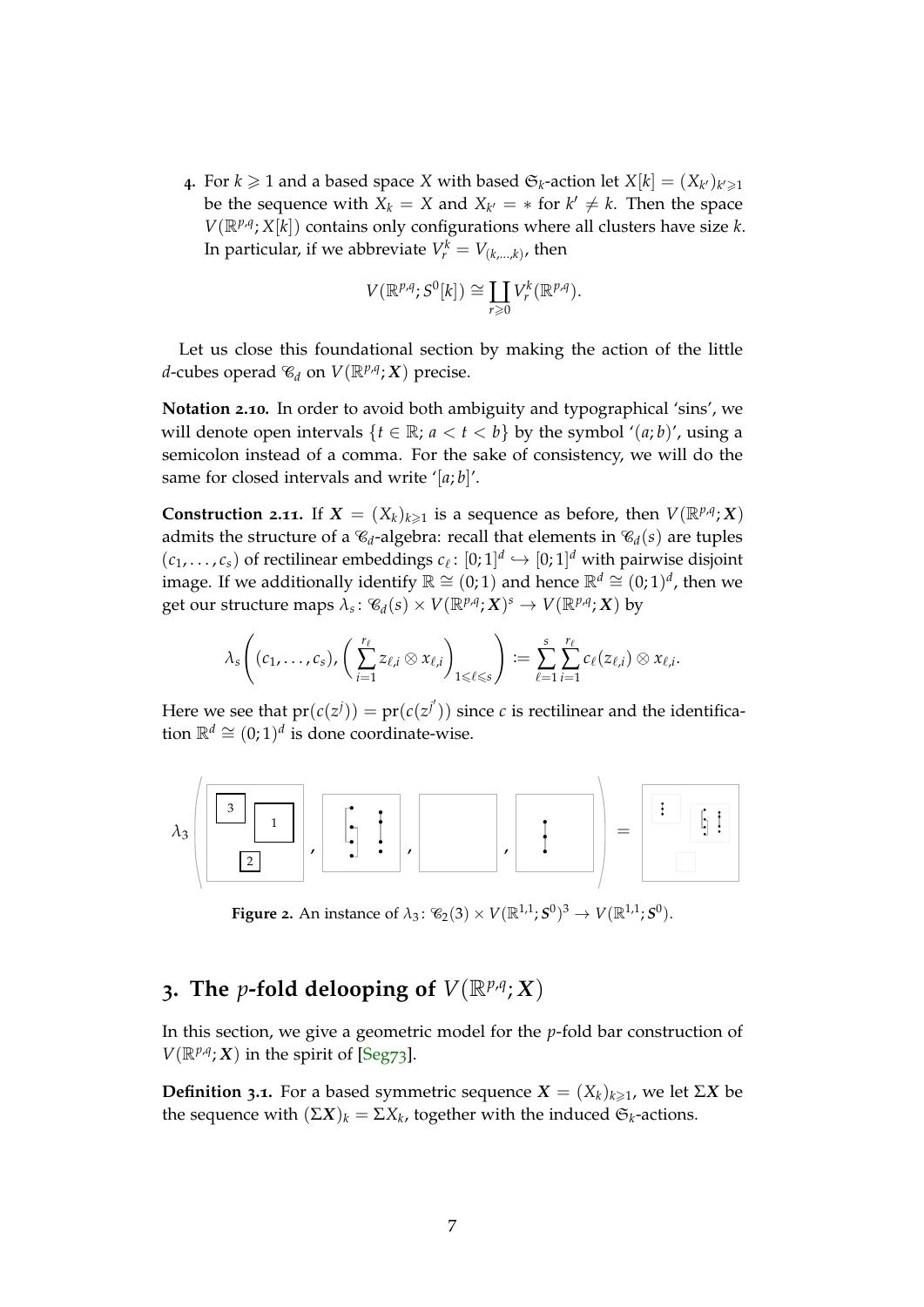<span id="page-7-1"></span><span id="page-7-0"></span>**Theorem 3.2.** *If X is levelwise equivariantly well-based, then there is a homotopy equivalence of* C*q-algebras*

$$
B^p V(\mathbb{R}^{p,q}; X) \simeq C(\mathbb{R}^q; \Sigma^p X). \tag{A}
$$

This theorem implies that if *X* is levelwise path-connected, then also  $V(\mathbb{R}^{p,q}; X)$ is path-connected and we have an equivalence of  $\mathcal{C}_q$ -algebras

$$
V(\mathbb{R}^{p,q};X)\simeq \Omega^pC(\mathbb{R}^q;\Sigma^pX).
$$

The rest of this section aims to prove Theorem [3](#page-7-0).2. Since we follow the strategy of [\[Seg](#page-27-1)73], this proof is quite similarly organised. We try to emphasise the passages where the usage of clusters really makes a difference, but to be short on those technicalities which go through without any modifications.

We will proceed inductively: since for  $p = 0$  there is nothing to show, we can assume that  $p \geqslant 1$ . Then  $V \coloneqq V(\mathbb{R}^{p,q};X)$  is in particular a  $\mathcal{C}_1$ -algebra and we will construct a weak equivalence

$$
BV \simeq V(\mathbb{R}^{p-1,q}; \Sigma X)
$$

of C*p*+*q*−1-algebras, which clearly implies the statement by induction on *p* since  $B^p$  decomposes into  $B \circ \cdots \circ B$  by Dunn's additivity theorem [\[Dun](#page-27-12)86].

**Reminder 3.3.** Let *M* be a partial topological monoid in the sense of [\[Seg](#page-27-1)73]. Then *M* gives rise to a simplicial space *NM*, the *nerve*, with

$$
(NM)_n \coloneqq \{ (m_1, \ldots, m_n) \in M^n; m_1 \cdots m_n \text{ defined } \},
$$

and face and degeneracy maps

$$
d_{\ell}(m_1,...,m_n) = \begin{cases} (m_2,...,m_n) & \text{for } \ell = 0, \\ (m_1,...,m_{\ell} \cdot m_{\ell+1},...,m_n) & \text{for } 1 \leq \ell \leq n-1, \\ (m_1,...,m_{n-1}) & \text{for } \ell = n, \end{cases}
$$
  

$$
s_{\ell}(m_1,...,m_n) = (m_1,...,m_{\ell},1,m_{\ell+1},...,m_n).
$$

The *bar construction*  $BM := |NM|$  is the geometric realisation of NM.

**Lemma 3.4.** Consider the (abelian) partial monoid  $M^p := V(\mathbb{R}^{p-1,q}; X)$  where two *labelled vertical configurations are summable if the clusters are disjoint, and in that*  $\mathcal{C}$ *case, their sum is the union. Then BM<sup>p</sup>*  $\cong V(\mathbb{R}^{p-1,q}; \Sigma X)$  *as*  $\mathscr{C}_{p+q-1}$ -algebras.

*Proof.* We define  $\varphi_n \colon (NM^p)_n \times \Delta^n \to V(\mathbb{R}^{p-1,q}; \Sigma X)$  as follows: use ordered simplex coordinates  $\Delta^n = \{0 \leq t_1 \leq \cdots \leq t_n \leq 1\}$ , so a generic point in  $(NM^p)_n \times \Delta^n$  is of the form  $(m_1, \ldots, m_n, t_1, \ldots, t_n)$  with  $m_\ell = \sum_{i=1}^{r_\ell}$  $\prod_{i=1}^{r_\ell} z_{\ell,i} \otimes x_{\ell,i}$  , each *z<sub>ℓ,i</sub>* being a cluster in  $\mathbb{R}^{p-1,q}$  with the same projection to  $\mathbb{R}^{p-1}$ . Then we set, using  $\Sigma X_k = S^1 \wedge X_k$  with symmetric action  $\sigma \cdot (t \wedge x) = t \wedge (\sigma x)$ ,

$$
\varphi_n(m_1,\ldots,m_n,t_1,\ldots,t_n):=\sum_{\ell=1}^n\sum_{i=1}^{r_\ell}z_{\ell,i}\otimes (t_\ell\wedge x_{\ell,i}).
$$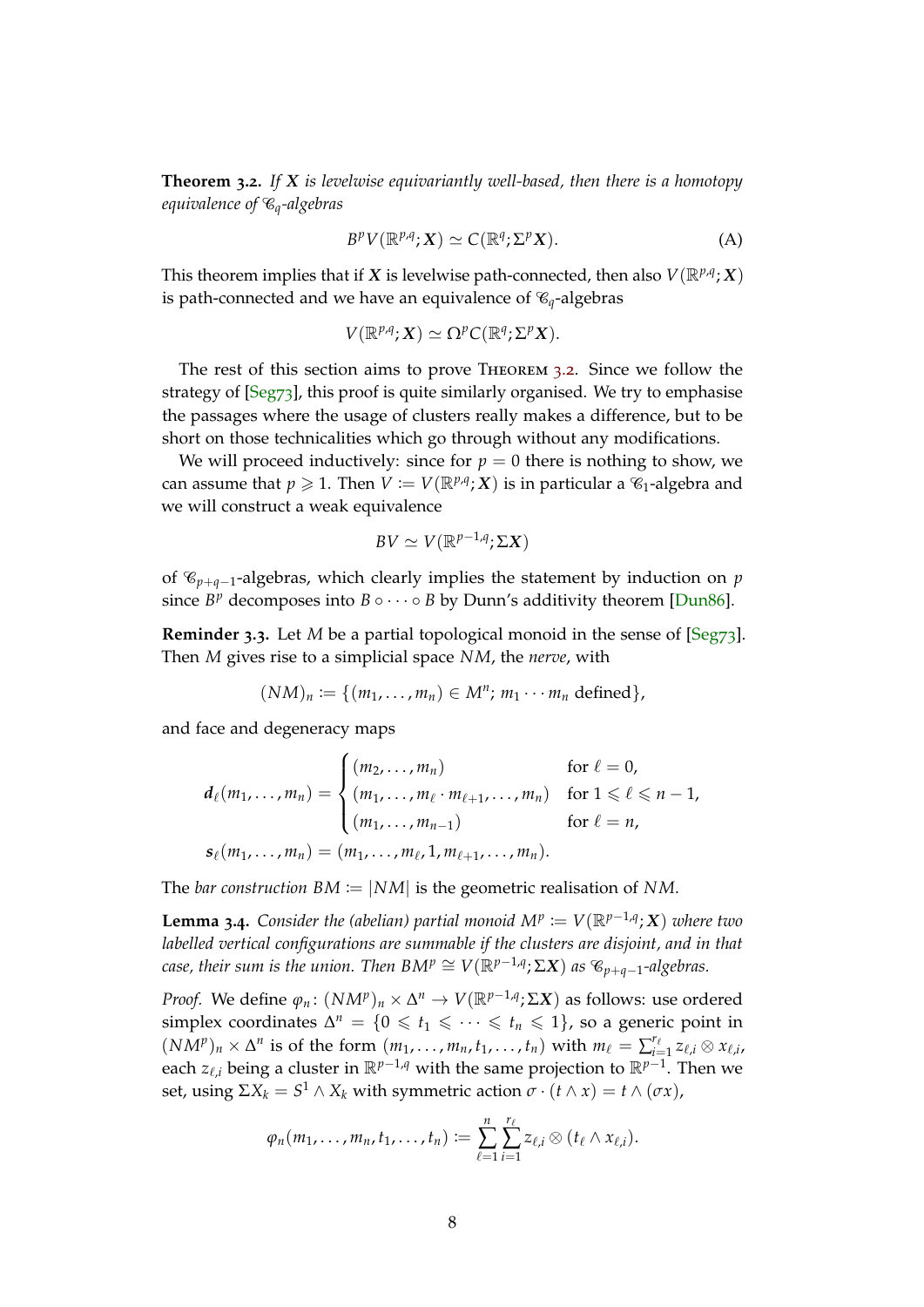<span id="page-8-1"></span>Note that  $\varphi_n$  is well-defined since  $(m_1, \ldots, m_n)$  is summable and the  $\mathfrak{S}_k$ balancing relation is preserved. Moreover, one readily checks the identities

$$
\varphi_{n-1}(d_{\ell}(m_1,\ldots,m_n),t_1,\ldots,t_{n-1})=\varphi_n(m_1,\ldots,m_n,d^{\ell}(t_1,\ldots,t_{n-1})),
$$
  

$$
\varphi_{n+1}(s_{\ell}(m_1,\ldots,m_n),t_1,\ldots,t_{n+1})=\varphi_n(m_1,\ldots,m_n,s^{\ell}(t_1,\ldots,t_{n+1})),
$$

so the  $\varphi_n$  assemble into a map  $\varphi \colon BM^p \to V(\mathbb{R}^{p-1,q}; \Sigma X)$ . Then  $\varphi$  is a homeomorphism as it has a continuous inverse which can be constructed as

$$
\coprod_{K} \tilde{V}_{K}(\mathbb{R}^{p-1,q}) \times \mathbf{X}(K) \times [0;1]^{r} \longrightarrow \coprod_{r \geq 0} (NM^{p})_{r} \times [0;1]^{r}
$$
\n
$$
\downarrow \qquad \qquad \downarrow
$$
\n
$$
V(\mathbb{R}^{p-1,q}; \Sigma X) \longrightarrow \text{BMO}_{r}
$$

where on the right side, the cube  $[0;1]^r$  is subdivided into  $r!$  many simplices  $\Delta_{\tau}^{r} = \{0 \leq t_{\tau(1)} \leq \cdots \leq t_{\tau(r)} \leq 1\}$  for each  $\tau \in \mathfrak{S}_{r}$ , and the top horizontal map combines the canonical map  $(z_1, \ldots, z_r, x_1, \ldots, x_r) \mapsto (z_1 \otimes x_1, \ldots, z_r \otimes x_r)$ with the identity on  $[0;1]^r$ . Finally, it is straightforward to check that for each  $c \in \mathcal{C}_d(s)$ ,  $(m_{1,h}, \ldots, m_{n,h}) \in (NM)_n$ , and  $0 \leq t_1 \leq \cdots \leq t_n \leq 1$ , we have

$$
\varphi_n(\lambda_s(c, m_{1,1}, \ldots, m_{1,s}), \ldots, \lambda_s(c, m_{n,1}, \ldots, m_{n,s}), t_1, \ldots, t_n) \\
= \lambda_s(c, \varphi_n(m_{1,1}, \ldots, m_{n,1}, t_1, \ldots, t_n), \ldots, \varphi_n(m_{1,s}, \ldots, m_{n,s}, t_1, \ldots, t_n)),
$$

 $\Box$ 

so we indeed have an isomorphism of  $\mathcal{C}_{p+q+1}$ -algebras.

<span id="page-8-0"></span>**Construction 3.5.** An advantage of our inductive procedure is that we can describe the bar construction elementary: we first 'thicken'  $V = V(\mathbb{R}^{p,q}; X)$  to a true topological monoid *V*, and then take its classical bar construction.

This true monoid *V* is constructed as follows: each  $\sum_i z_i \otimes x_i \in V$  has a  $support\cup_i[z_i]\subseteq\mathbb{R}^d.$  Now consider the projection  $\mathrm{pr}_1\colon\mathbb{R}^d\to\mathbb{R}$  to the very first coordinate and define

$$
\mathbf{V} \coloneqq \Big\{ \big(t, \sum_i z_i \otimes x_i \big) \in \mathbb{R}_{\geqslant 0} \times V; \, \text{pr}_1 \big( \bigcup_i [z_i] \big) \subseteq (0;t) \Big\}.
$$

On *V*, we define the *Moore concatenation*

$$
(t,\sum_i z_i\otimes x_i)\cdot (t',\sum_i z_i'\otimes x_i') := (t+t',\sum_i z_i\otimes x_i+\sum_i \operatorname{sh}_t(z_i')\otimes x_i').
$$

where  $\sh_t \colon \mathbb{R}^d \to \mathbb{R}^d$  translates the first coordinate by *t*, here applied to an entire cluster. This construction coincides with the thickening from [\[Dun](#page-27-12)86], so  $BV = |NV|$  serves as a model for *BV*.

**Definition 3.6.** We have a second projection  $\text{pr}_2 \colon \mathbb{R}^d \to \mathbb{R}^{d-1}$  and we call  $[\Theta] = \sum_i z_i \otimes x_i \in V(\mathbb{R}^{p,q}; X)$  *projectable* if the restriction

$$
\text{pr}_2|_{\bigcup_i [z_i]} \colon \bigcup_i [z_i] \to \mathbb{R}^{d-1}
$$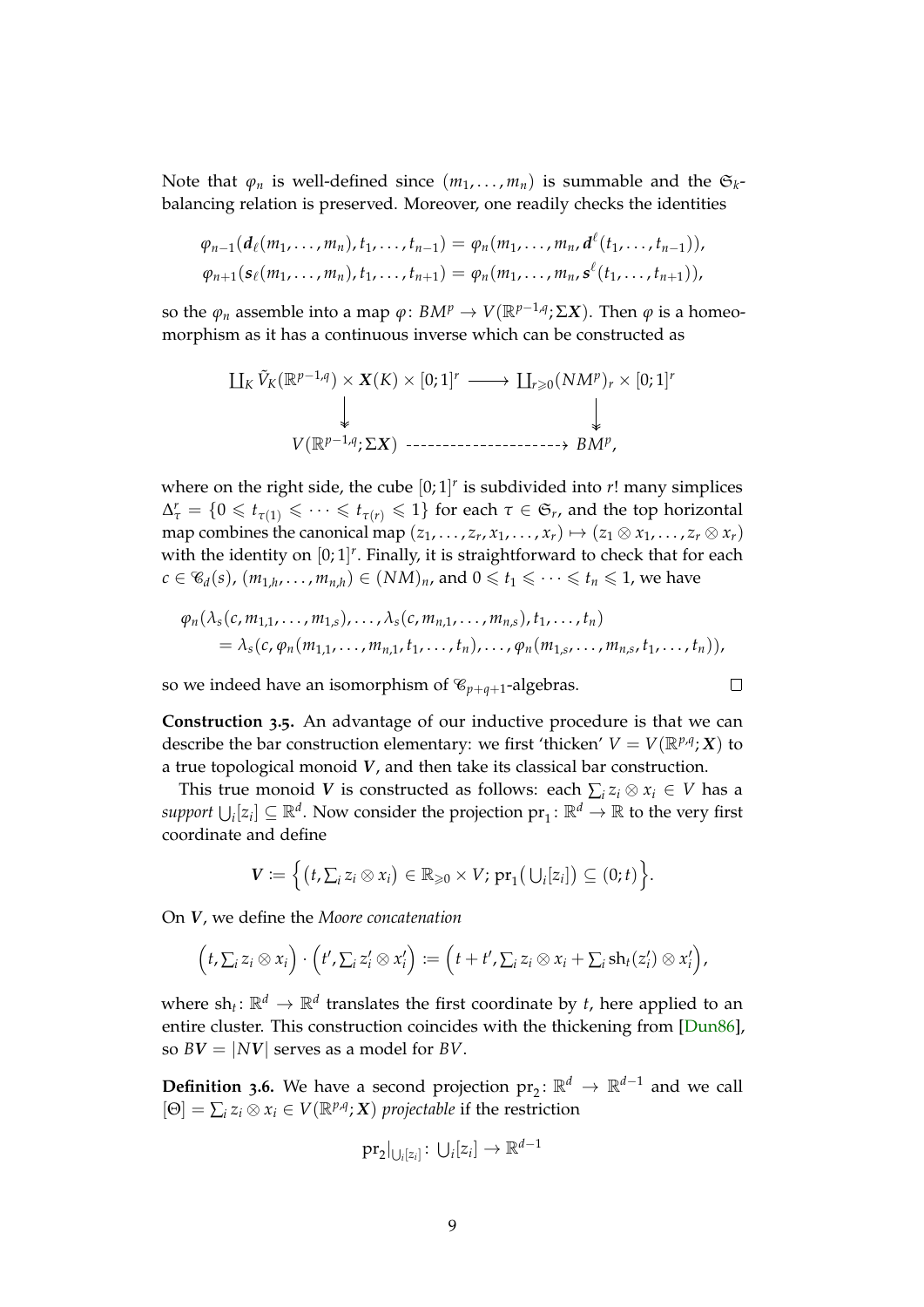<span id="page-9-2"></span><span id="page-9-0"></span>

**Figure 3.** An instance of the map  $\psi\colon V^{\text{proj}} \to M$ 

is injective. Let  $V^{\text{proj}} \subseteq V$  be the subspace of pairs  $(t, [\Theta])$  with projectable  $[\Theta]$ . Then *V*<sup>proj</sup> is a *partial* submonoid with respect to the concatenation, where projectable configurations can be multiplied if their product is again projectable.

Moreover, we have a morphism  $\psi \colon V^{\operatorname{proj}} \to M^p$  of partial monoids which is induced by the projection  $pr_2$ , applied to entire clusters, see FIGURE [3](#page-9-0),

$$
\psi\Bigl(t,\textstyle\sum_i z_i\otimes x_i\Bigr)\coloneqq\textstyle\sum_i {\rm pr}_2(z_i)\otimes x_i.
$$

The projectability condition is exactly the one needed to ensure that all clusters  $\mathrm{pr}_2(z_i)$  are pairwise disjoint and hence  $\psi$  is well-defined. Additionally,  $V^{\mathrm{proj}}$  is also a  $\mathcal{C}_{p+q-1}$ -subalgebra and  $\psi$  is a morphism of  $\mathcal{C}_{p+q-1}$ -algebras.

As in  $[Seg73]$  $[Seg73]$ , the maps  $(N\psi)_n$ :  $(NV^{\text{proj}})_n \to (NM^p)_n$  between the spaces of summable tuples are homotopy equivalences and, since *X* was assumed to be equivariantly well-based, our simplicial spaces are proper, so we have a homotopy equivalence among the classifying spaces  $B\psi\colon BV^{\text{proj}}\to BM^p.$ 

<span id="page-9-1"></span>**Lemma 3.7.** The inclusion  $\gamma: V^{proj} \hookrightarrow V$  induces an equivalence  $B\gamma: BV^{proj} \rightarrow BV$ *of* C*p*+*q*−1*-algebras among classifying spaces.*

**Remark 3.8.** Everything we did so far made no particular use of the fact that points from the same cluster project to the same value along  $\mathrm{pr}_1$ , and we might as well define  $V^{\text{proj}}(\mathbb{R}^{0,q}; X)$  and a projection morphism as above, which now is of the form  $\psi\colon V^{\rm proj}({\mathbb R}^{0,q};X) \to V({\mathbb R}^{0,q-1};X)$  and still induces a homotopy equivalence of classifying spaces. However, Lemma [3](#page-9-1).7 fails to be true if we drop the condition ' $p \geq 1'$ .

Before proving LEMMA [3](#page-9-1).7, let us combine all arguments and prove the main result, Theorem [3](#page-7-0).2, under the assumption of Lemma [3](#page-9-1).7.

*Proof of Theorem* [3](#page-7-0).2. We obtain a zig-zag of morphisms of  $\mathcal{C}_{p+q-1}$ -algebras whose underlying maps are homotopy equivalences, given by

$$
BV(\mathbb{R}^{p,q}; X) = BV \overset{BV^{\text{proj}}} \simeq \overset{BV^{\text{proj}}} \simeq \overset{B\psi}{\longrightarrow} \overset{B\psi}{\longrightarrow} \qquad \qquad BM^p \cong V(\mathbb{R}^{p-1,q}; \Sigma X). \square
$$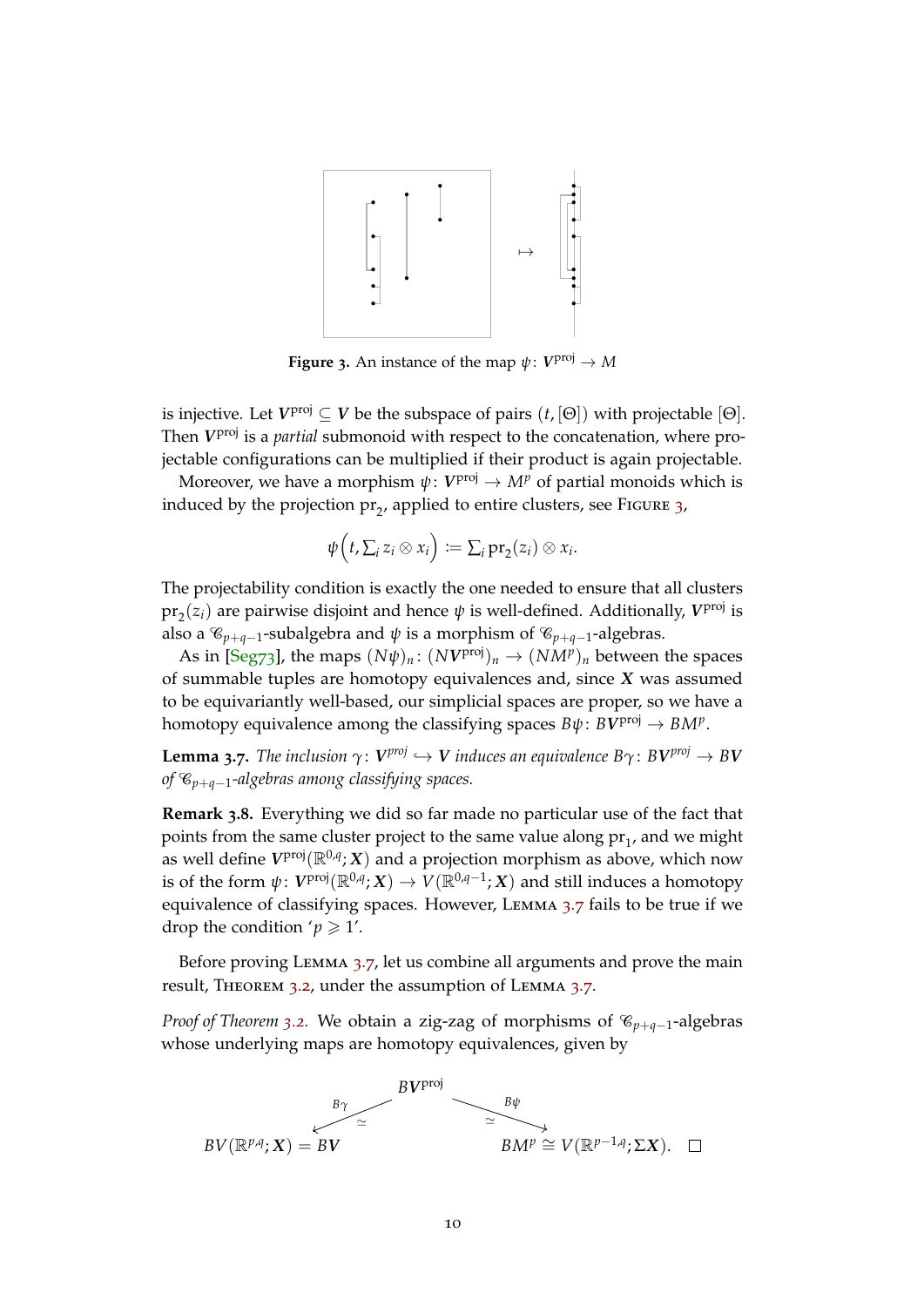*Proof of Lemma [3](#page-9-1).7.* There is an equivalent description of *BM* for a (partial) topological monoid *M*, cf. [\[Seg](#page-27-1)73, A1]: consider the topological category  $M_{\#}$  with object space *M*, morphism space *M*<sub>3</sub>, domain assignment  $d_1(m_1, m_2, m_3) = m_2$ , and codomain assignment  $d_0(m_1, m_2, m_3) = m_1 \cdot m_2 \cdot m_3$ , i.e. arrows  $m \rightarrow m'$ are pairs  $(\underline{m}, \overline{m}) \in M \times M$  with  $\underline{m} \cdot \overline{m} = m'$ . Then  $BM \cong |M_{\#}|$ .

We define the space N whose elements are triples  $v = (a, b, [\Theta])$  in which  $a \leq 0 \leq b$  and  $[\Theta] = \sum_i z_i \otimes x_i \in V(\mathbb{R}^{p,q}; X)$  with  $\text{pr}_1(\bigcup_i [z_i]) \subseteq (a, b)$ , and to give N a partial order, we introduce the following construction: For  $L \subseteq \mathbb{R}$ and  $[\Theta] = \sum_i z_i \otimes x_i$  with  $\text{pr}_1[z_i] \notin \partial L$  for all  $1 \leq i \leq r$ , we define

$$
[\Theta] \cap (L \times \mathbb{R}^{p-1,q}) := \sum_{\mathrm{pr}_1[z_i] \in L} z_i \otimes x_i.
$$

The assumption  $pr_1[z_i] \notin \partial L$  ensures that the result projects to the interior of *L*. Here we use that  $pr_1[z_i]$  is a single value in  $\mathbb R$  since all points in  $[z_i]$  project to the same real number. Now we let  $(a, b, [\Theta]) \leq (a', b', [\Theta'])$  in N whenever

- $[a; b] \subseteq [a'; b']$  and
- *a*, *b*  $\notin$   $\text{pr}_1(\bigcup_i [z'_i])$  and  $[\Theta] = [\Theta'] \cap ([a; b] \times \mathbb{R}^{p-1,q})$ ,

compare FIGURE [4](#page-11-0). Then we can regard  $N$  as a topological category and obtain a functor  $\rho: \mathcal{N} \to V_{\#}$  by  $\rho(a, b, [\Theta]) = (b - a, -a + [\Theta])$ , where ' $-a + [\Theta]'$ denotes a translation by *a* to the left in the first coordinate.

We can copy [\[Seg](#page-27-1)73, Lem. 2.6] verbatim to show that  $|\rho|: |N| \to |V_{\#}|$  is shrinkable, i.e. it has a section *s* with  $s \circ |\rho| \simeq id_{|N|}$  by a homotopy which respects  $|\rho|$ . Let  $M \subseteq N$  be the ordered subspace consisting of all  $(a, b, [\Theta])$ with projectable [ $\Theta$ ]. Then  $\rho(\mathcal{M}) = V_{\#}^{\text{proj}}$  $_{\rm H}^{\rm prop}$  holds, so it is enough to show that  $|\mathcal{M}| \rightarrow |\mathcal{N}|$  is a homotopy equivalence. In order to do so, we use from [\[Seg](#page-27-1)73]

**Proposition (2.7).** Let  $N$  be a good<sup>[1](#page-10-0)</sup> ordered space such that:

- **1.** *For*  $v_1, v_2, v \in \mathcal{N}$  *with*  $v_1, v_2 \leq v$  *there exists* inf( $v_1, v_2$ )*,*
- **2.** *Wherever defined,*  $(v_1, v_2) \mapsto \inf(v_1, v_2)$  *is continuous,*

*Moreover let*  $\mathcal{N}' \subseteq \mathcal{N}$  *be open such that:* 

- **3.** For  $v' \in \mathcal{N}'$  and  $v \leq v'$ , we have  $v \in \mathcal{N}'$ ,
- **4.** There is a numerable cover  $(\mathcal{W}_i)_{i \in I}$  and maps  $w_i \colon \mathcal{W}_i \to \mathcal{N}'$  such *that*  $w_i(v) \le v$  *for all*  $v \in W_i$ *.*

*Then*  $|N'| \rightarrow |N|$  *is a homotopy equivalence.* 

Since *X* is equivariantly well-based, there are contractible and  $\mathfrak{S}_k$ -invariant neighbourhoods  $U_k \subseteq X_k$  around the respective basepoints  $*_k$  and equivariant homotopies  $h_\bullet^k\colon X_k\to X_k$  which move  $U_k$  into  $*_k$ . If we put  $\boldsymbol{U}\coloneqq (U_k)_{k\geqslant 1}$ ,

<span id="page-10-0"></span><sup>&</sup>lt;sup>1</sup>A *good ordered space* is a topological space  $N$  such that its nerve is a good simplicial space. A topological monoid  $(M, 1)$  is good if 1 has a contractible neighbourhood, see [\[Seg](#page-27-1)73, A2].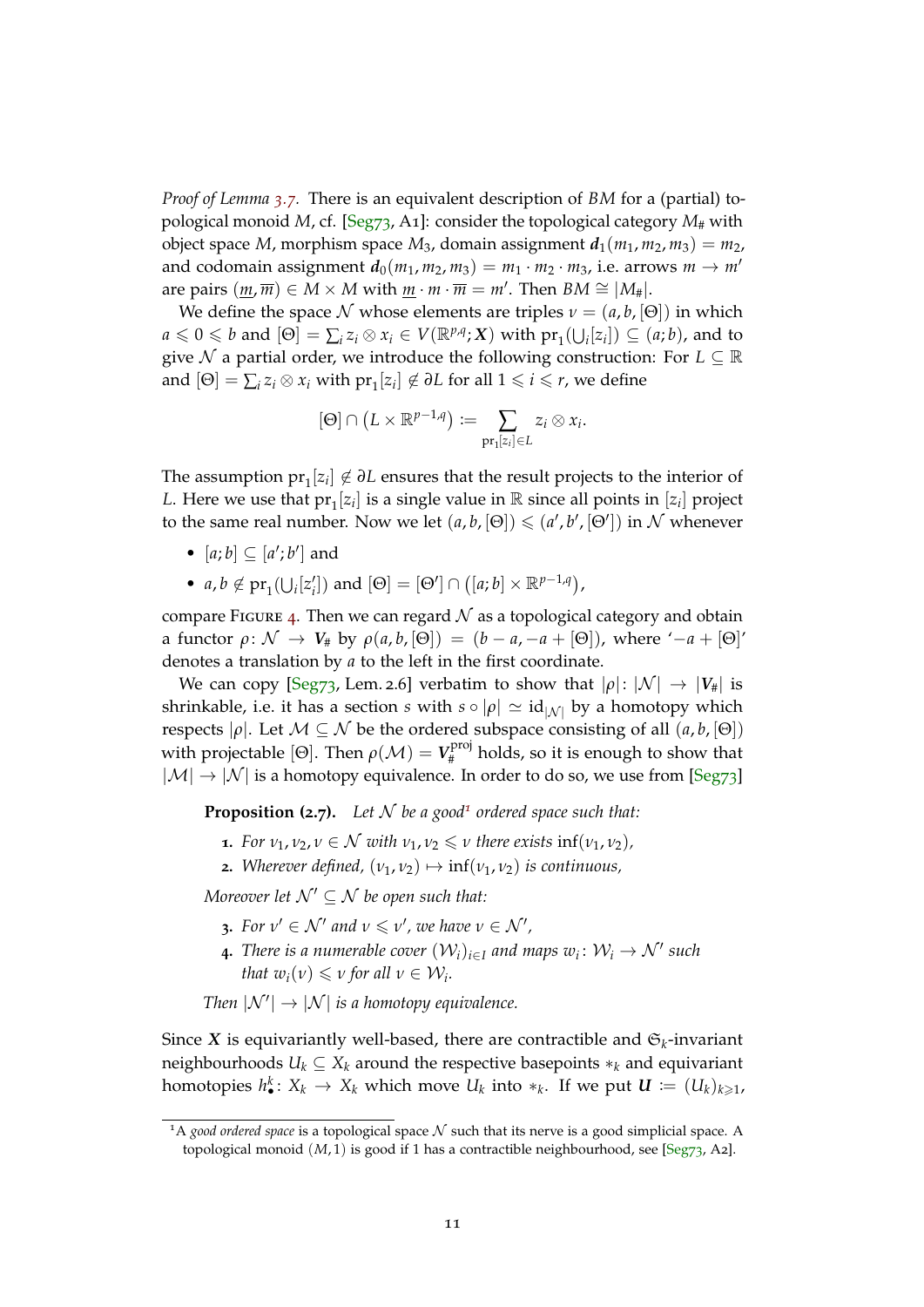<span id="page-11-1"></span><span id="page-11-0"></span>

**Figure** 4. Inside  $N$ , the left configuration is smaller than the right one since it is a restriction of the latter.

then  $V(\mathbb{R}^{p,q};\mathcal{U})$  is a contractible neighbourhood around the empty configuration  $[\emptyset]$ , which makes the topological monoid good. Moreover,  $\mathcal{N} \to V_{\#}$  is shrinkable, whence  $N$  is also good.

Additionally, the assumptions **1.** and **2.** involving the infimum are clearly satisfied be the explicit construction of our order. Now we use  $U$  to thicken  $M$ to an open subset  $\mathcal{N}' \subseteq \mathcal{N}$  containing all configurations which are projectable if we ignore clusters which are labelled in  $U_i$ ; we call these configurations *almost projectable*. Then  $|\mathcal{M}| \to |\mathcal{N}'|$  is a homotopy equivalence, with inverse induced by  $(h^k_{\bullet})_{k\geqslant 1}$  from above. Moreover,  $\mathcal{N}'$  satisfies assumption 3. since restrictions of projectables are still projectable. As a cover for **4.**, we take

$$
\mathcal{W}_{\delta} := \Big\{ (a, b, [\Theta]), [\Theta] \cap \Big( [-\delta; \delta] \times \mathbb{R}^{p-1,q} \Big) \text{ is almost projectable} \Big\}.
$$

Note that the condition includes that no cluster of [Θ] projects to *δ* or −*δ*. Then  $W_{\delta} \subseteq \mathcal{N}$  is open,  $(W_{\delta})_{\delta>0}$  is numerable and since each [Θ] has only finitely many clusters, each  $[\Theta]$  admits a  $\delta > 0$  such that  $[\Theta] \cap \left( [-\delta; \delta] \times \mathbb{R}^{p-1, q} \right)$ projects to a single point in  $(-\delta; \delta)$ , hence the restriction has to be projectable. Therefore  $(\mathcal{W}_{\delta})_{\delta>0}$  is exhaustive. Now we define the maps  $w_{\delta} \colon \mathcal{W}_{\delta} \to \mathcal{N}'$  by

$$
w_{\delta}(a,b,[\Theta]) \coloneqq \Big(\max(a,-\delta),\min(b,\delta), [\Theta] \cap \Big([-\delta;\delta] \times \mathbb{R}^{p-1,q}\Big)\Big),\,
$$

which is continuous since  $\pm \delta \notin pr_1(\bigcup_i [z_i])$  for each  $[\Theta] = \sum_i z_i \otimes x_i$  and  $a, b$ with  $(a, b, [\Theta]) \in W_\delta$ . Hence, all four assumptions of  $[Seg73, Prop. 2.7]$  $[Seg73, Prop. 2.7]$  are satisfied and  $|{\cal N}'|\to |{\cal N}|$  is a homotopy equivalence.  $\Box$ 

**Remark 3.9.** Let us close this section by emphasising stages of the proof which break down if we drop the condition that a cluster projects along  $\mathrm{pr}_1$  to a single point: We needed that for each  $(a, b, [\Theta]) \in \mathcal{N}$ , there is a  $a \le a' \le 0$  and  $\alpha$  0  $\leqslant$  *b'*  $\leqslant$  *b* such that  $[\Theta] \cap ([a';b'] \times \mathbb{R}^{p-1,q})$  is projectable. For example, in  $V(\mathbb{R}^{0,2}; S^0)$ , this is not always possible, as FIGURE 5A shows.

One may try to fix this issue by allowing restrictions which exclude *parts* of a cluster, and in that case, we remove the entire cluster. However, the sodefined order on N clearly does not reflect the monoid structure of *V* correctly, which formally means that the functor  $\rho \colon \mathcal{N} \to V_{\#}$  cannot be defined on morphisms, as FIGURE 5B shows.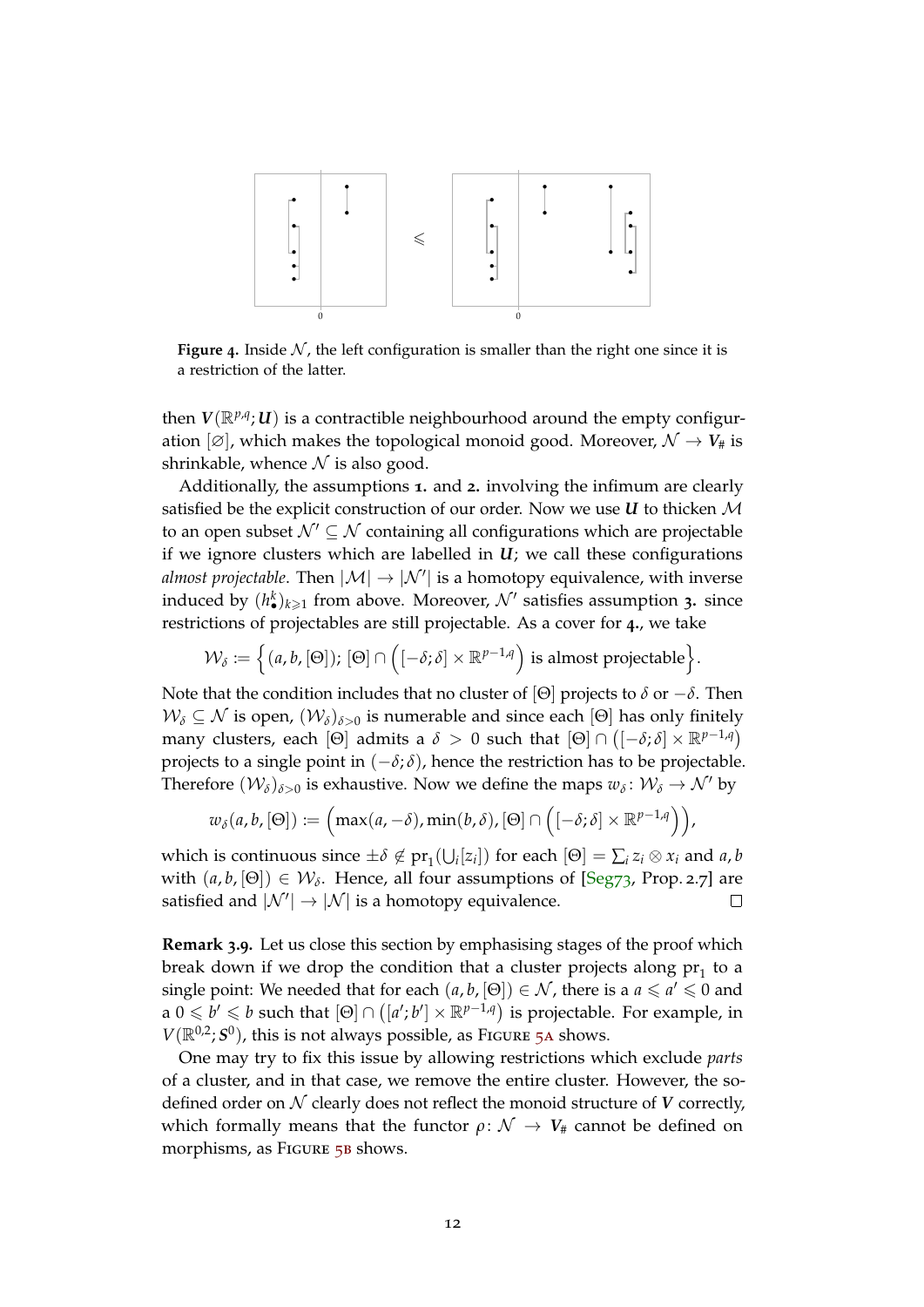<span id="page-12-1"></span>

**(a)** A non-projectable configuration of a single 2-cluster in  $V(\mathbb{R}^{0,2}; S^0)$ , where each restriction which reaches projectability would 'split' the cluster.

**(b)** If one also removes clusters which are only partially excluded, *ρ* would have to deal with the above 'morphism'. However, the right side is clearly not a Moore concatenation  $m \cdot m \cdot \overline{m}$ , where *m* is the left side.

**Figure 5.** Two examples in  $\mathbb{R}^{0,2}$  where the proof strategy is not applicable.

# <span id="page-12-0"></span>**4.** A decomposition of  $C(\mathbb{R}; X)$

We have already seen that  $B^pV(\mathbb{R}^{p,q}; X) \simeq C(\mathbb{R}^q; \Sigma^p X)$  holds for each based symmetric sequence *X*. However, the right side is still a  $\mathcal{C}_q$ -algebra which we want to deloop further. In general, finding a geometric model for the bar construction of  $C(\mathbb{R}^d;X)$  seems to be quite complicated, but we can give an answer to this question for the case  $d = 1$ .

Let us start with a few combinatorial preliminaries; then we discuss the easy and instructive example of  $V(\mathbb{R}^{0,1}; S^0)$ .

**Notation 4.1.** For each  $\Lambda \geq 0$ , an *unordered partition* of  $\{1, \ldots, \Lambda\}$  is a tuple  $e = (S_1, \ldots, S_r)$  such that

- the collection  $\{S_1, \ldots, S_r\}$  is a partition of  $\{1, \ldots, \Lambda\}$ , and
- the entries are ordered by their minimum, i.e.  $\min(S_i) < \min(S_{i+1})$ .

We write  $|e| := \Lambda$  and  $\#e := r$  as well as  $K(e) = (\#S_1, \ldots, \#S_r)$ . Moreover, let  $\Xi$ be the set of all unordered partitions for varying  $\Lambda \geq 0$ .

**Construction 4.2.** We have a product  $\Xi \times \Xi \rightarrow \Xi$  by *stacking*: for two partitions  $e = (S_1, \ldots, S_r)$  and  $e' = (S'_1, \ldots, S'_{r'})$ , we let

$$
e \sqcup e' := (S_1, \ldots, S_r, \mathrm{sh}_{|e|}(S'_1), \ldots, \mathrm{sh}_{|e|}(S'_{r'})),
$$

where sh|*e*<sup>|</sup> denotes the right translation of the subset by |*e*|. Thus, Ξ becomes a monoid with neutral element the empty partition ∅.

This monoid is freely generated: we call a partition *e indecomposable*, if it is neither ∅ nor the product of two non-empty partitions, and we denote the subset of them by  $\mathbb{E} \subseteq \Xi$ . Then  $\Xi$  is, as a monoid, freely generated by  $\mathbb{E}$ .

As a notational mnemonic, the letters  $E$  and  $E$  were mainly chosen because Ξ looks like a 'decomposable' version of E.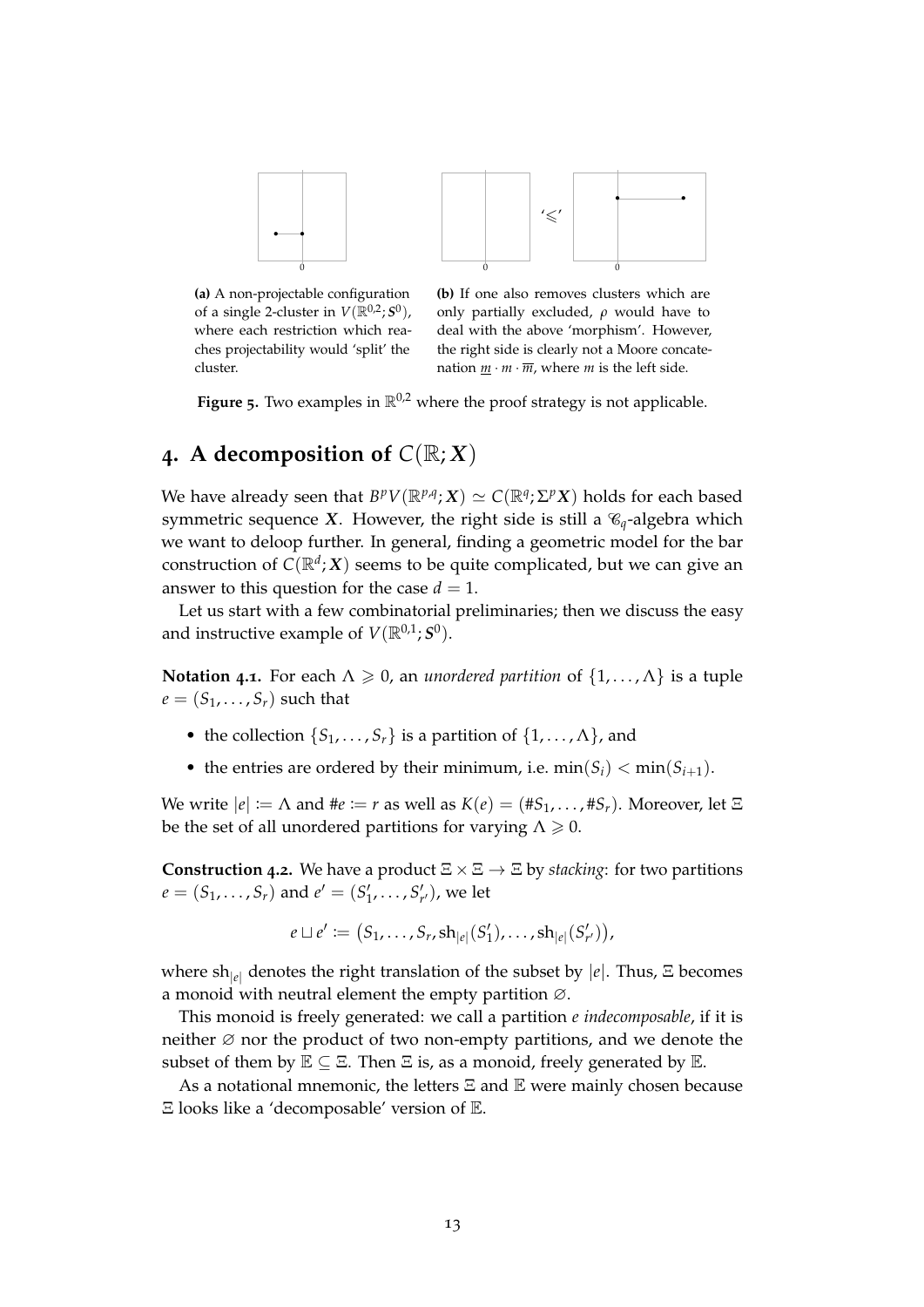<span id="page-13-3"></span><span id="page-13-1"></span>
$$
\mathbb{R} \rightarrow \mathbb{R} \rightarrow \mathbb{R} \rightarrow \mathbb{R} \rightarrow \mathbb{R} \rightarrow \mathbb{R} \rightarrow \mathbb{R} \rightarrow \mathbb{R} \rightarrow \mathbb{R} \rightarrow \mathbb{R} \rightarrow \mathbb{R} \rightarrow \mathbb{R} \rightarrow \mathbb{R} \rightarrow \mathbb{R} \rightarrow \mathbb{R} \rightarrow \mathbb{R} \rightarrow \mathbb{R} \rightarrow \mathbb{R} \rightarrow \mathbb{R} \rightarrow \mathbb{R} \rightarrow \mathbb{R} \rightarrow \mathbb{R} \rightarrow \mathbb{R} \rightarrow \mathbb{R} \rightarrow \mathbb{R} \rightarrow \mathbb{R} \rightarrow \mathbb{R} \rightarrow \mathbb{R} \rightarrow \mathbb{R} \rightarrow \mathbb{R} \rightarrow \mathbb{R} \rightarrow \mathbb{R} \rightarrow \mathbb{R} \rightarrow \mathbb{R} \rightarrow \mathbb{R} \rightarrow \mathbb{R} \rightarrow \mathbb{R} \rightarrow \mathbb{R} \rightarrow \mathbb{R} \rightarrow \mathbb{R} \rightarrow \mathbb{R} \rightarrow \mathbb{R} \rightarrow \mathbb{R} \rightarrow \mathbb{R} \rightarrow \mathbb{R} \rightarrow \mathbb{R} \rightarrow \mathbb{R} \rightarrow \mathbb{R} \rightarrow \mathbb{R} \rightarrow \mathbb{R} \rightarrow \mathbb{R} \rightarrow \mathbb{R} \rightarrow \mathbb{R} \rightarrow \mathbb{R} \rightarrow \mathbb{R} \rightarrow \mathbb{R} \rightarrow \mathbb{R} \rightarrow \mathbb{R} \rightarrow \mathbb{R} \rightarrow \mathbb{R} \rightarrow \mathbb{R} \rightarrow \mathbb{R} \rightarrow \mathbb{R} \rightarrow \mathbb{R} \rightarrow \mathbb{R} \rightarrow \mathbb{R} \rightarrow \mathbb{R} \rightarrow \mathbb{R} \rightarrow \mathbb{R} \rightarrow \mathbb{R} \rightarrow \mathbb{R} \rightarrow \mathbb{R} \rightarrow \mathbb{R} \rightarrow \mathbb{R} \rightarrow \mathbb{R} \rightarrow \mathbb{R} \rightarrow \mathbb{R} \rightarrow \mathbb{R} \rightarrow \mathbb{R} \rightarrow \mathbb{R} \rightarrow \mathbb{R} \rightarrow \mathbb{R} \rightarrow \mathbb{R} \rightarrow \mathbb{R} \rightarrow \mathbb{R} \rightarrow \mathbb{R} \rightarrow \mathbb{R} \rightarrow \mathbb{R} \rightarrow \mathbb{R} \rightarrow \mathbb{R} \rightarrow \mathbb{R} \rightarrow \mathbb{R} \rightarrow \mathbb{R} \rightarrow \mathbb{R} \rightarrow \mathbb{R} \rightarrow
$$

**Figure 6.** An instance of  $\chi: C(\mathbb{R}; S^0) \to \Xi$ 

<span id="page-13-2"></span>**Example 4.3.** We have a morphism  $\chi: C(\mathbb{R}; S^0) \to \Xi$  of  $\mathcal{C}_1$ -algebras given by identifying, for each  $\sum_i [z_i]$ , the set  $\bigcup_i [z_i] \subseteq \mathbb{R}$  with  $\{1, \ldots, \sum_i k_i\}$  in a monotone way, see Figure [6](#page-13-1).

This map admits a section  $s \colon \Xi \to C(\mathbb{R}; S^0)$  by including  $\{1, \ldots, \sum_i k_i\}$  into R, and the composition  $s \circ \chi$  is clearly homotopic to the identity by linear interpolation. Thus,  $\chi$  is an equivalence of  $\mathcal{C}_1$ -algebras.

Since  $\Xi$  is a freely generated by  $\mathbb E$ , or in other words, the James product of  $\mathbb{E}_+$ , we get  $BC(\mathbb{R}; S^0) \simeq BE \cong BJ\mathbb{E}_+ \simeq \Sigma \mathbb{E}_+ \cong \bigvee_{e \in \mathbb{E}} S^1.$ 

<span id="page-13-0"></span>**Theorem 4.4.** For a sequence  $X = (X_k)_{k \geq 1}$  of well-based spaces (with arbitrary based S*k -actions on X<sup>k</sup> ), we have a weak homotopy equivalence*

$$
BC(\mathbb{R}; X) \simeq_{weak} \Sigma \bigvee_{e \in \mathbb{E}} X^{\wedge K(e)}, \tag{B}
$$

*where we write*  $\mathbf{X}^{\wedge K} := X_{k_1} \wedge \cdots \wedge X_{k_r}$  for  $K = (k_1, \ldots, k_r)$ .

Before proving THEOREM [4](#page-13-0).4, let us discuss some remarks and examples.

**Remark 4.5.** The reader should not be surprised by the fact that the symmetric actions on *X* do not occur on the right side: they are also irrelevant for the left side since we have  $q = 1$ . Note that the action of  $\mathfrak{S}_{k_1} \times \cdots \times \mathfrak{S}_{k_r}$  on  $\tilde{V}_K(\mathbb{R}^{0,1})$ induces a free action on  $\pi_0$ , so we can alternatively restrict to the subspace  $\tilde{V}_K^{\langle}(\mathbb{R}^{0,1})$  containing configurations  $(z_1,\ldots,z_r)$  of clusters where each cluster  $z_i$  is of the form  $(z_i^1, \ldots, z_i^k)$  $\mathbf{z}_i^{k_i}$ ) with  $z_i^j < z_i^{j+1}$  in  $\mathbb{R}$ , and then we get

$$
C(\mathbb{R};X) \cong \int^{K \in \mathbb{N}_{\geq 1}\wr\mathbf{Inj}} \tilde{V}_K^{\lt}(\mathbb{R}^{0,1}) \times X(K),
$$

where *X* is considered only as a sequence of based spaces. This is also the reason why we do not have to assume that *X* is equivariantly well-based.

**Example 4.6.** In special cases, Theorem [4](#page-13-0).4 recovers what we already know:

- **1.** For  $X = S^0$ , we get precisely Example [4](#page-13-2).3.
- **2.** If  $X = X[1]$  for a well-based space *X*, then  $C(\mathbb{R}; X[1]) = C(\mathbb{R}; X)$  is the usual labelled configuration space. We have  $X[1]^{n \times (e)} = *$  whenever  $K(e)$ is not of the form  $(1, \ldots, 1)$ . However, there is only one indecomposable partition  $e = (S_1, \ldots, S_r)$  with  $\#S_i = 1$  for all *i*, namely  $e = (\{1\})$ , so we get the well-known equivalence  $BC(\mathbb{R}; X) \simeq \Sigma X$ , see [\[Seg](#page-27-1)73].

In order to prove Theorem 4.[4](#page-13-0), we consider again the 'thickened' version *C* of  $C(\mathbb{R}; X)$  as in Construction [3](#page-8-0).5, which is now of the form

$$
\mathcal{C} := \{ (t, \sum_i z_i \otimes x_i) \in \mathbb{R}_{\geqslant 0} \times C(\mathbb{R}; X); \bigcup_i [z_i] \subseteq (0; t) \},
$$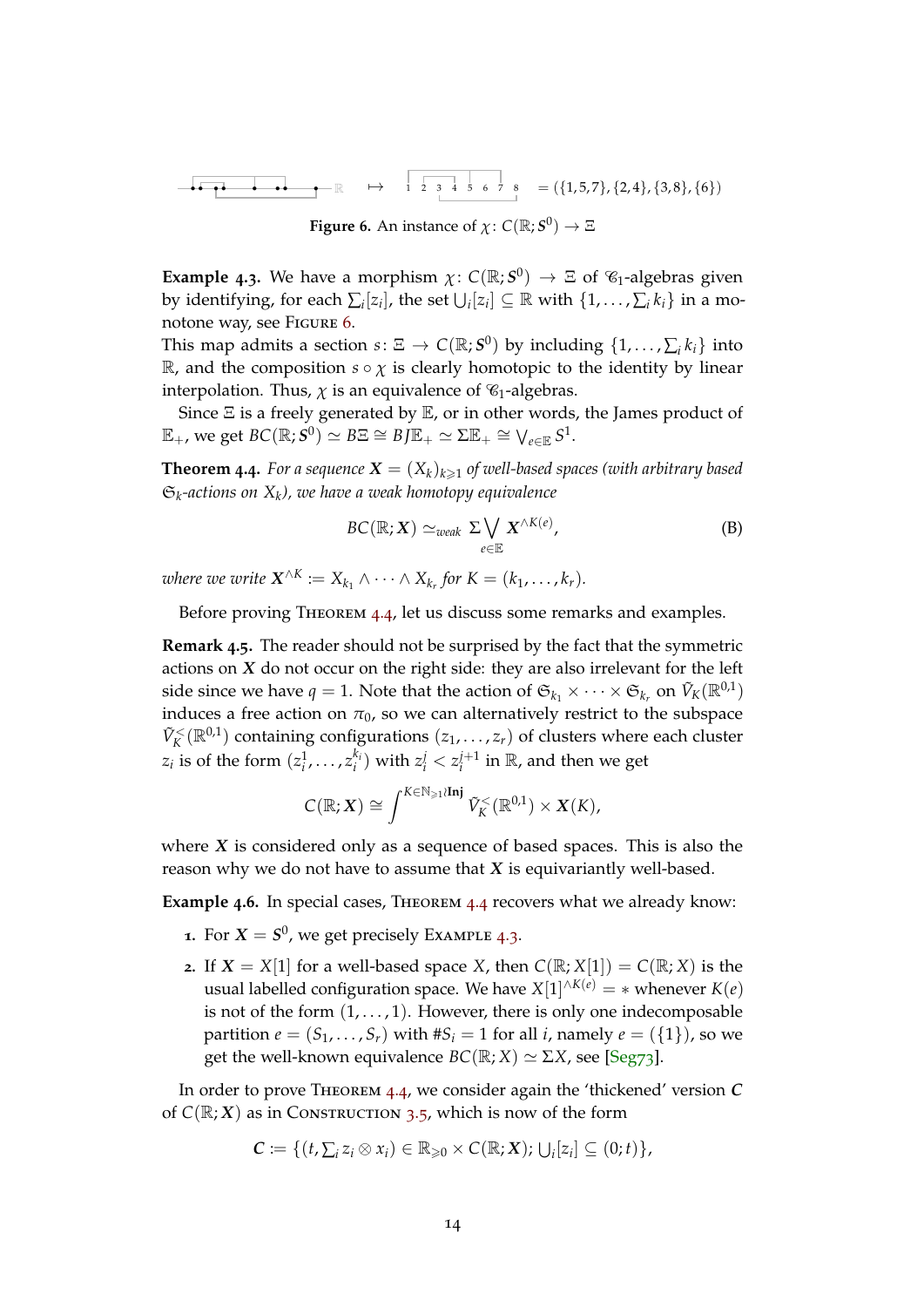again endowed with the Moore concatenation as product. Then  $BC(\mathbb{R}; X)$  and *BC* are equivalent. We will construct an easier 'cellular' monoid *M*, which is related to  $C(\mathbb{R}; X)$  in a similar way as the James product *JX* is related to  $C(\mathbb{R}; X)$ , and we will give an explicit monoid homomorphism  $\varphi: C \to M$ whose underlying map is a homotopy equivalence. Finally, we will see that *BM* is weakly equivalent to  $\Sigma\bigvee_e X^{\wedge K(e)}$ , using Theorem [A.](#page-23-0)3 from the Appendix.

<span id="page-14-0"></span>**Definition 4.7.** Let  $X = (X_k)_{k \geq 1}$  be a sequence of well-based spaces and let  $K = (k_1, \ldots, k_r)$  be a tuple of positive integers. Then we define

$$
X_0(K) := \{(x_1, \ldots, x_r) \in X(K); x_i = *_{k_i} \text{ for some } 1 \leq i \leq r\} \subseteq X(K)
$$

as the subspace of *degenerated tuples*. For  $T \subseteq \{1,\ldots,r\}$ , we let  $\boldsymbol{X}^T(X) \subseteq \boldsymbol{X}(K)$ be the subspace of all tuples  $(x_1, \ldots, x_r)$  with  $x_i = *$  for  $i \notin T$ . Then we have

$$
\mathbf{X}_0(K) = \operatornamewithlimits{colim}_{T \neq \{1,\ldots,r\}} \mathbf{X}^T(K) \simeq \operatornamewithlimits{hocolim}_{T \neq \{1,\ldots,r\}} \mathbf{X}^T(K),
$$

where the last equivalence comes from the fact that in the diagram  $X^{\bullet}(K)$ , all arrows are cofibrations since *X* is assumed to be levelwise well-based.

Given a topological monoid *M*, we write *UM* for its underlying based space, and conversely, given a based space *Y*, we write *JY* for the James product, i.e. the free topological monoid over the based space *Y*.

**Construction 4.8.** We construct a topological monoid *M* inductively:

- we give a sequence  $(\iota_r: A_r \hookrightarrow Y_r)_{r \geq 1}$  of cofibrations of well-based spaces,
- we start with the trivial monoid  $M_0 = 1$ ,
- given  $M_{r-1}$ , we give a based map  $f_r: A_r \to UM_{r-1}$ , consider its adjoint ¯ *fr* : *JA<sup>r</sup>* → *Mr*−1, and define *M<sup>r</sup>* to be the pushout of topological monoids

$$
\begin{array}{ccc}\nJ A_r & \xrightarrow{\bar{f}_r} & M_{r-1} \\
J^{I_r} & & \downarrow^{J_r} \\
J Y_r & \xrightarrow{\qquad} & M_r.\n\end{array}
$$

• finally, we let  $M := \lim_{r} M_r$  be the colimit of topological monoids.

As  $A_r \hookrightarrow Y_r$  we choose  $\bigvee_{\#e=r} X_0(K(e)) \hookrightarrow \bigvee_{\#e=r} X(K(e))$ , and we write points in *Y<sub><i>r*</sub> as *e*  $\wedge$  (*x*<sub>1</sub>, ..., *x<sub>r</sub>*) where *e*  $\in$  E and *x<sub>i</sub>*  $\in$  *X<sub>k<sub>i</sub>*</sub>.

To construct  $f_r$ , we give for each  $e = (S_1, \ldots, S_r) \in \mathbb{E}$  and  $T \subsetneq \{1, \ldots, r\}$  ${\sf maps}\: f^T_e\colon\boldsymbol{X}^T(K(e))\to\boldsymbol{U}\boldsymbol{M}_{r-1}\!\!: \text{consider the partition}\: e^T\coloneqq(\text{cp}(S_i))_{i\in T}$ , where  $\text{cp} \colon \bigcup_{i \in T} S_i \to \{1, \ldots, \sum_{i \in T} k_i\}$  denotes the unique monotone bijection (a 'compression'). Then there are unique indecomposables  $e_1, \ldots, e_s \in \mathbb{E}$  such that *e*<sup>T</sup> = *e*<sub>1</sub> ∆ · · · ∪ *e<sub>s</sub>*. By construction, #*e*<sub>ℓ</sub>  $\leqslant$  *r* − 1 for each 1  $\leqslant$   $\ell$   $\leqslant$  *s*. If we write  $e_{\ell} = (S_{\ell,1}, \ldots, S_{\ell,r_{\ell}})$ , then there is a unique bijection of indexing sets

$$
\Phi\colon \{(\ell,h); 1\leqslant \ell\leqslant s \text{ and } 1\leqslant h\leqslant r_\ell\}\to T
$$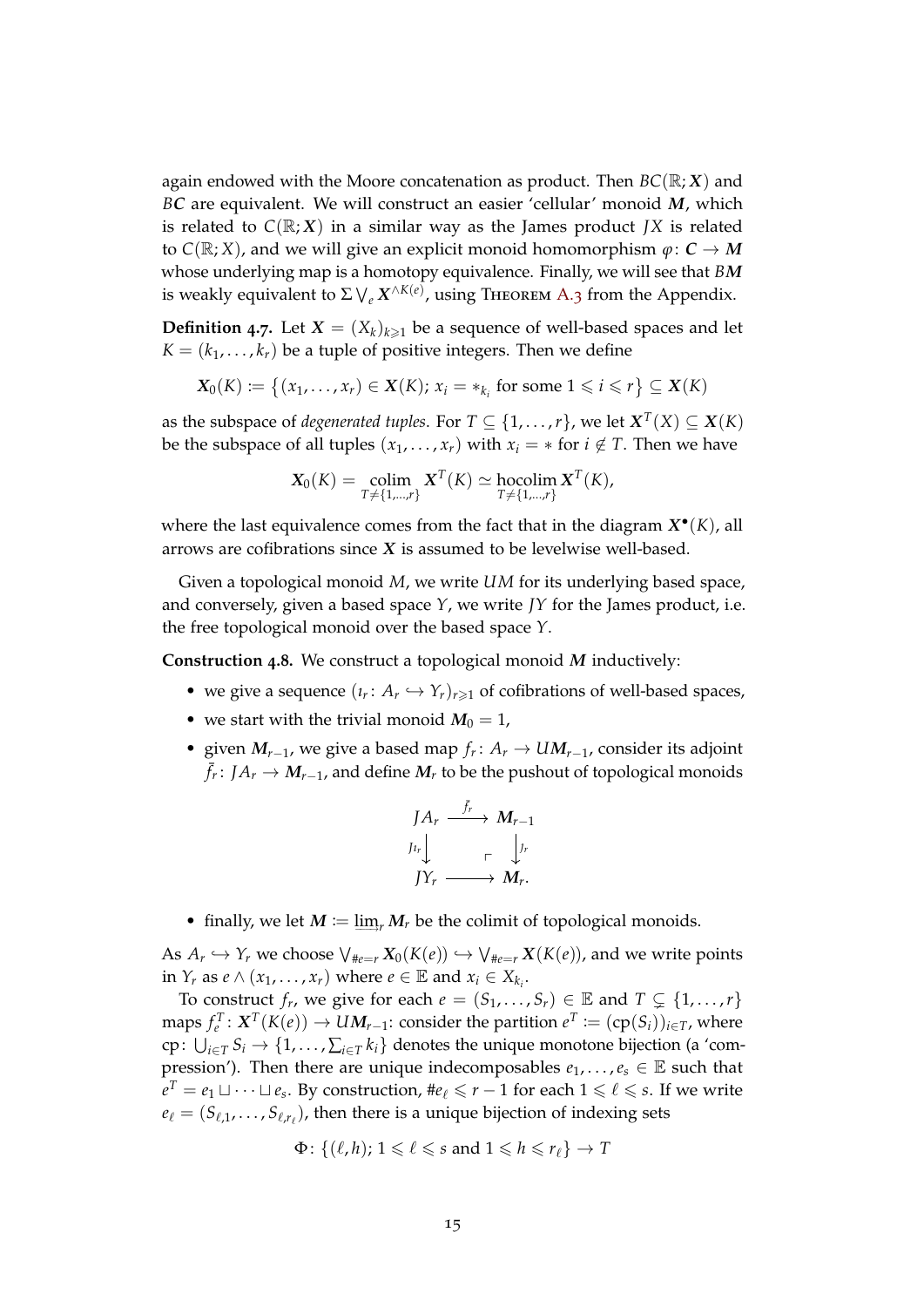such that  $cp(S_{\Phi(\ell,h)}) = sh_{|e_1|+\cdots+|e_{\ell-1}|}(S_{\ell,h})$ . We write  $x_{\ell,h} \coloneqq x_{\Phi(\ell,h)}$  and define

$$
f_e^T(x_1,\ldots,x_r):=\prod_{\ell=1}^s e_\ell\wedge(x_{\ell,1},\ldots,x_{\ell,r_\ell})\in M_{r-1}.
$$

Then we have  $f_e^{T'}$  $|f_{e}^{T'}|_{X^{T}} = f_{e}^{T}$  for  $T \subseteq T'$ , by using the already existing attaching map  $f_1, \ldots, f_{r-1}$ , so we get an amalgamated map  $f_e \colon X(K(e)) \to \mathcal{U}M_{r-1}.$ Forming the bouquet, we get the attaching map  $f_r := \bigvee_{\#e=r} f_e \colon A_r \to UM_{r-1}.$ 

**Lemma 4.9.** We have a homomorphism  $\varphi: C \to M$  of topological monoids which is *a homotopy equivalence.*

*Proof.* We define for each tuple *K* maps  $\tilde{\varphi}_K \colon \tilde{V}_K^{\lt}(\mathbb{R}^{0,1}) \times X(K) \to M$  as follows: From  $(z_1, \ldots, z_r) \in \tilde{V}_K^{\lt}(\mathbb{R}^{0,1})$ , we construct

- the unordered partition  $e = (S_1, \ldots, S_r) = \chi(\sum_i [z_i])$  as in Example [4](#page-13-2).3,
- a permutation  $\tau \in \mathfrak{S}_r$  such that  $z^1_{\tau(1)} < \cdots < z^1_{\tau(r)}$ , i.e. the clusters  $z_{\tau(1)}$ , . . . ,  $z_{\tau(r)}$  are ordered by their minimum.

Note that the pair  $(e, \tau)$  only depends on the path component of  $\tilde{V}_K^{\lt}(\mathbb{R}^{0,1})$ , so the assignment is continuous.

We proceed as above and decompose  $e = e_1 \sqcup \cdots \sqcup e_s$  into indecomposables. Again we write  $e_\ell = (S_{\ell,1}, \ldots, S_{\ell,r_\ell})$  and consider the unique bijection

$$
\Phi\colon \{(\ell,h); 1\leqslant \ell\leqslant s \text{ and } 1\leqslant h\leqslant r_\ell\}\to \{1,\ldots,r\}
$$

 $\text{such that } S_{\Phi(\ell,h)} = \text{sh}_{|e_1|+\cdots+|e_{\ell-1}|}(S_{\ell,h}). \text{ For } (x_1,\ldots,x_r) \in X(K)$ , we define

$$
\tilde{\varphi}_K(z_1,\ldots,z_r,x_1,\ldots,x_r):=\prod_{\ell=1}^s e_\ell\wedge(x_{(\tau\circ\Phi)(\ell,1)},\ldots,x_{(\tau\circ\Phi)(\ell,r_\ell)}).
$$

Then we have  $\tilde{\varphi}_{\tau^*K}(\tau^*z,x) = \tilde{\varphi}_K(z,\tau_*x)$  for  $z \in \tilde{V}^{\leq}_{\tau^*K}(\mathbb{R}^{0,1})$  and  $x \in X(K)$  by construction. Moreover, we have  $\tilde{\varphi}_{d_iK}(d_i z, x) = \tilde{\varphi}_K(z, d^i x)$  by the definition of the attaching map, so  $\iint_K \tilde{\varphi}_K$  factors through  $\tilde{\varphi}$ :  $C(\mathbb{R}; X) \to M$ . Finally, we set  $\varphi\colon\mathcal{C}\to\mathcal{M}$ ,  $(t,\sum_i z_i\otimes x_i)\to\tilde{\varphi}(\sum_i z_i\otimes x_i).$  This clearly is a homomorphism of monoids with repect to the Moore concatenation on the left side.

In order to see that  $\varphi$  is a homotopy equivalence, we use that all  $X_k$  are wellbased, so they admit Urysohn functions  $u_k \colon X_k \to [0;1]$  with  $u_k^{-1}$  $\binom{-1}{k}(0) = \{*_k\}.$ 

Now for each  $e \in \mathbb{E}$ , we write  $K \coloneqq K(e)$  and define maps  $\bar{\alpha}_e \colon X(K) \to U\mathbb{C}$  as follows: Write  $e = (S_1, \ldots, S_r)$  and  $K = (k_1, \ldots, k_r)$ , i.e.  $k_i = #S_i$  and  $|e| = \sum_i k_i$ . Now there are unique tuples  $\tilde{z}_i = (\tilde{z}_i^1, \ldots, \tilde{z}_i^{k_i})$  $\binom{k_i}{i}$  of positive integers such that  $\tilde{z}_i^j < \tilde{z}_i^{j+1}$  and  $\{\tilde{z}_i^1, \ldots, \tilde{z}_i^{k_i}\}$  $\binom{k_i}{i} = S_i$ .

Additionally, the partition determines a map  $\pi$ : {1,...,|e|}  $\rightarrow$  {1,...,*r*} such that  $S_i = \pi^{-1}(i)$ , and for each tuple  $(x_1, \ldots, x_r) \in X(K)$ , we 'stretch'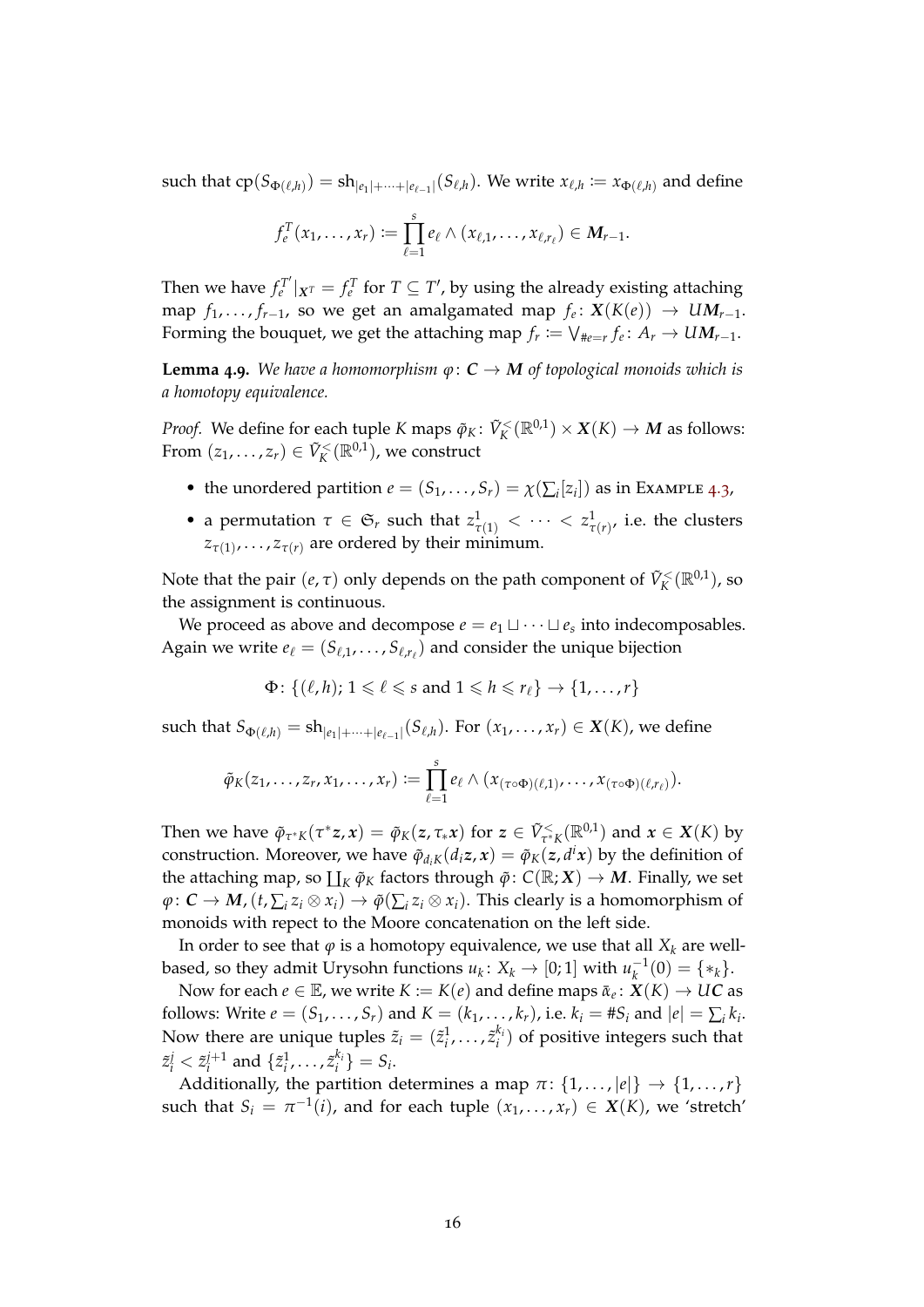<span id="page-16-0"></span>
$$
\bar{\alpha}_e(x_1, x_2) = \left(2 \cdot \frac{1}{3} + 3 \cdot \frac{1}{5}, \frac{0}{1} + \frac{0}{1} + \frac{0}{1} + \frac{0}{1} + \frac{0}{1} + \frac{0}{1} + \frac{0}{1} + \frac{1}{1} + \frac{1}{1} + \frac{1}{1} + \frac{1}{1} + \frac{1}{1} + \frac{1}{1} + \frac{1}{1} + \frac{1}{1} + \frac{1}{1} + \frac{1}{1} + \frac{1}{1} + \frac{1}{1} + \frac{1}{1} + \frac{1}{1} + \frac{1}{1} + \frac{1}{1} + \frac{1}{1} + \frac{1}{1} + \frac{1}{1} + \frac{1}{1} + \frac{1}{1} + \frac{1}{1} + \frac{1}{1} + \frac{1}{1} + \frac{1}{1} + \frac{1}{1} + \frac{1}{1} + \frac{1}{1} + \frac{1}{1} + \frac{1}{1} + \frac{1}{1} + \frac{1}{1} + \frac{1}{1} + \frac{1}{1} + \frac{1}{1} + \frac{1}{1} + \frac{1}{1} + \frac{1}{1} + \frac{1}{1} + \frac{1}{1} + \frac{1}{1} + \frac{1}{1} + \frac{1}{1} + \frac{1}{1} + \frac{1}{1} + \frac{1}{1} + \frac{1}{1} + \frac{1}{1} + \frac{1}{1} + \frac{1}{1} + \frac{1}{1} + \frac{1}{1} + \frac{1}{1} + \frac{1}{1} + \frac{1}{1} + \frac{1}{1} + \frac{1}{1} + \frac{1}{1} + \frac{1}{1} + \frac{1}{1} + \frac{1}{1} + \frac{1}{1} + \frac{1}{1} + \frac{1}{1} + \frac{1}{1} + \frac{1}{1} + \frac{1}{1} + \frac{1}{1} + \frac{1}{1} + \frac{1}{1} + \frac{1}{1} + \frac{1}{1} + \frac{1}{1} + \frac{1}{1} + \frac{1}{1} + \frac{1}{1} + \frac{1}{1} + \frac{1}{1} + \frac{1}{1} + \frac{1}{1} + \frac{1}{1} + \frac{1}{1} + \frac{1}{1} +
$$

**Figure** 7. An instance of  $\bar{\alpha}_e$ :  $X(K) \to C$  for  $e = (\{1, 3\}, \{2, 4, 5\})$ .

 $\{1,\ldots,|e|\}\subseteq\mathbb{R}$  such that each point *j* is the mid-point of a segment of length  $u_{k_{\pi(j)}}(x_{\pi(j)})$ , see Figure [7](#page-16-0). Formally, we consider str:  $X(K) \times \{1, \ldots, |e|\} \to \mathbb{R}$ ,

str
$$
(x_1, ..., x_r, j) := \frac{1}{2} \cdot u_{k_{\pi(j)}}(x_{\pi(j)}) + \sum_{j'=1}^{j-1} u_{k_{\pi(j')}}(x_{\pi(j')}).
$$

and let, writing  $str(x_1, ..., x_r, \tilde{z}_i) = (str(x_1, ..., x_r, \tilde{z}_i^1), ..., str(x_1, ..., x_r, \tilde{z}_i^k))$  $\binom{k_i}{i}$ 

$$
\bar{\alpha}_e(x_1,\ldots,x_r):=\left(\sum_{i=1}^r k_i\cdot u_{k_i}(x_i),\sum_{i=1}^r \operatorname{str}(x_1,\ldots,x_r,\tilde{z}_i)\otimes x_i\right)\in \mathcal{C}.
$$

Let  $\alpha_r: JY_r \to \mathbb{C}$  be the adjoint of  $\bigvee_{\#e=r} \bar{\alpha}_e: Y_r \to \mathcal{UC}$ . These maps can be used to define inductively a system  $(\psi_r\colon M_r\to \mathcal{C})_{r\geqslant 0}$  of homomorphisms with  $\psi_r \circ f_r = \psi_{r-1}$  and  $\alpha_{r+1} \circ (J \iota_{r+1}) = \psi_r \circ \bar{f}_{r+1}$  as follows: We define  $\psi_0$  to be the trivial map, and for  $'r - 1 \rightarrow r'$ , we let



using that we already know  $\alpha_r \circ (J_{l_r}) = \psi_{r-1} \circ \bar{f}_r$ . To complete the induction step, let  $\#e = r + 1$  and again  $K = K(e)$  and  $(x_1, ..., x_{r+1}) \in X(K)$ . By construction, if  $x_i = *$  for some  $1 \leq i \leq r + 1$ , its corresponding Urysohn map attends 0 and the  $k_i$  segments are entirely removed, which means that  $\bar{\alpha}_e \circ \iota_{r+1}$  and  $\psi_r \circ f_{r+1}$  coincide. Therefore, also their adjoints,  $\alpha_{r+1} \circ (J \iota_{r+1})$  and of  $\psi_r \circ \bar{f}_{r+1}$  coincide.

Finally, we let  $\psi \coloneqq \varinjlim_r \psi_r \colon M \to \mathcal{C}.$  Then clearly  $\varphi \circ \psi$  is the identity on  $M$ , and  $\psi \circ \varphi$  is homotopic to the identity on *C*, again by linear interpolation.  $\square$ 

Since both monoids, *C* and *M* are well-based, the homomorphism  $\varphi$  induces a weak equivalence  $B\varphi: BC \to BM$ , so we can alternatively study the homotopy type of *BM*.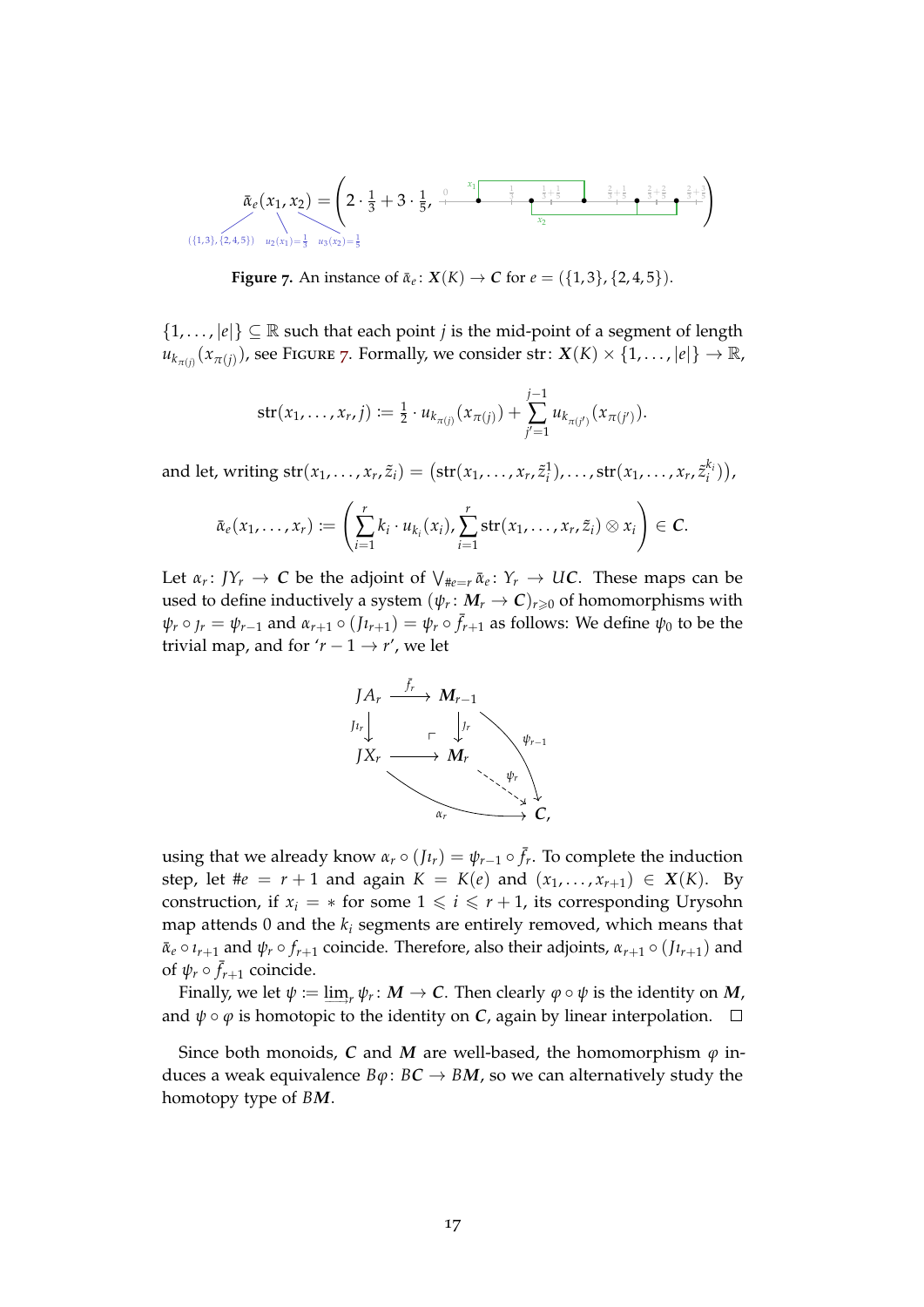<span id="page-17-0"></span>**Lemma 4.10.** *Let X be as before. For each tuple K, there are homotopy equivalences*  $\mu_{K,0} \colon \Sigma X_0(K) \to \bigvee_{Q \neq \{1,\dots,r\}} \Sigma X^{\wedge K|_Q}$  and  $\mu_K \colon \Sigma X(K) \to \bigvee_Q \Sigma X^{\wedge K|_Q}$ , where  $Q$ *ranges over non-empty subsets of* {1, . . . ,*r*}*, such that*

$$
\Sigma X_0(K) \longleftrightarrow \Sigma X(K)
$$
  
\n
$$
\mu_{K,0} \downarrow \qquad \qquad \downarrow \mu_K
$$
  
\n
$$
\bigvee_{Q \neq \{1,\dots,r\}} \Sigma X^{\wedge K|_Q} \longleftrightarrow \bigvee_Q \Sigma X^{\wedge K|_Q}.
$$
  
\n(0)

*commutes up to homotopy.*

*Proof.* Since each  $X_k$  is well-based, the inclusion  $X_0(K) \subseteq X(K)$  is a cofibration. Moreover, we have a cofibre sequence  $X_0(K) \to X(K) \to X^{\wedge K}$ .

Recall the subspaces  $X^T(K) \subseteq X(K)$  from Definition [4](#page-14-0).7 for each subset  $T \subseteq \{1, \ldots, r\}$ , and note that we have an isomorphism  $X^T(K) \cong X(K|_T)$ .

For each non-empty  $Q \subseteq T$ , we have a map  $\text{pr}_{Q}^{T} \colon \underline{X}^{T}(K) \to X^{\wedge K|_{Q}}$ , and the 'sum' with respect to the comultiplication ∇*<sup>T</sup>* on Σ*X T* (*K*),

$$
\mu_K^T := \left(\bigvee_Q \Sigma \mathrm{pr}_Q^T\right) \circ \nabla_T^{2^{*T}-1} \colon \Sigma \mathbf{X}^T(K) \to \bigvee_{\varnothing \neq Q \subseteq T} \Sigma \mathbf{X}^{\wedge K|_Q}
$$

is a homotopy equivalence by elementary homotopy theory. We define  $\mu_K$ to be  $\mu_K^{\{1,\dots,r\}}$  $K_K^{\{1,\ldots,r\}}$ . Moreover, for  $T \subseteq T'$ , the inclusion  $\Sigma \mathbf{X}^T(K) \hookrightarrow \Sigma \mathbf{X}^{T'}(K)$  is a morphism of co-H-spaces, so by counitality, the diagram

$$
\Sigma \mathbf{X}^{T}(K) \longleftrightarrow \Sigma \mathbf{X}^{T'}(K)
$$
  
\n
$$
\mu_{K}^{T} \downarrow \qquad \qquad \downarrow \mu_{K}^{T'} \qquad \qquad (\diamond \diamond)
$$
  
\n
$$
\mathsf{V}_{\varnothing \neq \mathbb{Q} \subseteq T} \Sigma \mathbf{X}^{\wedge K}|_{\mathbb{Q}} \longleftrightarrow \mathsf{V}_{\varnothing \neq \mathbb{Q} \subseteq T'} \Sigma \mathbf{X}^{\wedge K}|_{\mathbb{Q}}.
$$
 (90)

commutes up to homotopy. We obtain a morphism between homotopy colimits

$$
\mu_{K,0}\colon \underset{T\neq\{1,\ldots,r\}}{\text{hocolim}} \Sigma \mathbf{X}^T(K) \to \underset{T\neq\{1,\ldots,r\}}{\text{hocolim}} \bigvee_{Q\subseteq T} \Sigma \mathbf{X}^{\wedge K|_Q},
$$

which is a homotopy equivalence since the morphism of diagrams is levelwise a homotopy equivalence. On the other hand, since *X* is levelwise well-based, both diagrams are cofibrant, so the two homotopy colimits are homotopy equivalent to the honest amalgamations, namely Σ $X_0(K)$  and  $\bigvee_{Q\neq\{1,\ldots,r\}} \Sigma X^{\wedge K|_Q}.$ Finally, the homotopy commutativity of  $(\diamond)$  follows directly from the homotopy commutativity of  $(\diamond \diamond)$ .  $\Box$ 

Now we have everything together to prove THEOREM [4](#page-13-0).4:

*Proof of Theorem [4](#page-13-0).4.* Recall that it is enough to see that *BM* has the weak homotopy type of  $\bigvee_{e} \Sigma X^{\wedge K(e)}.$  First of all, since  $B$  commutes with filtered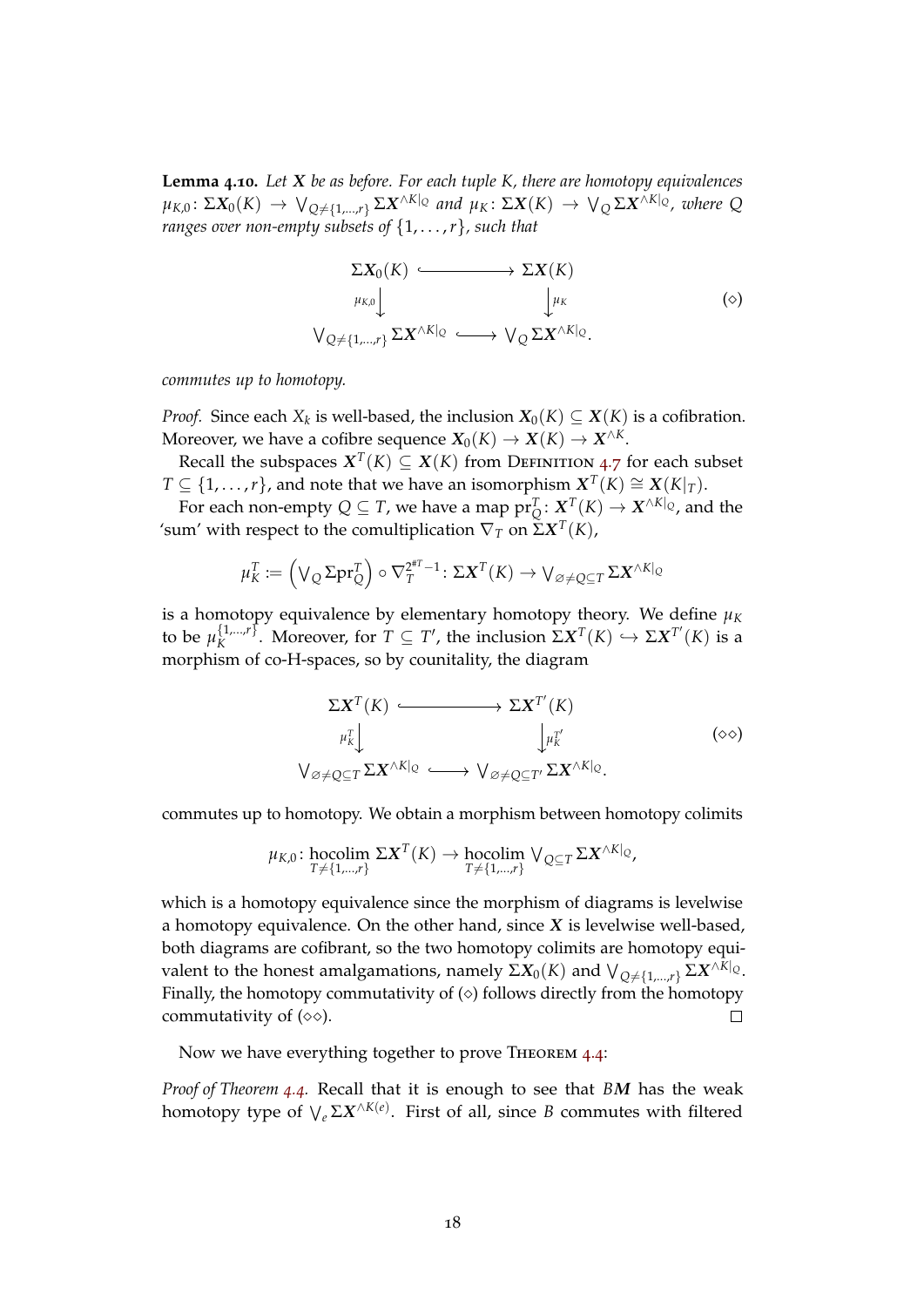colimits, we obtain  $BM \cong \varinjlim_r BM_r$ . Moreover, we clearly have  $BM_0 = *$  and, by Theorem [A.](#page-23-0)3, *BM<sup>r</sup>* is constructed out of *BMr*−<sup>1</sup> by the pushout



where  $\kappa$  :  $\Sigma U \Rightarrow B$  is the natural inclusion.

Now we show that the inclusion  $BM_{r-1} \hookrightarrow BM_r$  is homotopy equivalent to the inclusion  $BM_{r-1}\hookrightarrow BM_{r-1}\vee \vee_{\#e=r} \Sigma X^{\wedge K(e)},$  which implies the statement. Το do so, pick a homotopy inverse  $\nu_{K,0}\colon \vee_{Q \neq \{1,...,r\}} \Sigma X^{\wedge K|_Q} \to \Sigma X_0(K)$  for each tuple *K* and define

$$
f'_r := \kappa_{\mathbf{M}_{r-1}} \circ (\Sigma f_r) \circ \left(\bigvee_{\#e=r} \nu_{K(e),0}\right) : \ \bigvee_{\#e=r} \bigvee_{Q \neq \{1,\dots,r\}} \Sigma \mathbf{X}^{\wedge K(e)}|_{Q} \to B\mathbf{M}_{r-1}.
$$

Then we obtain a morphism of spans

$$
BM_{r-1} \xleftarrow{\kappa_{M_{r-1}} \circ (\Sigma f_r)} \vee_{\#e=r} \Sigma X_0(K(e)) \xrightarrow{\qquad \qquad} \vee_{\#e=r} \Sigma X(K(e))
$$
  
\n
$$
\parallel \qquad \qquad \vee_{\#e=r} \mu_{K(e),0} \downarrow \qquad \qquad \vee_{\#e=r} \mu_{K(e)} \downarrow
$$
  
\n
$$
BM_{r-1} \xleftarrow{f'_r} \vee_{\#e=r} \vee_{Q \neq \{1,\dots,r\}} \Sigma X^{\wedge K(e)}|_{Q} \xrightarrow{\qquad \qquad} \vee_{\#e=r} \vee_{Q} \Sigma X^{\wedge K(e)}|_{Q},
$$

where the right square commutes by Lemma 4.[10](#page-17-0) and the left square commutes by definition, using that  $ν_{K,0} \circ μ_{K,0}$  is homotopic to the identity on  $\Sigma X_0(K)$ . Moreover, all three morphisms are homotopy equivalences, so we obtain a homotopy equivalence between their induced homotopy pushouts. Finally, the homotopy pushout of the bottom span clearly is equal to the bouquet of *BM*<sub>*r*−1</sub> with those summands  $\Sigma X^{\wedge K(e)|_{Q}}$  where  $Q = \{1, ..., r\}.$ 

**Corollary 4.11.** Let  $X$  be a sequence of well-based spaces with based  $\mathfrak{S}_k$ -actions.

**1.** *If X is equivariantly well-based, then*

$$
B^{p+1}V(\mathbb{R}^{p,1};X)\simeq_{weak} \bigvee_e \Sigma^{1+p\cdot\#e}X^{\wedge K(e)}.
$$

**2.** *If X is levelwise connected, then*

$$
C(\mathbb{R};X) \simeq_{weak} \Omega \Sigma \bigvee_e X^{\wedge K(e)} \simeq C\Big(\mathbb{R};\bigvee_e X^{\wedge K(e)}\Big),
$$

*which is a free*  $\mathcal{C}_1$ -algebra.

**Outlook** 4.12. For  $q \ge 2$ , things get more complicated: as we pointed out, the proof of Theorem [3](#page-7-0).2 heavily uses verticality, and the proof of Theorem [4](#page-13-0).4 is obviously a peculiarity of dimension 1: in order to switch from one combinatorial type to another one, at least one label has to meet the basepoint.

The easiest case where we do not have a model of  $BC(\mathbb{R}^d; X)$  is  $C(\mathbb{R}^2; S^0[2])$ , the space of unordered configurations of unordered pairs in the plane.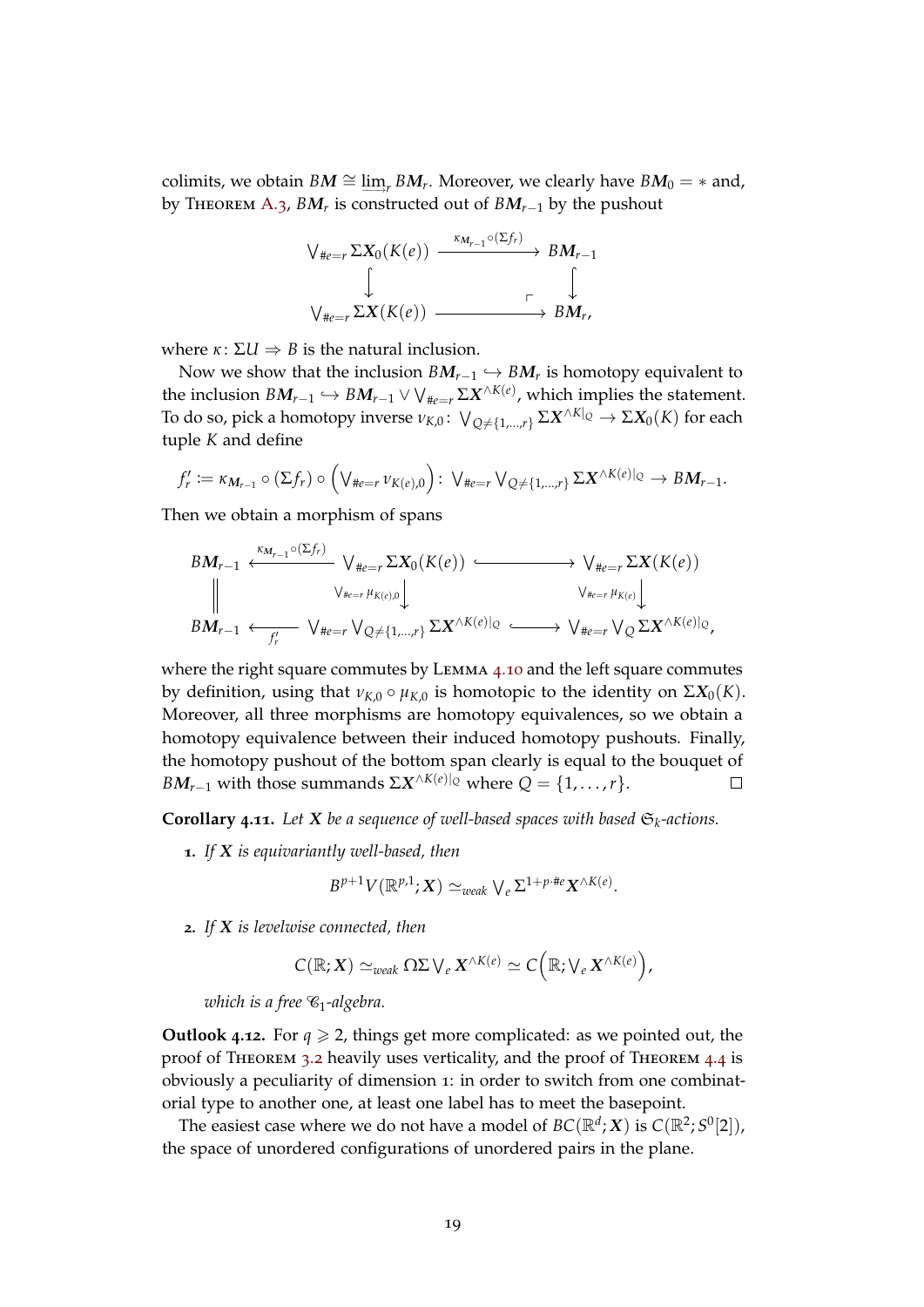## <span id="page-19-2"></span><span id="page-19-0"></span>**5. Applications and calculations**

In this last section, we want to use the delooping results from the previous chapter for some homological calculations. In order to do so, we will firstly establish a stable splitting result in the spirit of [\[Böd](#page-26-0)87] for  $V(\mathbb{R}^{p,q}; X)$ .

**Construction 5.1** (The filtration). For two tuples  $K'$  and  $K$ , we say that  $K' \leq K$ if and only if there is an injective map  $u: r' \hookrightarrow r$  such that  $K' = u^*K$ . For a fixed tuple *K*, we let  $V_K(\mathbb{R}^{p,q}; X) \subseteq V(\mathbb{R}^{p,q}; X)$  be the subspace of all configurations of clusters of sizes *at most K*. More precisely, we have a quotient map

$$
\coprod_{\text{tuples } K'} \tilde{V}_{K'}(\mathbb{R}^{p,q}) \times X(K') \to V(\mathbb{R}^{p,q}; X),
$$

and we take the union of the images of all  $\tilde{V}_{K'}(\mathbb{R}^{p,q}) \times X(K')$  with  $K' \leqslant K$ . We have inclusions  $V_{K'}(\mathbb{R}^{p,q}; X) \hookrightarrow V_K(\mathbb{R}^{p,q}; X)$  for each  $K' \leqslant K$ , which are cofibrations if *X* is equivariantly well-based. We define the *filtration quotient*

$$
D_K(\mathbb{R}^{p,q};\boldsymbol{X}):=\frac{V_K(\mathbb{R}^{p,q};\boldsymbol{X})}{\bigcup_{i=1}^r V_{d_iK}(\mathbb{R}^{p,q};\boldsymbol{X})}.
$$

Clearly, the filtration component  $V_K(\mathbb{R}^{p,q}; X) \subseteq V(\mathbb{R}^{p,q}; X)$  depends only on the unordered collection  $[K]$ , and thus, also  $D_K(\mathbb{R}^{p,q}; X)$  only depends on  $[K]$ .

If  $X_{k_i}$  = \* for some *i*, then  $D_K(\mathbb{R}^{p,q}; X)$  = \* as  $V_{d_iK}(\mathbb{R}^{p,q}; X) = V_K(\mathbb{R}^{p,q}; X)$ . As in [\[BM](#page-26-3)88], the reduced homology of these filtration quotients can be related to the unlabelled vertical configuration spaces with fixed cluster sizes:

<span id="page-19-1"></span>**Proposition 5.2.** Let  $K = (k_1, \ldots, k_r)$  and for each  $1 \leq i \leq r$ , let  $X_{k_i}$  be a sphere  $S^{d_{k_i}}$  *with trivial*  $\mathfrak{S}_{k_i}$ -action for some  $d_{k_i}\geqslant 0$ . Then we have

$$
\tilde{H}_i(D_K(\mathbb{R}^{p,q};\mathbf{X})) \cong H_{i-(d_{k_1}+\cdots+d_{k_r})}(V_K(\mathbb{R}^{p,q});\mathcal{O}_K),
$$

*where*  $\mathcal{O}_K$  *is an orientation system of the following form* 

$$
\pi_1(V_K(\mathbb{R}^{p,q})) \longrightarrow \mathfrak{S}_K \longrightarrow {\{\pm 1\}}.
$$

$$
\prod_k(\sigma_{k,1},\ldots,\sigma_{k,r(k)};\tau_k) \longmapsto \prod_k sg(\tau_k)^{d_k}.
$$

*Proof.* We have a vector bundle over  $V_K(\mathbb{R}^{p,q})$  given by

$$
R := \left( \left( \tilde{V}_K(\mathbb{R}^{p,q}) \middle/ \mathfrak{S}_{k_1} \times \cdots \times \mathfrak{S}_{k_r} \right) \times_{\prod_k \mathfrak{S}_{r(k)}} \prod_k (\mathbb{R}^{d_k})^{r(k)}, \right)
$$

and its Thom space Th $(R)$  is isomorphic to  $D_K(\mathbb{R}^{p,q}; \mathbf{X})$ . Moreover,  $R$  has rank  $\sum_{k} r(k) \cdot d_k = \sum_{i} d_{k_i}$  and the associated orientation bundle is exactly the bundle assigned to  $\mathcal{O}_K$ . Hence the result follows from the Thom isomorphism with orientation coefficients.  $\Box$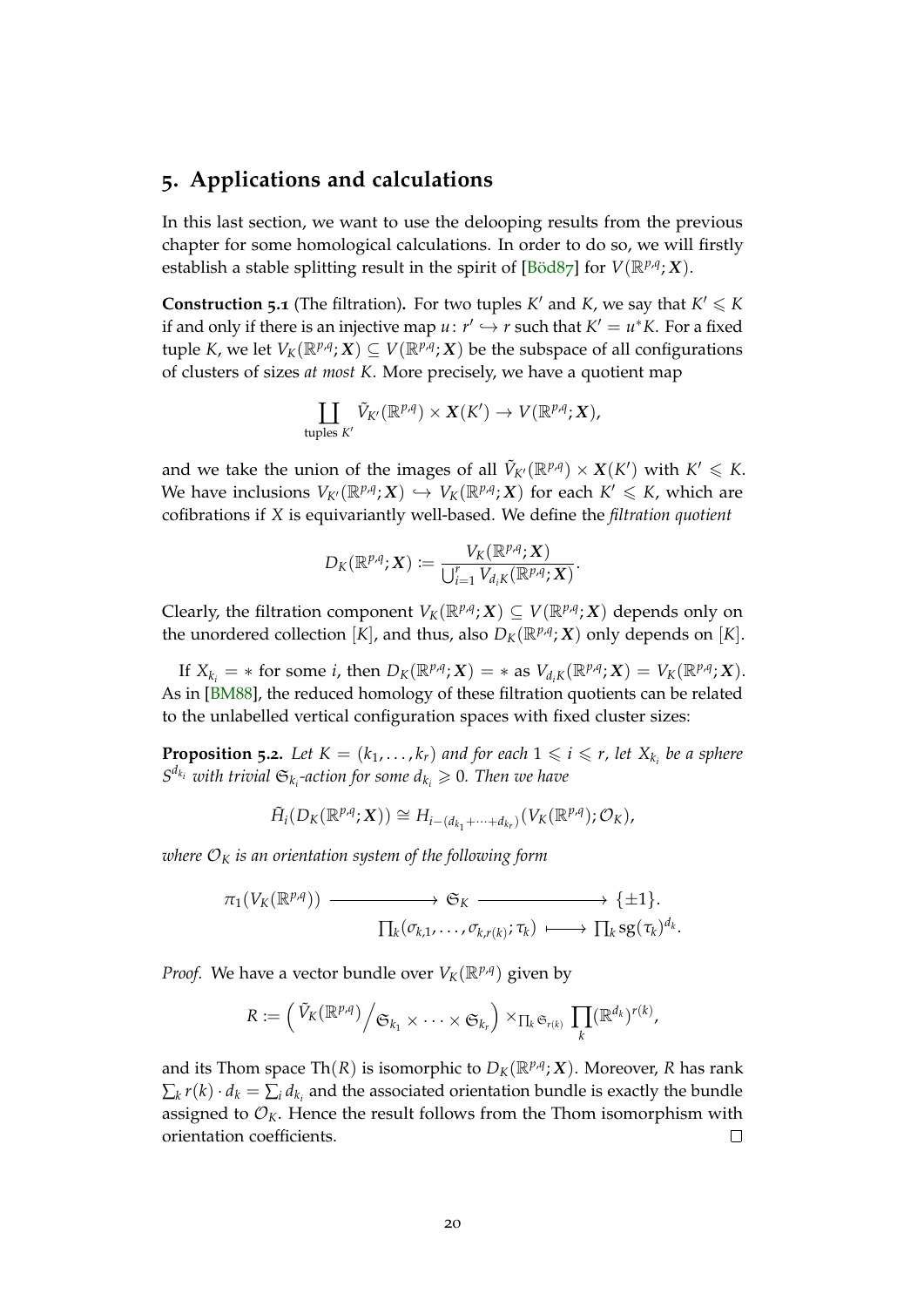<span id="page-20-0"></span>Note that the orientation system is trivial in two cases: if all spheres are of even dimension, or if the monodromy  $\pi_1(V_K(\mathbb{R}^{p,q})) \to \mathfrak{S}_K$  attains only even permutations  $τ_k$ . The latter is e.g. the case if  $(p,q) = (0,1)$ , as each path-component of  $V_K(\mathbb{R}^{0,1})$  is contractible.

The method of proof shows that it is possible to additionally incorporate orthogonal representations  $\mathfrak{S}_k \rightarrow \mathrm{O}(d_k) \hookrightarrow \mathrm{Aut}(S^{d_k},*)$  which would then yield a further factor  $\prod_k \prod_i det((\sigma_{k,i})_*)$  in the orientation system.

**Reminder 5.3.** Let **Sp** be the category of (sequential) spectra, endowed with the stable model structure. We have a Quillen adjunction  $\Sigma^\infty$ : **Top**<sub>∗</sub>  $\rightleftarrows$  **Sp** :  $(-)_0$ which gives rise to an adjunction between the homotopy categories

$$
\Sigma^\infty \colon \text{Ho}(\text{Top}_*) \rightleftarrows \text{Ho}(\text{Sp}) : \Omega^\infty,
$$

where  $\Omega^{\infty}X$  is the 0<sup>th</sup> component of the fibrant replacement. Morphisms in the homotopy category Ho(**Sp**) are called *stable morphisms*.

The stable homotopy groups form a functor  $\pi^{\text{stab}}_*$ : Ho(Sp)  $\rightarrow$  Ab<sup>Z</sup> and well call a stable morphism Ψ in Ho(Sp) a *stable equivalence* if  $\pi^{\rm stab}_{\ast}(\Psi)$  is an isomorphism. A stable equivalence  $\Sigma^{\infty}X \to \Sigma^{\infty}Y$  induces an isomorphism  $\tilde{H}_*(X) \to \tilde{H}_*(Y)$  in reduced singular homology by the Hurewicz theorem.

**Theorem 5.4** (Splitting theorem). Let  $X := (X_k)_{k \geq 1}$  be a sequence of based spaces *with a left action of* S*<sup>k</sup> on X<sup>k</sup> such that each basepoint is equivariantly non-degenerate. Then there is a stable equivalence*

$$
\Sigma^{\infty} V(\mathbb{R}^{p,q}; X) \to \Sigma^{\infty} V_{[K] \neq \varnothing} D_K(\mathbb{R}^{p,q}; X).
$$

*Proof.* This is a variation of the proof in [\[Böd](#page-26-0)87, § 3]: we write  $D_K := D_K(\mathbb{R}^{p,q}; X)$ and  $W := \bigvee_K D_K$  and define a 'power set map'  $P \colon V(\mathbb{R}^{p,q}; X) \to C(\mathbb{R}^{\infty}; W)$ :

- Choose an embedding  $\iota: \coprod_K V_K(\mathbb{R}^{p,q}) \hookrightarrow \mathbb{R}^{\infty}$ , which is possible by Whitney's embedding theorem since all  $V_K(\mathbb{R}^{p,q})$  are smooth manifolds.
- We define maps  $\tilde{P}_K$ :  $\tilde{V}_K(\mathbb{R}^{p,q}) \times X(K) \to C(\mathbb{R}^\infty; W)$  as follows: For each  $\Theta = (z_1, \ldots, z_r, x_1, \ldots, x_r) \in \tilde{V}_K(\mathbb{R}^{p,q}) \times \mathbf{X}(K)$  and  $\varnothing \neq T \subseteq \{1, \ldots, r\},$

$$
[Z_T] := \sum_{i \in T} [z_i] \in V_{K|_T}(\mathbb{R}^{p,q}) \text{ and } [\Theta_T] := \sum_{i \in T} z_i \otimes x_i \in V_{K|_T}(\mathbb{R}^{p,q}; X).
$$

Recall that [*z<sup>i</sup>* ] does not know its internal ordering any more, while in the 'product'  $z_i \otimes x_i$ , the ordering is balanced with the label. Consider  $\iota: V_{K|_T}(\mathbb{R}^{p,q}) \hookrightarrow \mathbb{R}^{\infty}$  and  $\jota: V_{K|_T}(\mathbb{R}^{p,q}; X) \to D_{K|_T} \subseteq W$ . As  $[Z_T] \neq [Z_{T'}]$ for  $T \neq T'$ , the tuple  $(\iota[Z_T])_{\emptyset \neq T \subseteq \{1,\dots,r\}}$  lives in  $\tilde{C}_{2^r-1}(\mathbb{R}^{\infty})$ . We set

$$
\tilde{P}_K(\Theta) := \sum_{\varnothing \neq T \subseteq \{1,\ldots,r\}} \iota[Z_T] \otimes \iota[\Theta_T] \in C(\mathbb{R}^\infty; W).
$$

• The maps  $\tilde{P}_K$  are continuous and  $\prod_K \tilde{P}_K$  factors over  $V(\mathbb{R}^{p,q}; X)$  since we sum over all non-empty subsets *T* and since  $\iint_{I}[\Theta_T]$  will be the basepoint if there is an *i*  $\in$  *T* such that  $x_i = *$ . Hence, we obtain the desired map *P*.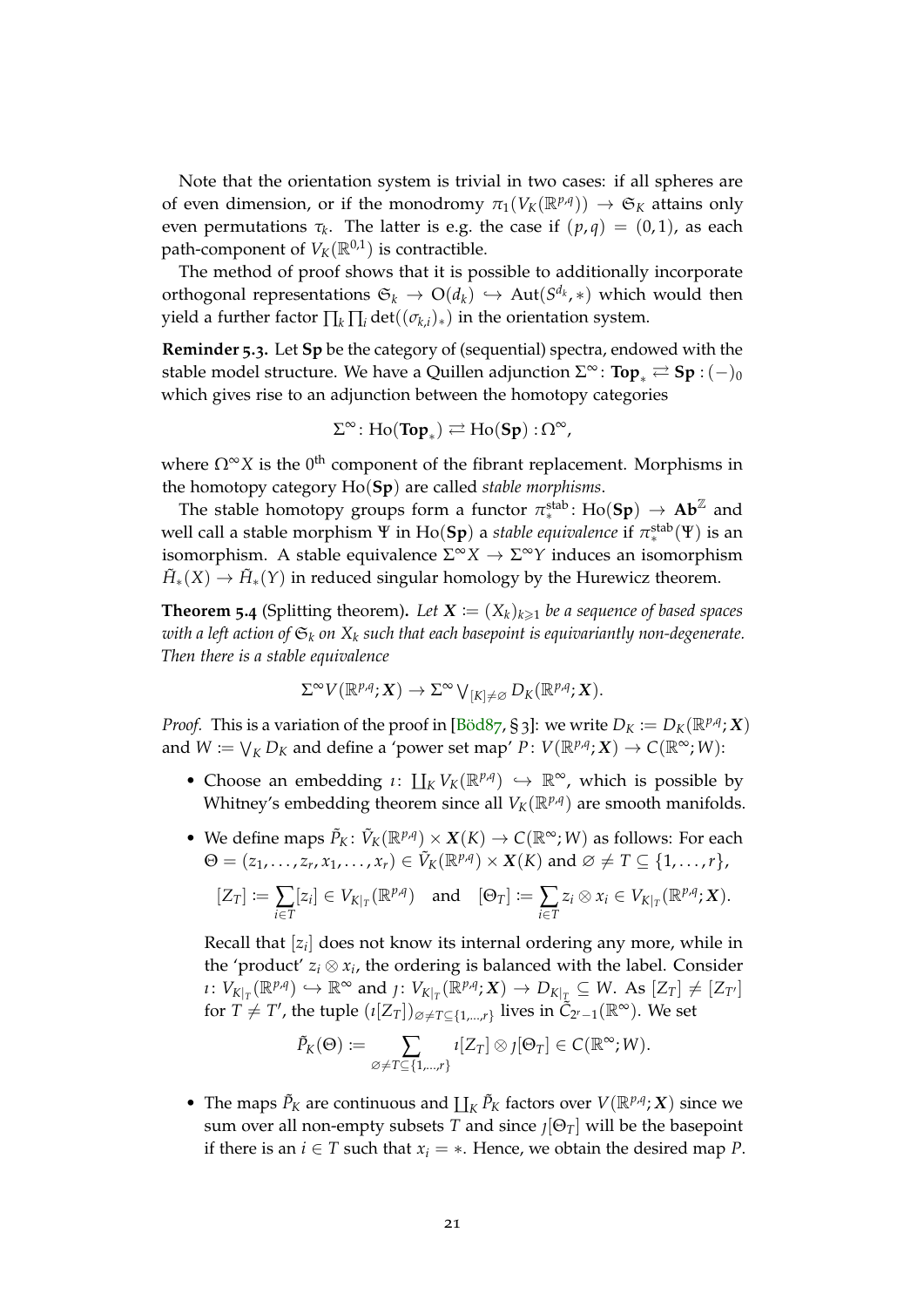<span id="page-21-0"></span>We have a map  $\omega$ :  $C(\mathbb{R}^{\infty}; W) \to \Omega^{\infty} \Sigma^{\infty} W$  from [\[Seg](#page-27-1)73]. By passing to the adjoint in the homotopy category, we get a stable map  $\bar{\omega}$  :  $\Sigma^\infty C(\mathbb{R}^\infty; W) \to \Sigma^\infty W$ , and by precomposing with the power set map *P*, we obtain a stable morphism  $\bar{\omega} \circ \Sigma^{\infty} P \colon \Sigma^{\infty} V(\mathbb{R}^{p,q}; X) \to \Sigma^{\infty} W.$ 

Note that *P* is filtered in the following 'coarse' way: for each  $r \ge 0$  let  $V_r(\mathbb{R}^{p,q};X) \coloneqq \bigcup_{\#[K]\leq r} V_K(\mathbb{R}^{p,q};X)$  and  $W_r \coloneqq \bigvee_{\#[K]\leq r} D_K$ . Then  $V_r(\mathbb{R}^{p,q};X)$  is  $\text{sent by } P \text{ to } C(\mathbb{R}^\infty; W_r), \text{ so we get } \bar{\omega} \circ \Sigma^\infty P_r: \Sigma^\infty \overset{\sim}{V_r}(\mathbb{R}^{p,q};X) \to \Sigma^\infty W_r.$ 

We show by induction on  $r$  that each  $\bar{\omega} \circ \Sigma^{\infty} P_r$  is a stable equivalence, which yields the statement since  $\pi^{\text{stab}}_*$  commutes with filtered colimits: for ' $r = 0$ ', the statement is clear. For '*r* − 1 → *r'*, note that  $V_{r-1} \hookrightarrow V_r$  as well as  $W_{r-1} \hookrightarrow W_r$ are cofibrations and that we have a diagram of cofibre sequences

$$
\Sigma^{\infty} V_{r-1}(\mathbb{R}^{p,q}; X) \longrightarrow \Sigma^{\infty} V_r(\mathbb{R}^{p,q}; X) \longrightarrow \Sigma^{\infty} V_{\#[K]=r} D_K(\mathbb{R}^{p,q}; X)
$$
  

$$
\omega \circ \Sigma^{\infty} P_{r-1} \downarrow \qquad \omega \circ \Sigma^{\infty} P_r \downarrow \qquad \qquad \downarrow
$$
  

$$
\Sigma^{\infty} W_{r-1} \longrightarrow \Sigma^{\infty} W_r \longrightarrow \Sigma^{\infty} (W_r/W_{r-1}),
$$

in the homotopy category of spectra. Hence, the induction step follows by the 5-lemma applied to the long exact sequence in  $\pi_*^{\text{stab}}$ . П

Now we have everything at hand to discuss a few applications. In order to save notation, let us write  $V_r^k := V_{k,\dots,k}$  and  $C_r^k := C_{k,\dots,k}$  as in Example [2](#page-5-1).9, and  $\mathcal{A}$  also  $V^k(\mathbb{R}^{p,q}; X) := V(\mathbb{R}^{p,q}; X[k])$  as well as  $C^k(\mathbb{R}^d; X) := C(\mathbb{R}^d; X[k])$ .

**Application 5.5.** Let  $p, q, k \ge 1$  and  $X = S^0[k]$ . Then we see

$$
V^k(\mathbb{R}^{p,q};S^0)\cong \coprod_{r\geq 0} V^k_r(\mathbb{R}^{p,q}),
$$

where  $V_r^k(\mathbb{R}^{p,q}) = V_{k,\dots,k}(\mathbb{R}^{p,q})$  as in Example [2](#page-5-1).9. If we consider the  $\mathscr{C}_d$ -action on the left side, then we get  $\pi_0 V^k(\mathbb{R}^{p,q}; S^0) \cong \mathbb{N}$  as monoids. We have stabilisation maps  $V_r^k(\mathbb{R}^{p,q}) \to V_{r+1}^k(\mathbb{R}^{p,q})$  which satisfy homological stability by [\[TP](#page-28-1)<sub>14</sub>; [Pal](#page-27-7)<sub>1</sub>8; [Lat](#page-27-10)<sub>17</sub>; [BK](#page-26-1)<sub>21</sub>]. As  $V^k(\mathbb{R}^{p,q}; S^0)$  is at least a  $\mathcal{C}_2$ -algebra, the group completion theorem [\[MS](#page-27-13)76] applies and we calculate the stable homology by

$$
H_*\left(V^k_{\infty}(\mathbb{R}^{p,q})\right) \cong H_*\left(\Omega_0^p C^k(\mathbb{R}^q; S^p)\right),\,
$$

where  $\Omega_0$  denotes the path component of the constant loop. In the case  $q = 1$ , we obtain, writing  $\mathbb{E}_r^k \subseteq \mathbb{E}$  for all indecomposables with  $K(e) = (k, \ldots, k)$ ,

$$
H_*\left(V^k_{\infty}(\mathbb{R}^{p,1})\right) \cong H_*\left(\Omega_0^{p+1} \Sigma^{p+1} \bigvee_{r \geq 1} \bigvee_{e \in \mathbb{E}_r^k} S^{p \cdot (r-1)}\right)
$$
  

$$
\cong H_*\left(C_{\infty}\left(\mathbb{R}^{p+1}; \bigvee_{r \geq 1} \bigvee_{e \in \mathbb{E}_r^k} S^{p \cdot (r-1)}\right)\right).
$$

**Application 5.6.** Similarly, if we put  $X = S^2[k]$  with the trivial action, then we get by the splitting theorem a stable equivalence

$$
\Sigma^{\infty} V^k(\mathbb{R}^{p,q};S^2) \simeq \Sigma^{\infty} \bigvee_{r \geq 1} D^k_r(\mathbb{R}^{p,q};S^2).
$$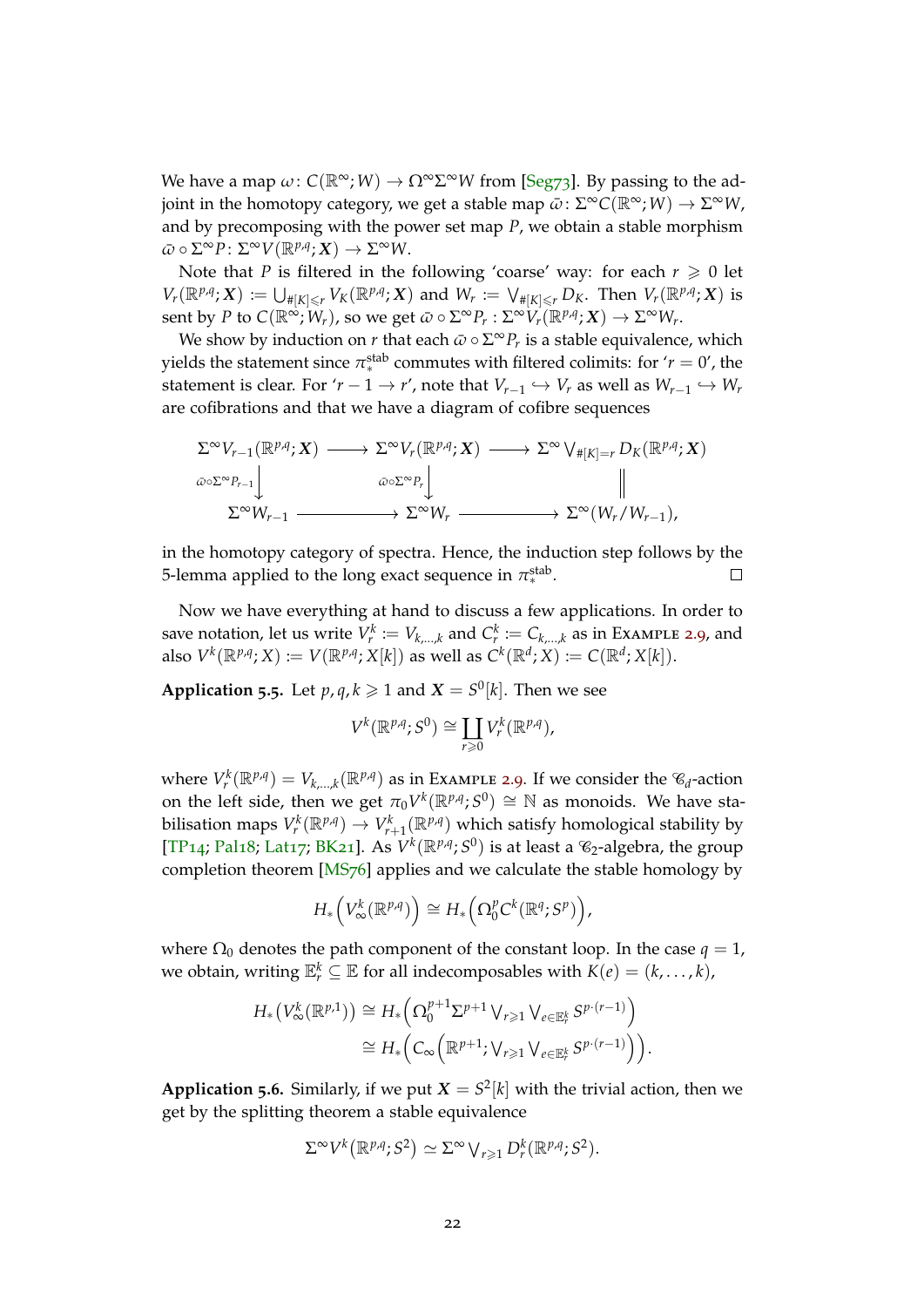<span id="page-22-1"></span>In combination with the Thom isomorphism in the form of Proposition [5](#page-19-1).2, and noticing that the orientation system is trivial as the labelling sphere is even-dimensional, we get

$$
\bigoplus_{r\geq 1} H_{*-2r}(V_r^k(\mathbb{R}^{p,q})) \cong \bigoplus_{r\geq 1} \tilde{H}_*(D_r^k(\mathbb{R}^{p,q};S^2)) \cong \tilde{H}_*(V(\mathbb{R}^{p,q};S^2)).
$$

Since  $S^2[k]$  is levelwise connected, we have  $V^k(\mathbb{R}^{p,q};S^2) \simeq \Omega^p C^k(\mathbb{R}^q;S^{p+2})$ , so an (iterated) application of the Serre spectral sequence assigned to the path space fibration  $\Omega^{\ell+1}C^k(\mathbb{R}^q; S^{p+2})\to * \to \Omega^\ell C^k(\mathbb{R}^q; S^{p+2})$  relates the homology of  $V_r^k(\mathbb{R}^p)^q$  to the one of  $C^k(\mathbb{R}^q; S^{p+2})$ . However, for  $q = 1$ , the homology of  $C^k(\mathbb{R}; S^{p+2})$  is easy to understand: we can apply the splitting theorem and the Thom isomorphism again (now the orientation system is trivial since each component of  $C_r^k(\mathbb{R})$  is simply connected) to get

$$
\tilde{H}_*\left(\mathcal{C}^k(\mathbb{R};\mathcal{S}^{p+2})\right) \cong \bigoplus_{r \geq 1} H_{*-(p+2)\cdot r}(\mathcal{C}^k_r(\mathbb{R})),
$$

Now note that the space  $C_r^k(\mathbb{R})$  is homotopy discrete and the path components are indexed by partitions *e* of type  $(k, \ldots, k)$ . Let  $\Xi_r^k \subseteq \Xi$  be the set of them, then  $H_i(C_r^k(\mathbb{R})) \cong \mathbb{Z}\langle \Xi_r^k \rangle$  if  $i=0$  and is trivial else. Therefore we get, including the empty partition in degree 0,

$$
H_i\Big(\mathcal{C}^k(\mathbb{R}; S^{p+2})\Big) \cong \begin{cases} \mathbb{Z}\langle \Xi^k_r \rangle & \text{if } i = (p+2) \cdot r \text{ for some } r \geq 0, \\ 0 & \text{else.} \end{cases}
$$

# <span id="page-22-0"></span>**A. Bar constructions of cellular monoids**

In this Appendix, we prove that the bar construction of well-based topological monoids behaves nicely with respect to the attachment of a 'cell'.

**Definition A.1.** Let **Top**∗ be the category of pointed spaces and **TMon**∗ be the category of topological monoids, both with possibly degenerate basepoint. On both categories, we consider the classical Quillen model structure which is cofibrantly generated and proper, see [\[Hov](#page-27-14)o7, § 2.4] and [\[SS](#page-28-4)00, Thm. 4.1]. The James product gives rise to a Quillen adjunction

$$
J\colon \mathbf{Top}_{\ast}\rightleftarrows\mathbf{TMon}_{\ast}:U,
$$

where we call the unit *η* and the counit *ε*. Both categories have full subcate $gories Top<sub>∘</sub> ↔ Top<sub>∗</sub> resp. TMon<sub>∘</sub> ↔ TMon<sub>∗</sub> of well-based objects, which are$ more interesting to us (but unfortunately do not carry a model structure). The above adjunction restricts to an adjunction between **Top**◦ and **TMon**◦.

**Reminder A.2** (Bar construction)**.** Let *M* be a well-based topological monoid. Then its nerve *NM* is a proper simplicial space and we define the *bar construction* to be the based space  $BM := |NM|$ , with basepoint the single vertex.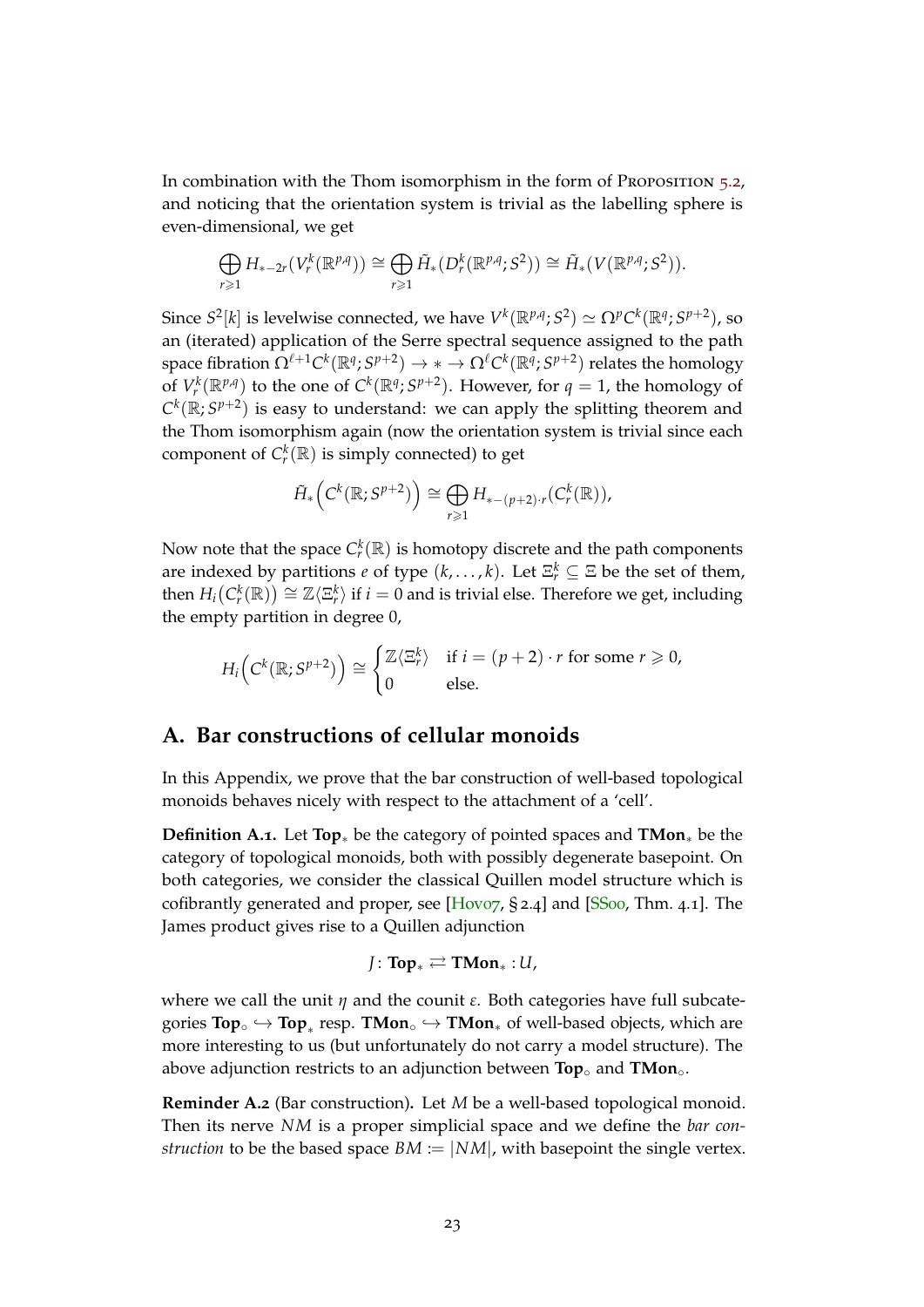<span id="page-23-1"></span>This gives rise to a functor  $B \colon \textbf{TMon}_{\circ} \to \textbf{Top}_{\circ}$ . Moreover, there is a natural inclusion *κ* : Σ*U* ⇒ *B*, and the natural transformation *ϑ* : Σ ⇒ *B J*, given by

$$
\vartheta_Y\colon \Sigma Y \xrightarrow{\Sigma \eta_Y} \Sigma UJY \xrightarrow{\kappa_{JY}} BJY,
$$

is a levelwise homotopy equivalence, see for example [\[Fie](#page-27-15)84, Thm. 6.10].

<span id="page-23-0"></span>**Theorem A.3.** Let  $\iota: A \hookrightarrow Y$  be a cofibration of well-based spaces, M be a well-based topological monoid and  $f \colon A \to UM$  be a based map. Let  $\bar{f} \colon J A \to M$  be its adjoint *and consider the pushout of topological monoids*

$$
\begin{array}{ccc}\nJA & \xrightarrow{\bar{f}} & M \\
J_1 \downarrow & & \downarrow \\
JY & \xrightarrow{\qquad} & M'.\n\end{array} \tag{\star}
$$

*Then BM*<sup>0</sup> *has the weak homotopy type of the pushout of based spaces*

$$
\Sigma A \xrightarrow{\Sigma f} \Sigma U M \xrightarrow{\kappa_M} BM
$$
  

$$
\Sigma I \downarrow \qquad \qquad \Gamma \downarrow
$$
  

$$
\Sigma Y \xrightarrow{\qquad \qquad \Gamma \downarrow} BM'.
$$

**Remark A.4.** Since *J* is a left Quillen functor, the map  $JA \rightarrow JY$  is a cofibration. Since the category **TMon**<sup>∗</sup> is proper, the pushout  $(\star)$  calculates the homotopy pushout. Once we know that also the induced diagram

$$
BJA \xrightarrow{B\bar{f}} BM
$$
  
\n
$$
BJ_1 \downarrow \qquad \qquad \downarrow
$$
  
\n
$$
BJY \longrightarrow BM'
$$
 (\*\*)

is a homotopy pushout in **Top**∗, we can do the following: Since we know that  $\bar{f} = \varepsilon_M \circ \mathcal{J}f$ , we obtain by the triangle identity  $B\bar{f} \circ \vartheta_A = \kappa_M \circ \Sigma f$ . Therefore, we obtain a morphism of spans

$$
\Sigma Y \xleftarrow{\Sigma t} \Sigma A \xrightarrow{\kappa_M \circ \Sigma f} BM
$$
  
\n
$$
\downarrow \phi_Y
$$
  
\n
$$
BJY \xleftarrow{BJt} BJA \xrightarrow{B\bar{f}} BM,
$$

which is a levelwise homotopy equivalence, so their homotopy pushouts agree. Hence *BM'* has the weak homotopy type of the homotopy pushout of the top row. Since Σ*ı* is already a cofibration and **Top**∗ is proper, we can take the actual pushout instead, which gives the statement of Theorem [A.](#page-23-0)3. Thus, we are left to show that  $(\star \star)$  is a homotopy pushout.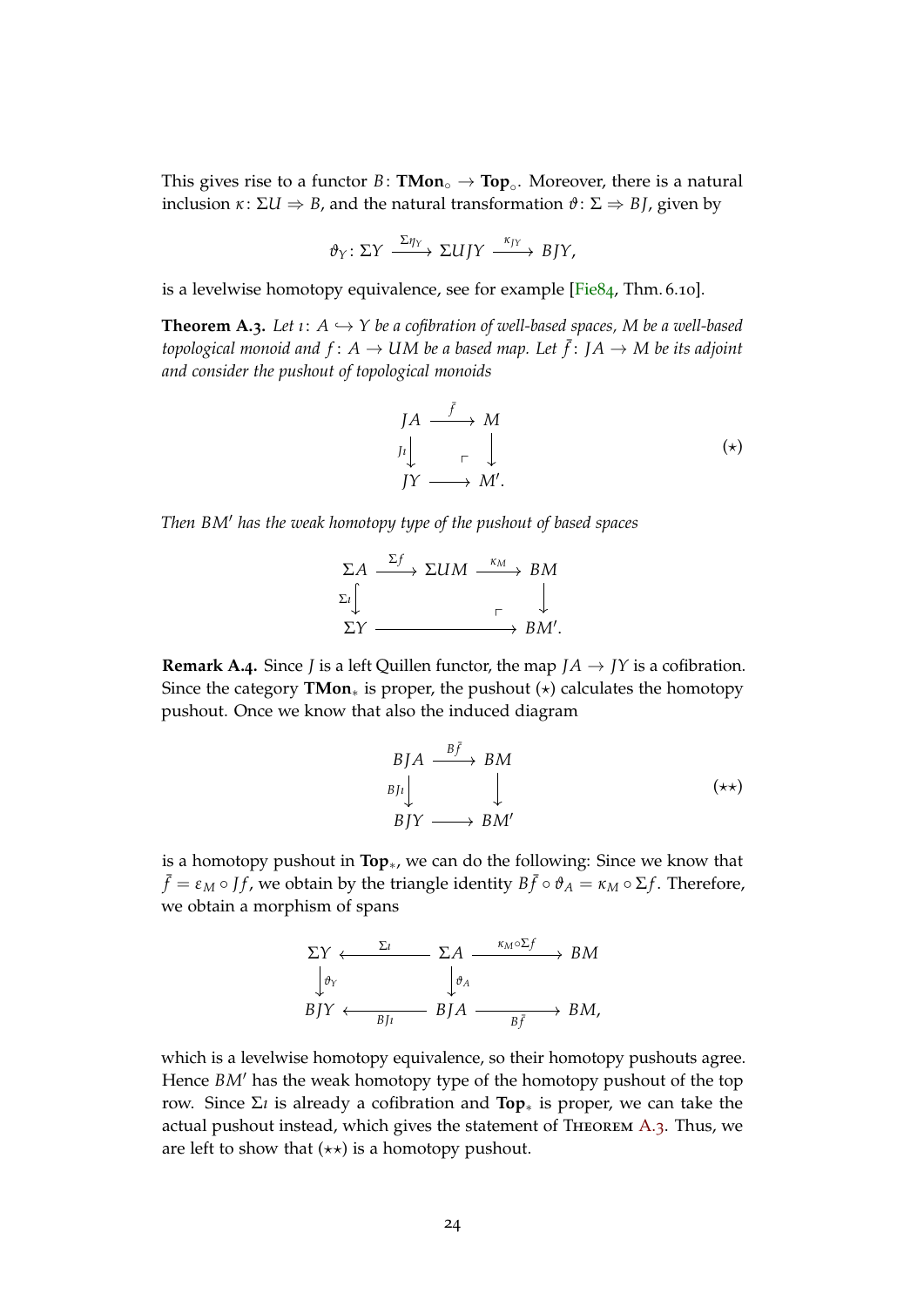<span id="page-24-0"></span>In the following, we want to see  $B \colon \textbf{TMon}_{\circ} \to \textbf{Top}_{\circ}$  as a homotopy functor and consider homotopy pushouts also in the categories **TMon**◦ and **Top**◦ . However, we do not have a model structure on these categories. We bypass this issue in the following way:

**Construction A.5.** For each small category **Q**, we have a levelwise notion of weak equivalence on **Top**<sup>Q</sup> and **TMon**<sup>Q</sup>, giving rise to the homotopy categories  $\text{Ho}(\text{Top}_{\circ}^{\textbf{Q}})$  and  $\text{Ho}(\textbf{TMon}_{\circ}^{\textbf{Q}})$ . The inclusion  $I^{\textbf{Q}}\colon \textbf{TMon}_{\circ}^{\textbf{Q}} \hookrightarrow \textbf{TMon}_{*}^{\textbf{Q}}$  has a homotopy inverse by gluing levelwise a 'whisker'

$$
W(M) := (M, 1_M) \vee ([0;1], 1),
$$

with neutral element 0, and  $m \cdot t = m$  and  $t \cdot t' = \max(t, t')$ , see [\[BV](#page-26-4)68, p. 1130] for details. This argument works in the easier situation without any monoid structure equally well for the inclusion  $I^\mathsf{Q}\colon \mathsf{Top}^\mathsf{Q}_\circ \hookrightarrow \mathsf{Top}^\mathsf{Q}_*$ . Therefore, we obtain equivalences of homotopy categories

$$
Ho(I^{\mathbf{Q}}): Ho(T\mathbf{Mon}_{\circ}^{\mathbf{Q}}) \to Ho(T\mathbf{Mon}_{\ast}^{\mathbf{Q}}),
$$
  

$$
Ho(I^{\mathbf{Q}}): Ho(T\mathbf{op}_{\circ}^{\mathbf{Q}}) \longrightarrow Ho(T\mathbf{op}_{\ast}^{\mathbf{Q}}).
$$

**Lemma A.6.** *For a small diagram category* **Q***, the levelwise bar construction functor*  $B^{\mathbf{Q}}$ :  $\mathbf{TMon}_{\circ}^{\mathbf{Q}} \to \mathbf{Top}_{\circ}^{\mathbf{Q}}$  induces a functor  $\text{Ho}(B^{\mathbf{Q}})$ :  $\text{Ho}(\mathbf{TMon}_{\circ}^{\mathbf{Q}}) \to \text{Ho}(\mathbf{Top}_{\circ}^{\mathbf{Q}})$ .

*Proof.* Since everything is done levelwise, we can restrict to the case **Q** = ∗. For an equivalence  $\alpha$ :  $M \rightarrow M'$  of well-based topological monoids, the induced simplicial map *Nα* : *NM* → *NM*<sup>0</sup> is a levelwise weak equivalence of proper simplicial spaces (as *M* and *M'* are well-based), so its geometric realisation  $B\alpha: BM \rightarrow BM'$  is again a weak equivalence.  $\Box$ 

**Construction A.7.** We also want to speak formally of a 'homotopy pushout' inside **Top**◦ resp. **TMon**◦. We do so in the following two steps:

**1.** Recall the definition of homotopy pushouts in a model category **C**: Let **P** := ( $\bullet \leftarrow \bullet \rightarrow \bullet$ ) be the diagram category for pushouts. Since **P** is a direct category, we can give **C P** the projective model structure whenever **C** is cofibrantly generated. We then have a Quillen adjunction

$$
\text{colim}_C\colon C^P\rightleftarrows C: \text{const}_C,
$$

and let the *homotopy pushout* be  $Ho(colim): Ho(\mathbf{C}^{\mathbf{P}}) \to Ho(\mathbf{C})$ . As we have already remarked and used, if **C** is proper and one of the two arrows in the span is a cofibration, the homotopy pushout and the actual pushout coincide up to weak equivalence.

**2.** We define the homotopy pushout functors for **Top**◦ resp. **TMon**◦ as the composition  $L \coloneqq \text{Ho}(I)^{-1} \circ \text{Ho}(\text{colim}) \circ \text{Ho}(I^{\text{P}})$ , e.g. for **TMon**<sub>°</sub>, the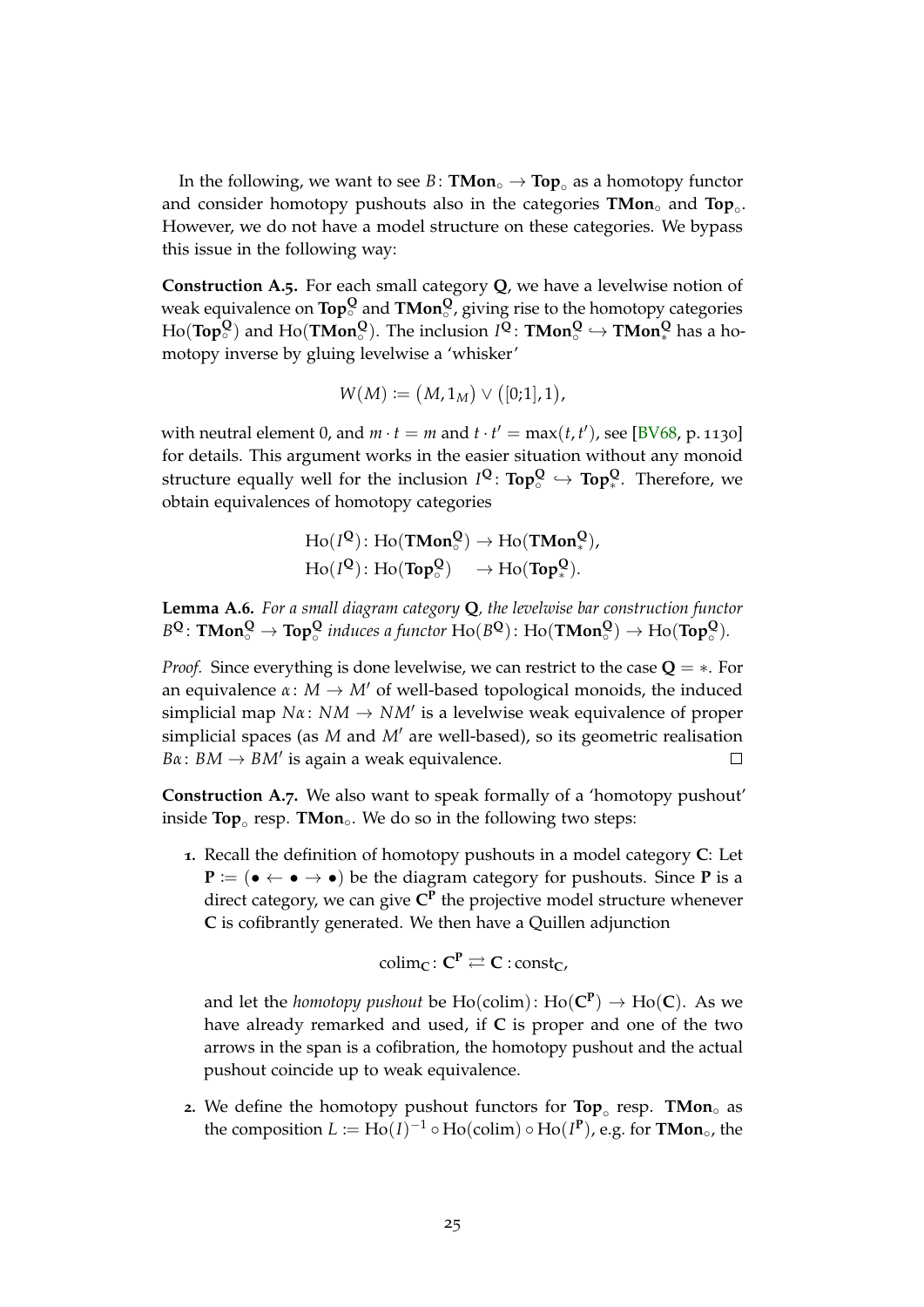<span id="page-25-1"></span>functor is determined by the commutativity of

$$
\begin{aligned}\n\text{Ho}(\text{TMon}_{\circ}^{\text{P}}) &\xrightarrow{\hspace{0.5cm}L_{\text{TMon}_{\circ}}}\text{Ho}(\text{TMon}_{\circ}) \\
\text{Ho}(I^{\text{P}}) &\xrightarrow{\cong} \text{Ho}(I) \\
\text{Ho}(\text{TMon}_{*}^{\text{P}}) &\xrightarrow{\hspace{0.5cm}H_{\text{O}}(\text{colim}_{\text{TMon}_{*}})} \text{Ho}(\text{TMon}_{*}).\n\end{aligned}
$$

<span id="page-25-0"></span>**Lemma A.8.** *We have a natural isomorphism of functors*

$$
L_{\text{Top}_\circ} \circ \text{Ho}(B^{\text{P}}) \cong \text{Ho}(B) \circ L_{\text{TMon}_\circ}.
$$

Let us first prove THEOREM [A.](#page-25-0)3 with the help of LEMMA A.8, and then prove the remaining Lemma [A.](#page-25-0)8.

*Proof of Theorem [A.](#page-23-0)3.* We only have to show that  $(\star \star)$  is a homotopy pushout, or in other words,  $BM'$  is in  $\text{Ho}(\textbf{Top}_*)$  isomorphic to the homotopy pushout of  $(B)Y \leftarrow B/A \rightarrow BM$ ). We know already that  $(\star)$  is a homotopy pushout in TMon<sub>∗</sub>, so more precisely, the based space *BM'* is constructed as follows:

- start with the well-based topological monoids *JA*, *JY*, and *M*,
- ignore that they are well-based, form the homotopy pushout in **TMon**∗,
- notice that the result, M', is again well-based, and apply *B*,
- ignore again that the result is a well-based topological space.

Using Lemma [A.](#page-25-0)8, we get the following chain of isomorphisms in Ho(**Top**<sup>∗</sup> ):

$$
BM' \simeq (\text{Ho}(I) \circ \text{Ho}(B) \circ \text{Ho}(I)^{-1} \circ \text{Ho}(\text{colim}_{\text{TMon}_*})) (IJY \leftarrow IJA \rightarrow IM)
$$
  
\simeq (\text{Ho}(I) \circ \text{Ho}(B) \circ L\_{\text{TMon}\_\*}) (JY \leftarrow JA \rightarrow M)  
\simeq (\text{Ho}(I) \circ L\_{\text{Top}\_\*}) (BJY \leftarrow BJA \rightarrow BM)  
\simeq \text{Ho}(\text{colim}\_{\text{Top}\_\*}) (BJY \leftarrow BJA \rightarrow BM).

*Proof of Lemma [A.](#page-25-0)8.* Recall the Moore loop space functor  $\Omega: Top \rightarrow TMon \circ$ , which is a 'thickening' of the classical loop space functor, given by

$$
\Omega Y := \Big\{ (t,\xi) \in \mathbb{R}_{\geqslant 0} \times Y^{[0,\infty)}; \, \xi(t') = * \, \text{ for } \, t'=0 \text{ or } t' \geqslant t \Big\}.
$$

Consider now for a moment the class of *genuine* homotopy equivalences in **Top**◦, and the class of homomorphisms in **TMon**◦ whose underlying maps are *genuine* homotopy equivalences. In [\[Vog](#page-28-5)14], Vogt shows that the localisations at these classes exist, yielding the (unusual) homotopy categories  $\text{Ho}'(\text{Top}_\circ)$ and Ho'(**TMon**<sub>○</sub>). The same works for each small category **Q** and levelwise true equivalences on the diagram categories **Top<sup>Q</sup>** ◦ resp. **TMon<sup>Q</sup>** ◦ . Vogt shows moreover that the functors  $B^\mathbf{Q}$  and  $\mathbf{\Omega}^\mathbf{Q}$  give rise to an adjunction

$$
\operatorname{Ho}'(B^{\boldsymbol{Q}})\colon \mathrm{Ho}'(T\textbf{Mon}^{\boldsymbol{Q}}_\circ) \rightleftarrows \operatorname{Ho}'(Top^{\boldsymbol{Q}}_\circ): \operatorname{Ho}'(\Omega^{\boldsymbol{Q}})
$$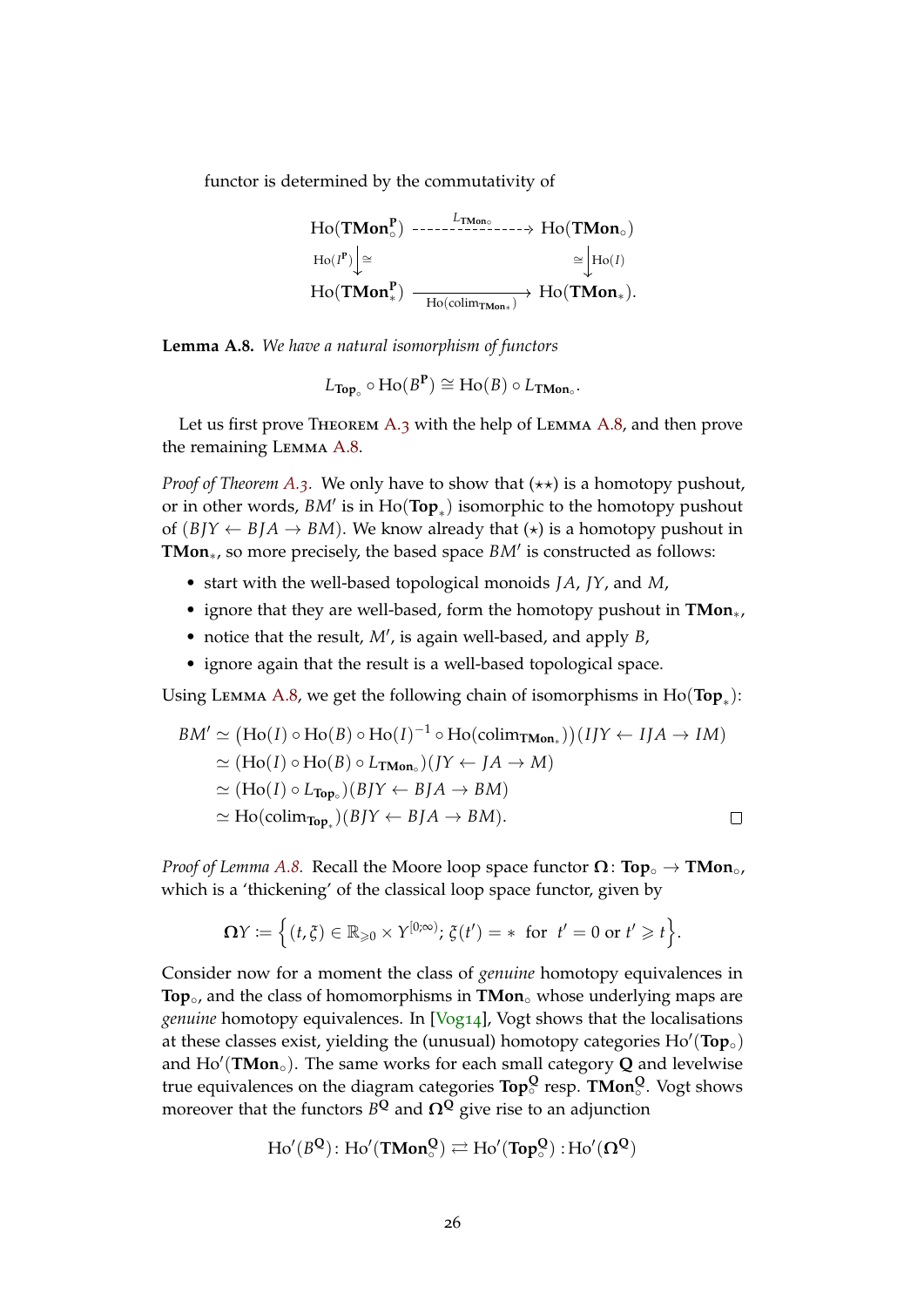<span id="page-26-5"></span>between the homotopy categories, see  $[Vog14, Thm. 6.11]$  $[Vog14, Thm. 6.11]$ . Now we have already seen that *B* **<sup>Q</sup>** respects also *weak* equivalences. Similarly, we see for **Ω** the following: the classical loop space functor  $\Omega$ : **Top**<sup>°</sup> → **Top**<sup>°</sup> respects weak equivalences, and the inclusion  $\Omega \Rightarrow U\Omega$  is a natural homotopy equivalence. Hence, for a weak homotopy equivalence  $f: Y \to Y'$  in **Top**<sup>°</sup>, we see



so by the 2-out-of-3 property, the homomorphism  $\Omega f$  has an underlying weak homotopy equivalence and hence is a weak equivalence in **TMon**<sup>*∘*</sup>. For the functors  $B^\mathbf{Q}$  and  $\mathbf{\Omega}^\mathbf{Q}$ , we just consider everything levelwise.

This means that both functors,  $B^{\mathbf{Q}}$  and  $\mathbf{\Omega}^{\mathbf{Q}}$  also preserve *weak* equivalences, so they can be localised further at the (larger) class of weak equivalences. We  $\text{obtain an induced adjunction } \text{Ho}(B^{\mathbf{Q}}) \colon \text{Ho}(\textbf{TMon}^{\mathbf{Q}}_{\circ}) \rightleftarrows \text{Ho}(\textbf{Top}^{\mathbf{Q}}_{\circ}) : \text{Ho}(\Omega^{\mathbf{Q}}).$ 

For the cases  $Q = *$  and  $Q = P$ , this means that Ho(*B*) is left adjoint to  $\text{Ho}(\mathbf{\Omega})$  and  $\text{Ho}(B^{\mathbf{P}})$  is left adjoint to  $\text{Ho}(\mathbf{\Omega}^{\mathbf{P}}).$  Finally, note that  $L_{\mathbf{TMon}_\circ}$  is left adjoint to  $\text{Ho}(I^{\textbf{P}})^{-1} \circ \text{Ho}(\text{const}_{\textbf{TMon}}) \circ \text{Ho}(I)$ , which is naturally isomorphic to const<sub>Ho(TMon<sub>◦</sub>), and likewise  $L_{\text{Top}_\circ}$  is left adjoint to const<sub>Ho(Top。</sub>). Since</sub>

 $\mathrm{const}_{\mathrm{Ho}(\mathbf{TMon}_\circ)}\circ\mathrm{Ho}(\mathbf{\Omega})=\mathrm{Ho}(\mathbf{\Omega}^\mathbf{P})\circ\mathrm{const}_{\mathrm{Ho}(\mathbf{Top}_\circ)},$ 

the functors *L***Top**◦ ◦ Ho(*B* **P** ) and Ho(*B*) ◦ *L***TMon**◦ have isomorphic right adjoints and are hence itself naturally isomorphic. This proves the claim.  $\Box$ 

### **References**

<span id="page-26-4"></span><span id="page-26-3"></span><span id="page-26-2"></span><span id="page-26-1"></span><span id="page-26-0"></span>[BK21] A. Bianchi and F. Kranhold. 'Vertical configuration spaces and their homology'. 2021. arXiv: [2103.12137 \[math.AT\]](https://arxiv.org/abs/2103.12137) (↑ [3](#page-2-1), [22](#page-21-0)). [BM88] C.-F. Bödigheimer and I. Madsen. 'Homotopy quotients of mapping spaces and their stable splitting'. In: *Q. J. Math.* **39** (4 1988), pp. 401–409. doi: [10.1093/qmath/39.4.401](https://doi.org/10.1093/qmath/39.4.401) (↑ [20](#page-19-2)). [Böd87] C.-F. Bödigheimer. 'Stable splittings of mapping spaces'. In: *Algebraic Topology. Proceedings of a Workshop held at the University of Washington, Seattle*. Ed. by H. R. Miller and D. C. Ravenel. Lecture Notes in Mathematics **1286**. Berlin, Heidelberg: Springer, 1987, pp. 174-187. DOI: [10.1007/BFb0078741](https://doi.org/10.1007/BFb0078741) (↑ [1](#page-0-0), [20](#page-19-2), [21](#page-20-0)). [Böd90] C.-F. Bödigheimer. 'On the topology of moduli spaces of Riemann surfaces. Part ii: Homology Operations'. In: *Math. Gott.* **9** (1990). SFB 170  $(† 3)$  $(† 3)$  $(† 3)$ . [BV68] J. M. Boardman and R. M. Vogt. 'Homotopy-everything *H*-spaces'. In: *Bull. Am. Math. Soc.* **74** (1968), pp. 1117–1122. doi: [10.1090/S0002-9904-](https://doi.org/10.1090/S0002-9904-1968-12070-1) [1968-12070-1](https://doi.org/10.1090/S0002-9904-1968-12070-1) (↑ [25](#page-24-0)).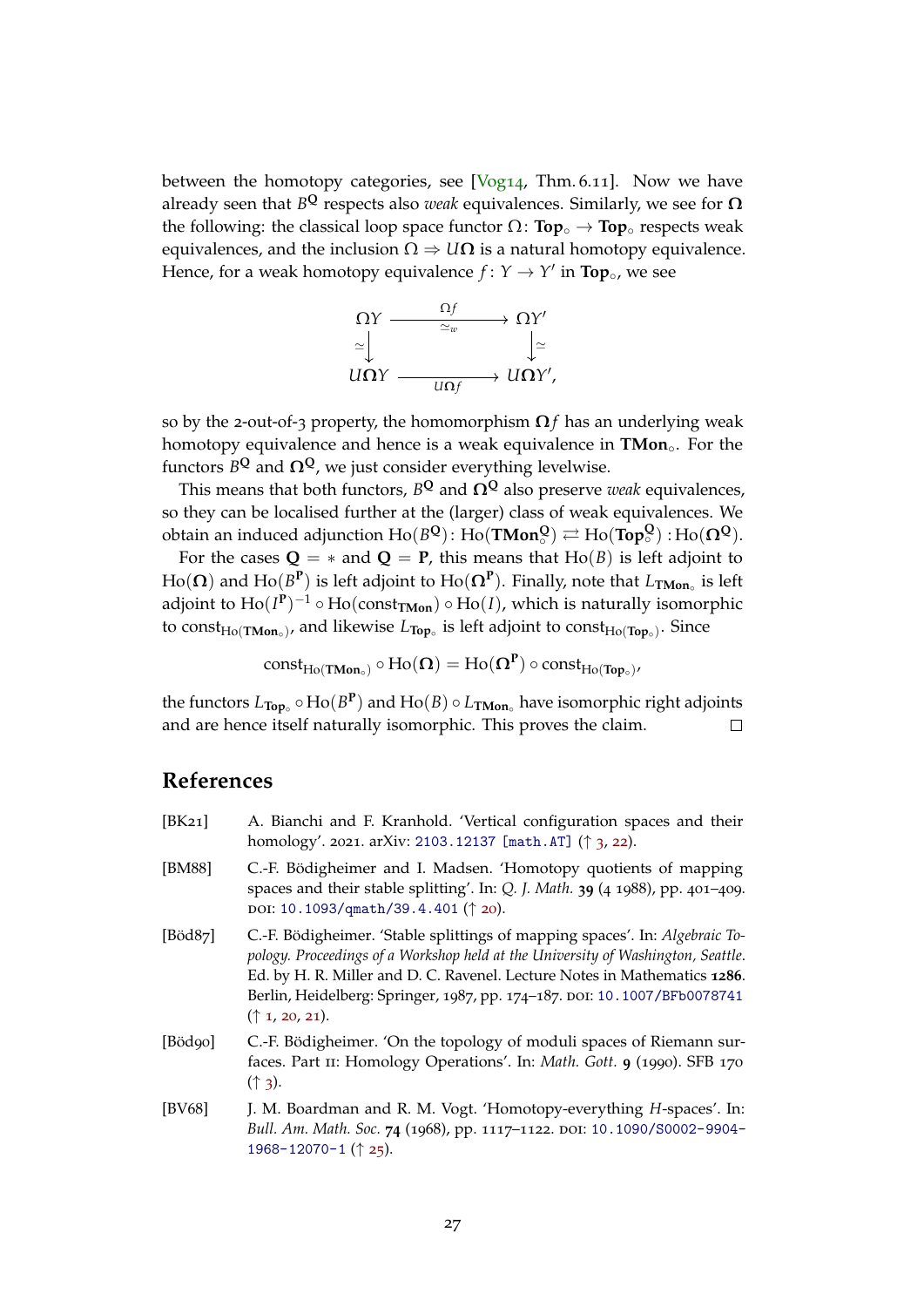<span id="page-27-15"></span><span id="page-27-14"></span><span id="page-27-13"></span><span id="page-27-12"></span><span id="page-27-10"></span><span id="page-27-9"></span><span id="page-27-8"></span><span id="page-27-7"></span><span id="page-27-6"></span><span id="page-27-5"></span><span id="page-27-4"></span><span id="page-27-3"></span><span id="page-27-2"></span><span id="page-27-1"></span><span id="page-27-0"></span>

|             | BFb0085965 $($ $\uparrow$ 5).                                                                                                                                                              |
|-------------|--------------------------------------------------------------------------------------------------------------------------------------------------------------------------------------------|
| [Dun86]     | G. Dunn. 'Tensor product of operads and iterated loop spaces'. In: J.<br>Pure Appl. Algebra 50 (3 1986), pp. 237-258. DOI: 10.1016/0022-4049(88)<br>90103-X $(\uparrow 8, 9)$ .            |
| [Fe84]      | Z. Fiedorowicz. 'Classifying spaces of topological monoids and categor-<br>ies'. In: Am. J. Math. 106.2 (1984), pp. 301-350. DOI: 10.2307/2374307<br>$($   24).                            |
| [GKR18]     | S. Galatius, A. Kupers and O. Randal-Williams. 'Cellular $E_k$ -algebras'.<br>2018. arXiv: 1805.07184 [math.AT] († 2).                                                                     |
| [GKR19]     | S. Galatius, A. Kupers and O. Randal-Williams. ' $E_2$ -cells and mapping<br>class groups'. In: Publ. Math. IHÉS 130 (2019), pp. 1-61. DOI: 10.1007/<br>$s10240 - 019 - 00107 - 8$ († 2).  |
| [Her14]     | S. Herberz. 'Vertikale Konfigurationsräume'. Bachelor's thesis. Rheinische<br>Friedrich-Wilhelms-Universität Bonn, 2014 († 3).                                                             |
| [Hovo7]     | M. Hovey. Model categories. Mathematical surveys and monographs 63.<br>Rhode Island: American Mathematical Society, 2007. DOI: 10.1090/surv/<br>063 $($ 23).                               |
| [KKM21]     | I. Klang, A. Kupers and J. Miller. 'The May-Milgram filtration and $\mathcal{E}_k$ -<br>cells'. In: Algebr. Geom. Topol. 21 (1 2021), pp. 105-136. DOI: 10.2140/agt.<br>2021.21.105 (↑ 2). |
| [Lat17]     | G. Latifi. 'Vertical configuration spaces and homological stability'. Mas-<br>ter's thesis. Rheinische Friedrich-Wilhelms-Universität Bonn, 2017 († 3,<br>22).                             |
| [ $May72$ ] | J. P. May. The Geometry of Iterated Loop Spaces. Lecture Notes in Mathem-<br>atics 271. Berlin, Heidelberg: Springer, 1972. DOI: 10.1007/BFb0067491<br>$(\uparrow$ 1).                     |
| [ $McD75$ ] | D. McDuff. 'Configuration spaces of positive and negative particles'. In:<br>Topol. 14 (1 1975), pp. 91-107. DOI: 10.1016/0040-9383 (75) 90038-5 ( $\uparrow$ 1).                          |
| [ $MS76$ ]  | D. McDuff and G. B. Segal. 'Homology fibrations and the "group-comple-<br>tion" theorem'. In: Invent. Math. 31 (1976), pp. 279-284. DOI: 10.1007/<br>BF01403148 (1 22).                    |
| [MWo7]      | I. Madsen and M. Weiss. 'The stable moduli space of Riemann surfaces:<br>Mumford's conjecture'. In: Ann. Math. 165 (3 2007), pp. 843-941. DOI:<br>10.4007/annals.2007.165.843 (↑ 2).       |
| [Pal18]     | M. Palmer. 'Homological stability for moduli spaces of disconnected<br>submanifolds, I'. To appear in Algebr. Geom. Topol. 2018. arXiv: 1805.03917<br>[math.AT] $(\uparrow$ 2, 22).        |
| [ $R$ ös14] | C. Rösner. 'Vertikale Konfigurationsräume'. Bachelor's thesis. Rheinische<br>Friedrich-Wilhelms-Universität Bonn, 2014 († 3).                                                              |
| [Seg73]     | G. B. Segal. 'Configuration-Spaces and Iterated Loop-Spaces'. In: Invent.<br>Math. 21 (1973), pp. 213-221. DOI: 10.1007/BF01390197 (1, 3, 7, 8, 10-12,<br>14, 22).                         |
|             |                                                                                                                                                                                            |

<span id="page-27-11"></span>[Die79] T. tom Dieck. *Transformation groups and representation theory*. Lecture Notes

in Mathematics 766. Berlin, Heidelberg: Springer, 1979. DOI: [10.1007/](https://doi.org/10.1007/BFb0085965)